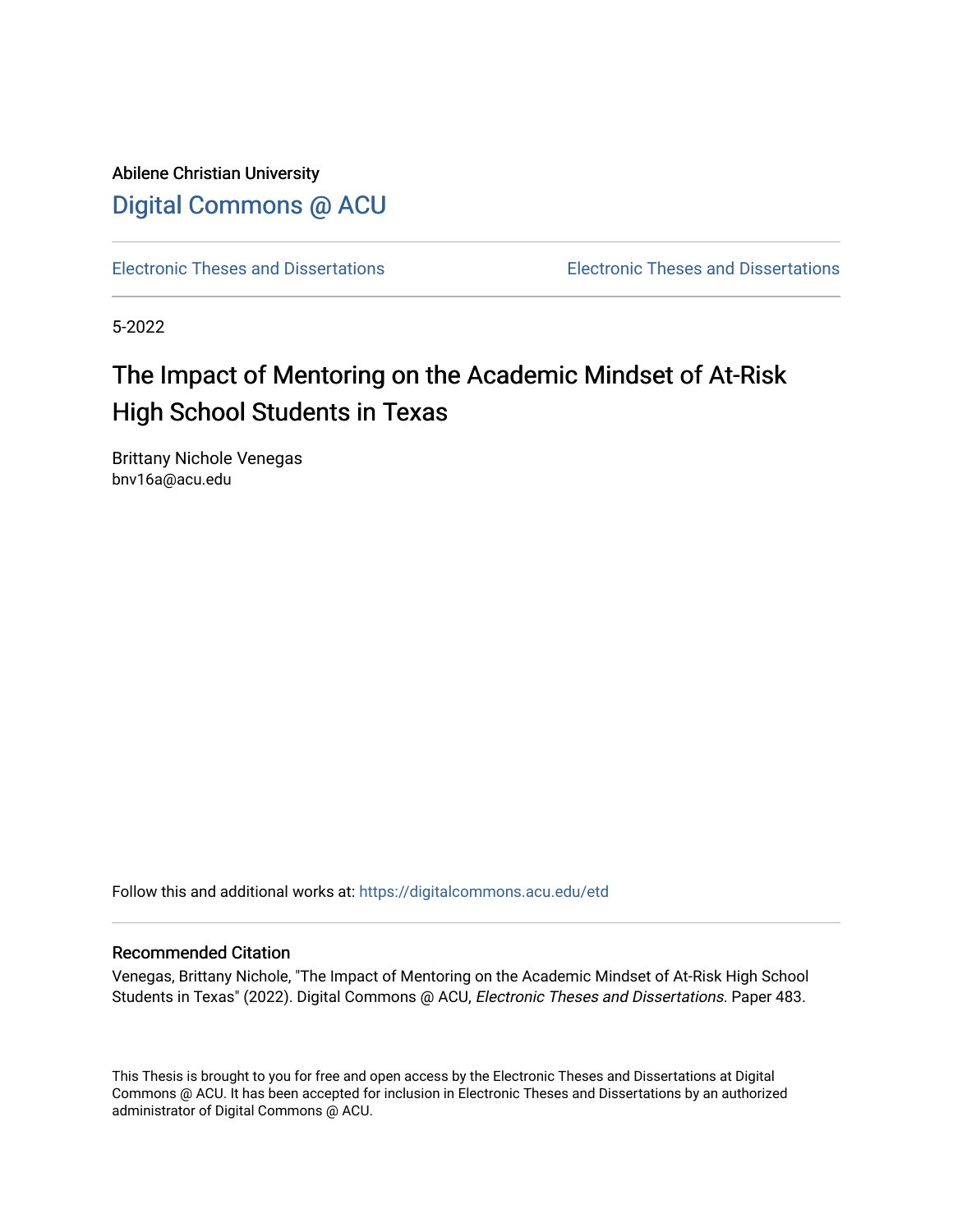# ABSTRACT

Students who drop out of high school can cause a social problem for many high schools. They can become a social problem in that dropping out can lead to difficult life changes. Moreover, a student's academic mindset is stated to be a major factor of dropout. As a result, in an attempt to prevent dropout a key component is to better the academic mindset. To improve the academic mindset there are many studies on mentoring to be a promising intervention. However, there is a lack of empirical study on its impact on the academic mindset. The purpose of this study is to explore how mentoring is related to the academic mindset among the study population of at-risk students at a Texas high school. A nonequivalent comparison group design was used, using a pre and posttest to compare the change between two groups of students at a high school in Texas. Data was reviewed for a total of 21 students who were enrolled in a dropout prevention program. Although mentoring had a significant effect, it did not necessarily buffer the results for the academic mindset. Surprisingly, there was a positive relationship in 2 out of 5 domains including the overall scores. The results show the effect of the mentor services on the outcomes was negative although statistically significant. These findings imply that the research is not conclusive. It is recommended that additional studies be completed to continue examining the impact that mentoring has on the academic mindset of at-risk youth. Further investigation is needed to validate these findings.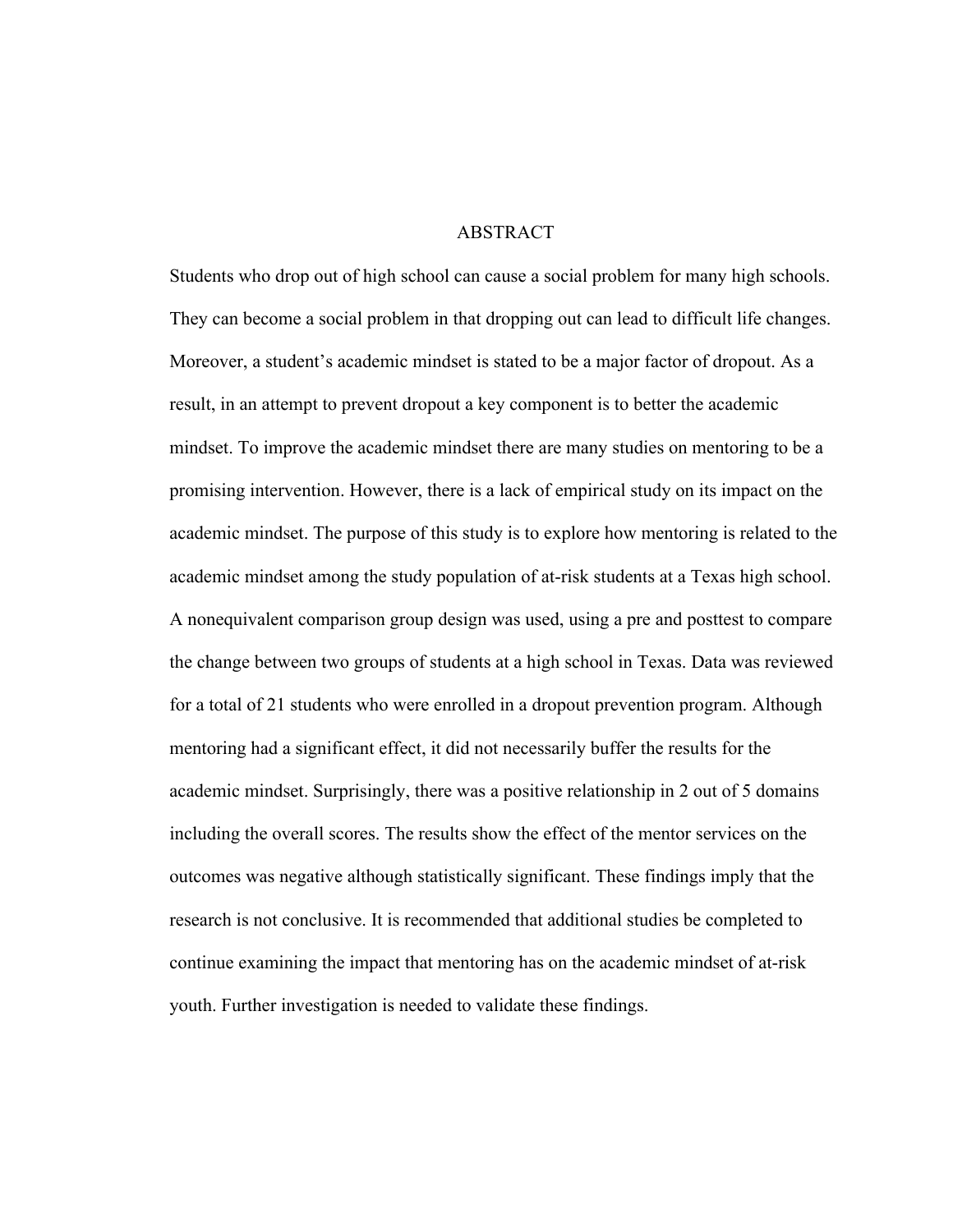# The Impact of Mentoring on the Academic Mindset of At-Risk High School

Students in Texas

A Thesis

Presented to

The Faculty of the School of Social Work

Abilene Christian University

In Partial Fulfillment

Of the Requirements for the Degree

Master of Science in Social Work

By

Brittany Nichole Venegas

May 2022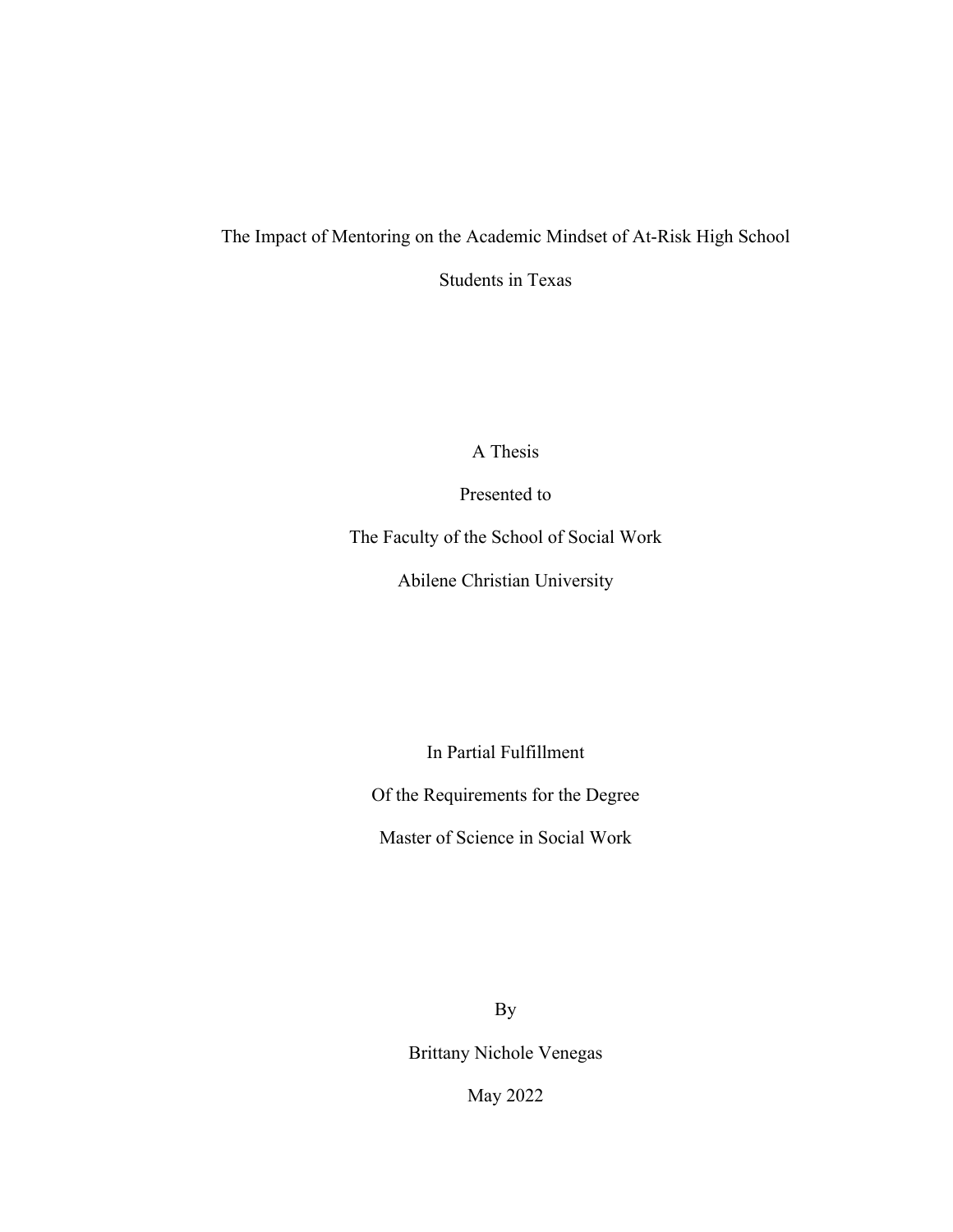This thesis, directed and approved by the committee for the thesis candidate Brittany Venegas, has been accepted by the Office of Graduate Programs of Abilene Christian University in partial fulfillment of the requirements for the degree

Master of Science in Social Work

Assistant Provost for Residential Graduate Programs

Date May 3, 2022

Thesis Committee

 $\frac{2}{2}$ Kyeonghee Jang (May 3, 2022 10:00 CDT)

Dr. Kyeonghee Jang, Chair

Rachol Slaymaker

Dr. Rachel Slaymaker

*Savala* Sarah Mclean (May 3, 2022 11:11 CDT)

Sarah McLean, LMSW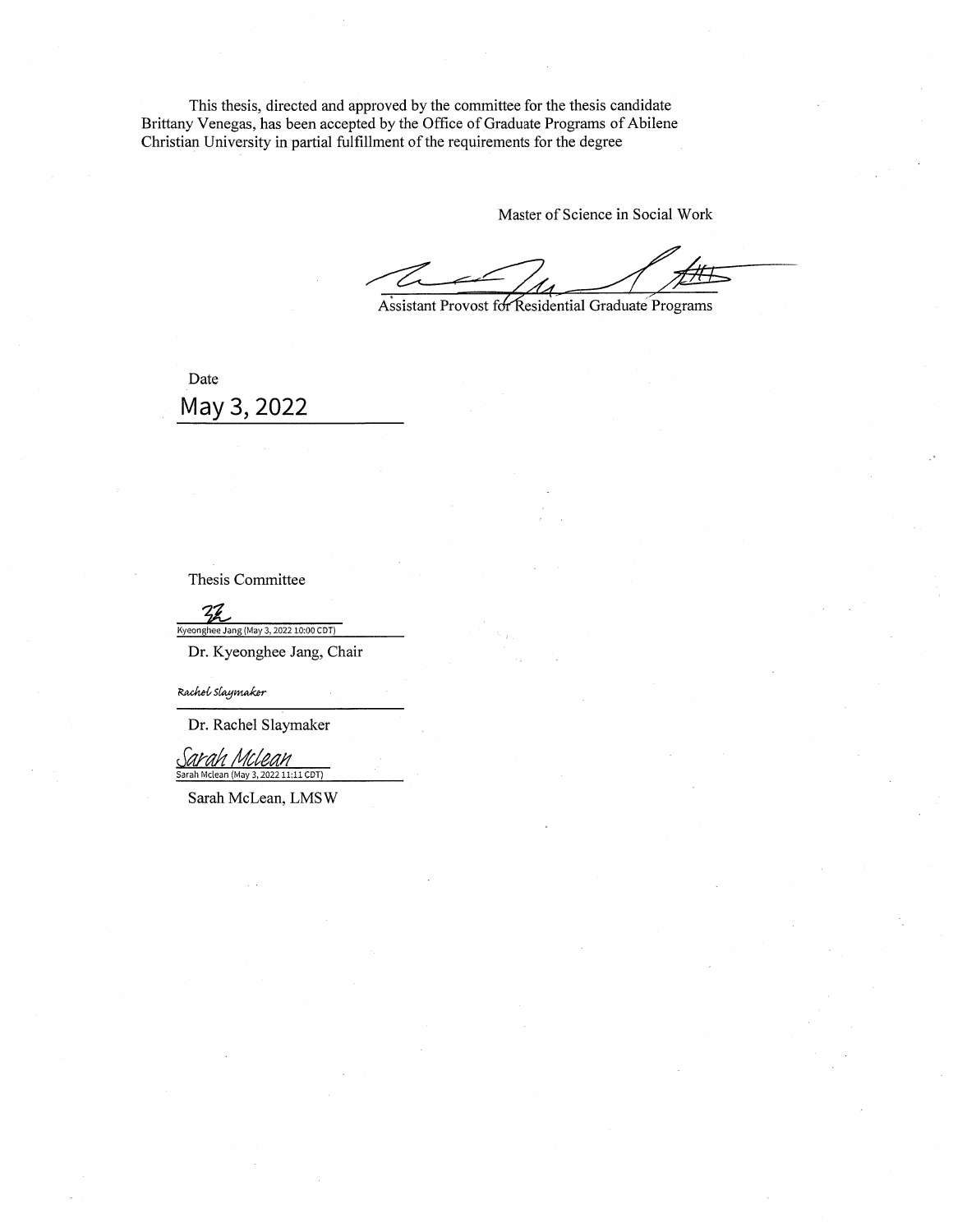In loving memory of my grandfather Pedro Venegas Your never-ending blessings and belief in me and my education have carried me through this journey.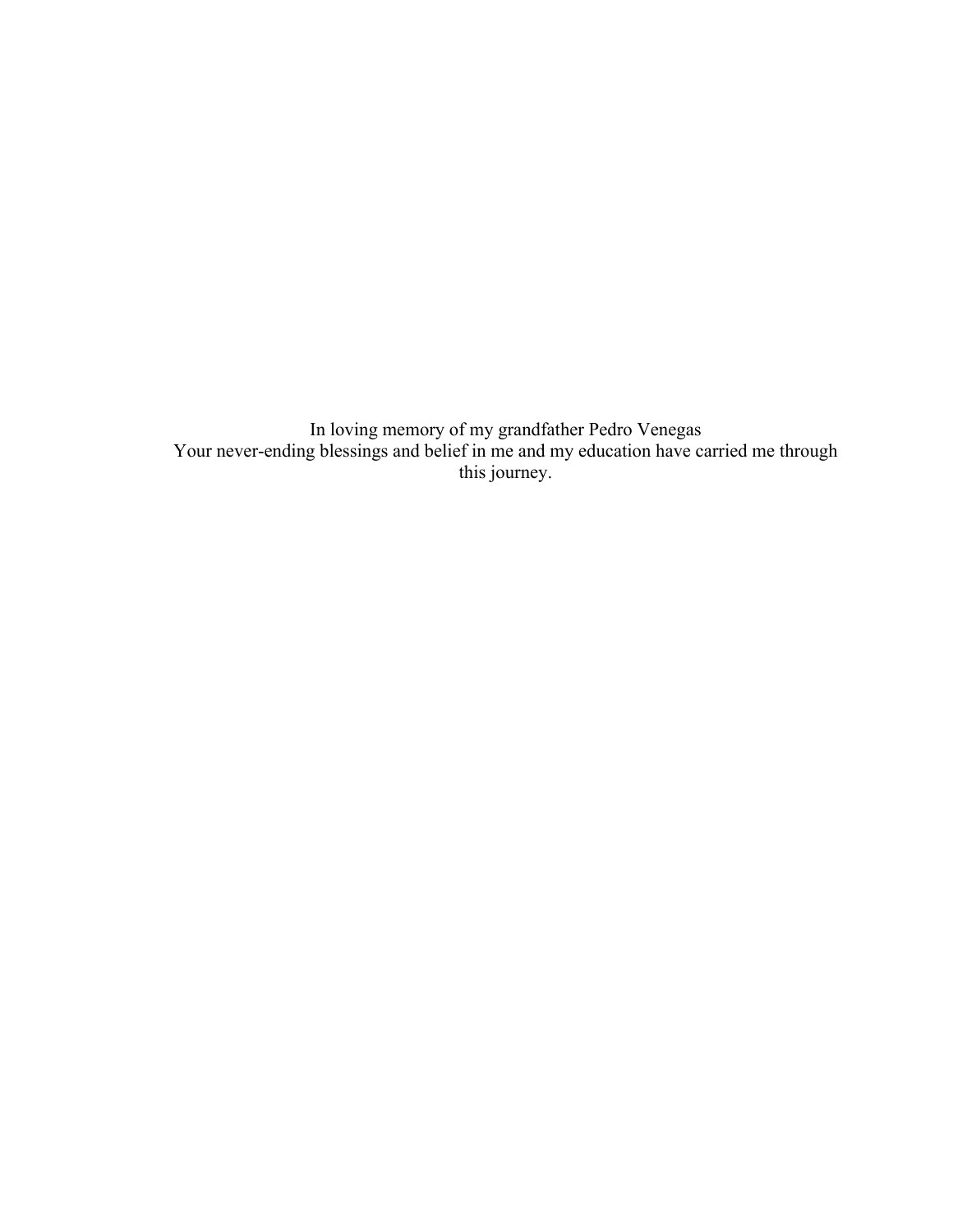To my family and friends,

I am incredibly thankful and blessed to have had the support of each of you. To my aunt Yasmin Mota, a loving father figure Jose Espitia, and my precious grandmother Maria Delfina Venegas, thank you for always supporting me in every way you could and encouraging me along the way. To my siblings, your belief in your older sister has carried me more than you will ever know. To my mother, your prayers have paved a way for my success. I am forever grateful for the blessings bestowed upon my life by all of my family and friends. I love you all more than words could ever describe.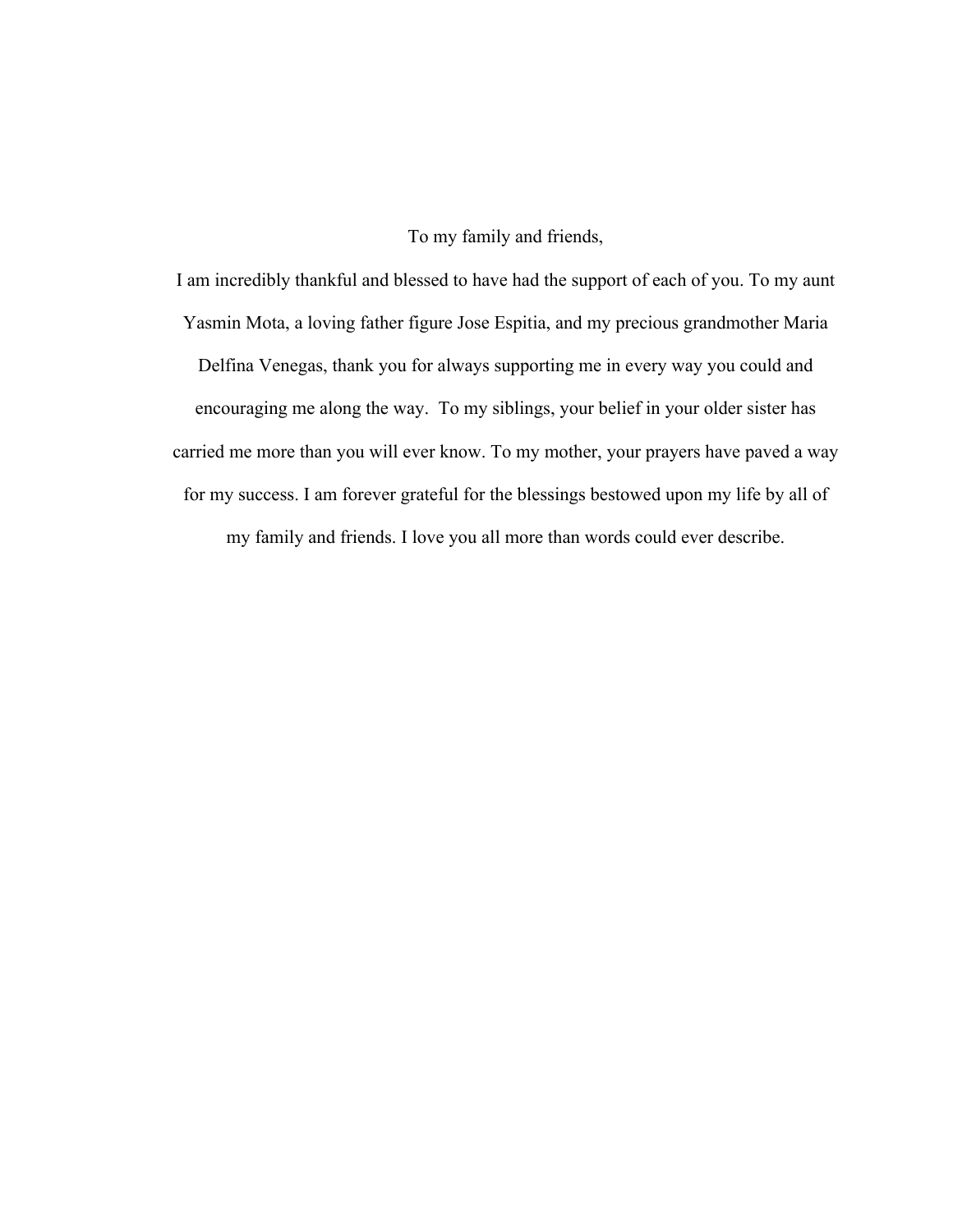Copyright by Brittany Nichole Venegas (2022)

All Rights Reserved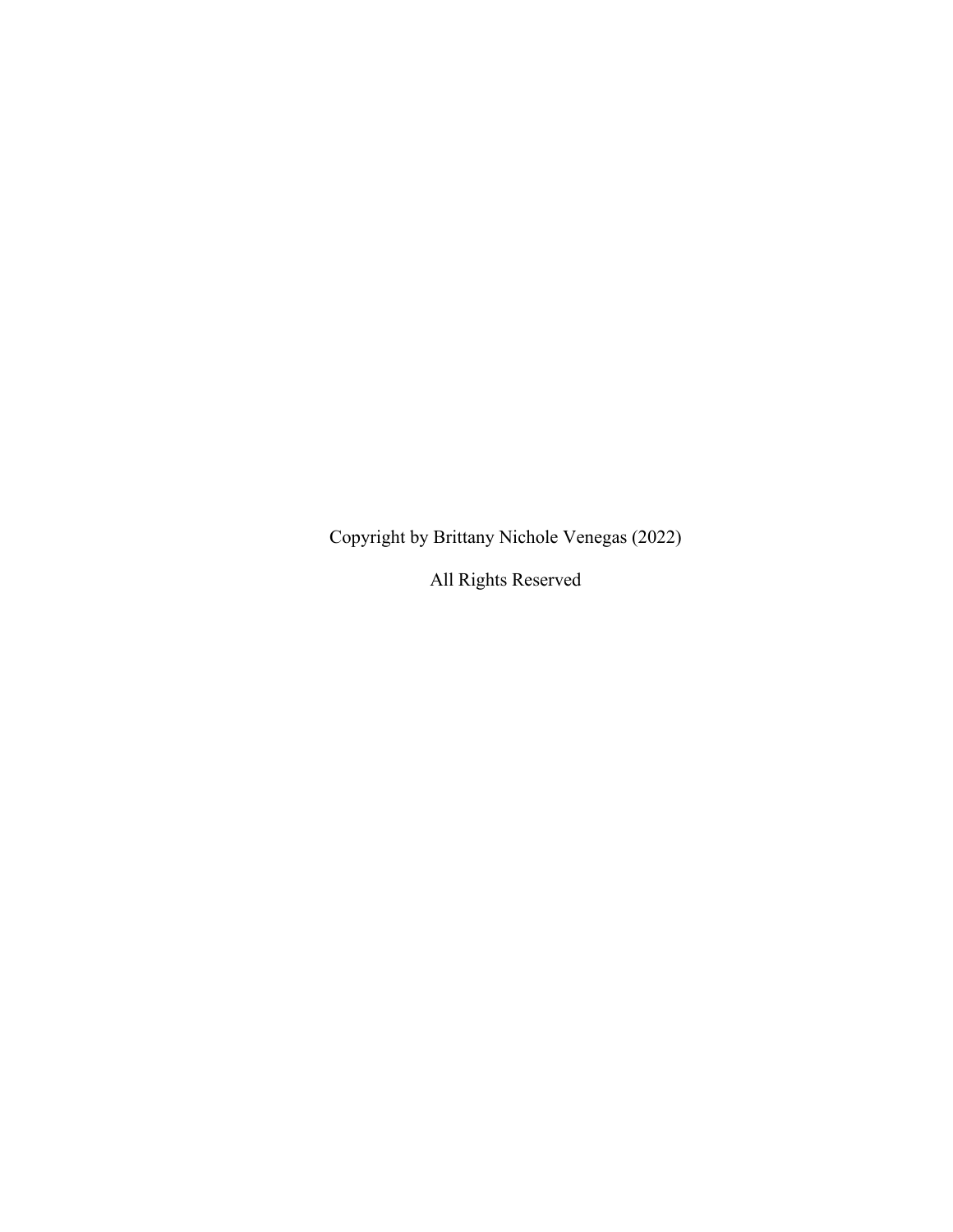# TABLE OF CONTENTS

| $\mathbf{I}$ . |                                                              |
|----------------|--------------------------------------------------------------|
|                |                                                              |
|                |                                                              |
| II.            |                                                              |
|                |                                                              |
|                |                                                              |
|                |                                                              |
|                |                                                              |
|                |                                                              |
|                |                                                              |
|                |                                                              |
| III.           |                                                              |
|                |                                                              |
|                |                                                              |
|                |                                                              |
|                | Intervention: Mentoring in The Dropout Prevention Program 17 |
|                | Outcome: Academic Mindset and Other Outcomes (Pretests and   |
|                |                                                              |
|                |                                                              |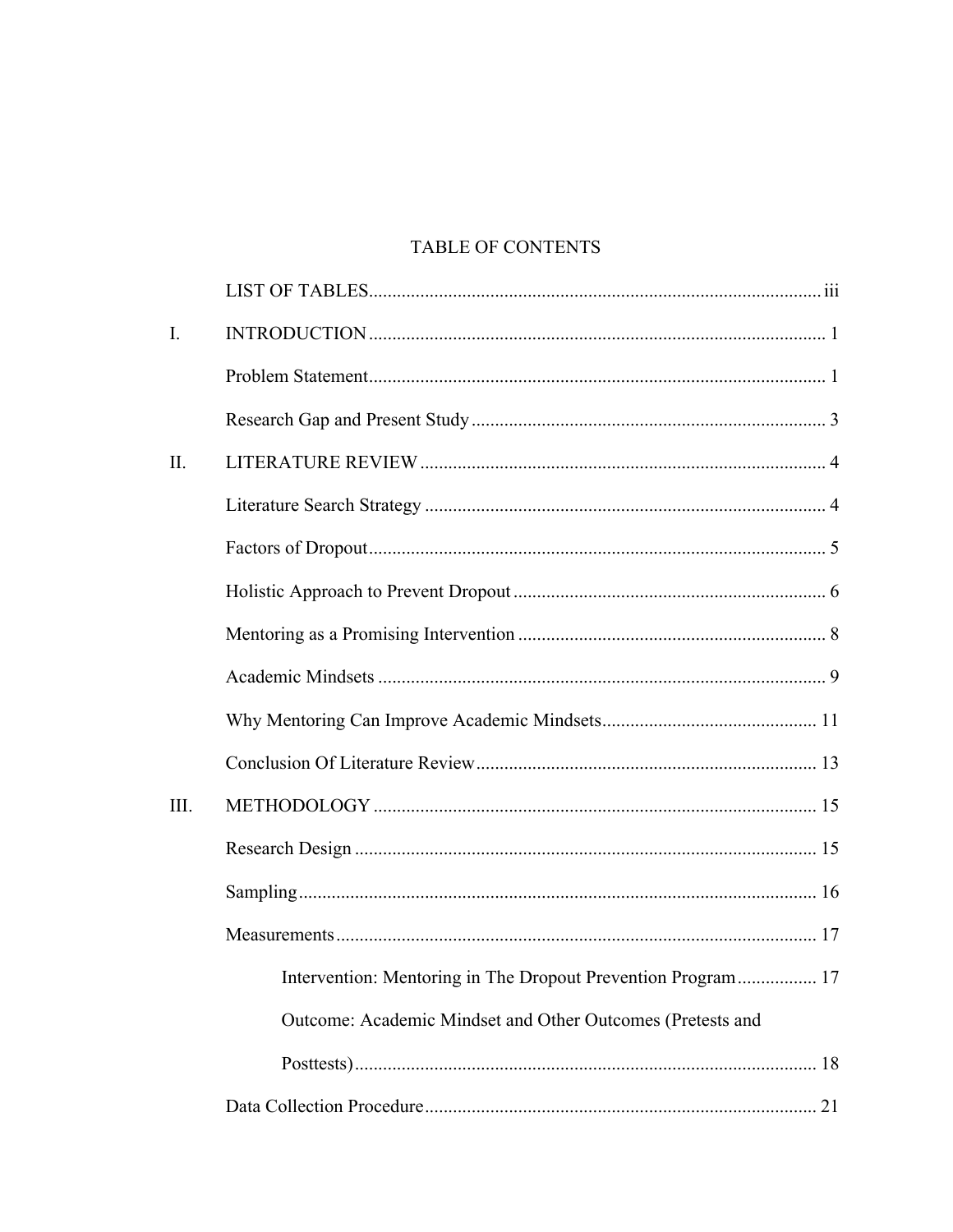| IV. |  |
|-----|--|
|     |  |
|     |  |
|     |  |
|     |  |
|     |  |
| V.  |  |
|     |  |
|     |  |
|     |  |
|     |  |
|     |  |
|     |  |
|     |  |
|     |  |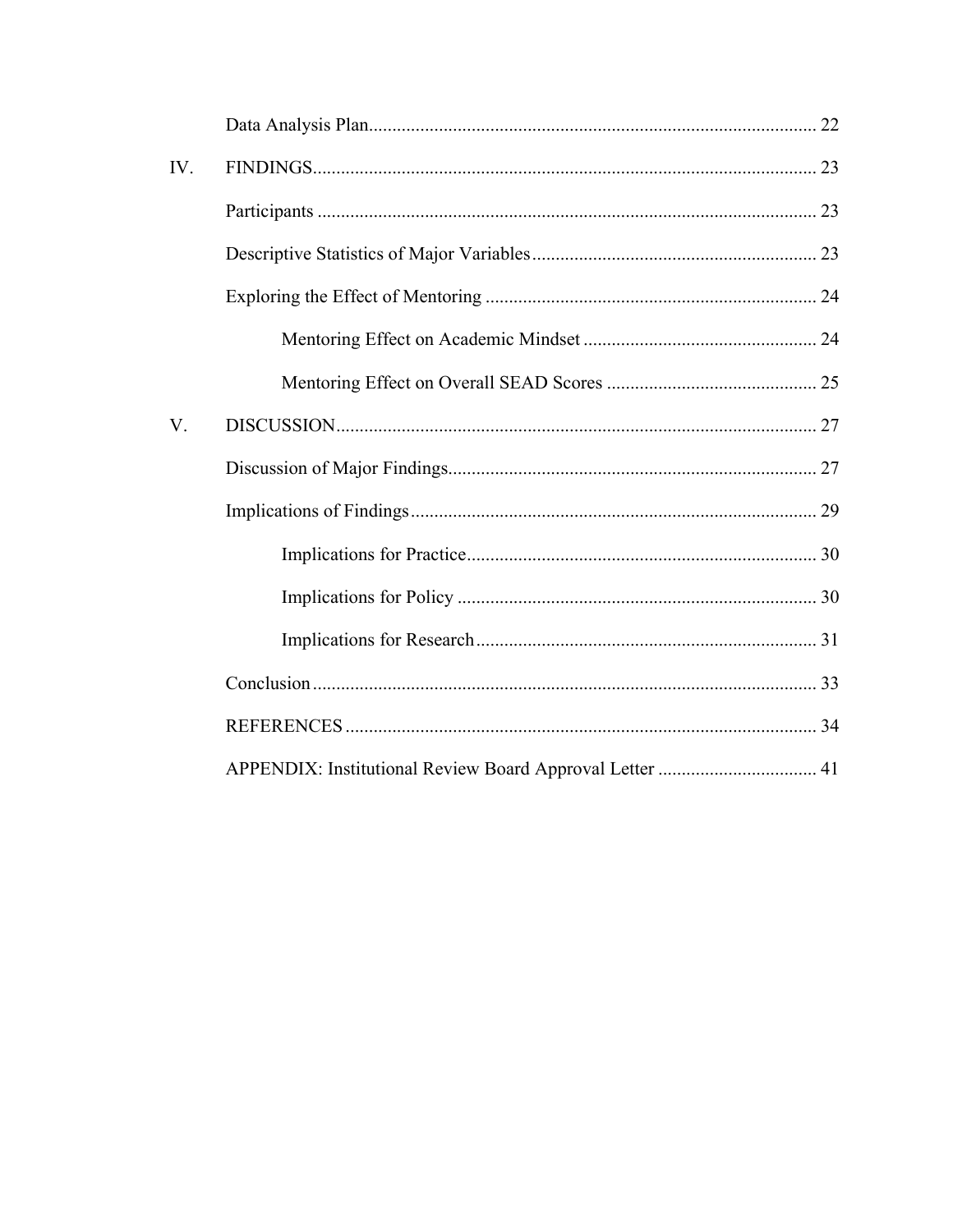# LIST OF TABLES

| 4. Multiple Linear Regression of Academic Mindset Posttest Scores25 |  |
|---------------------------------------------------------------------|--|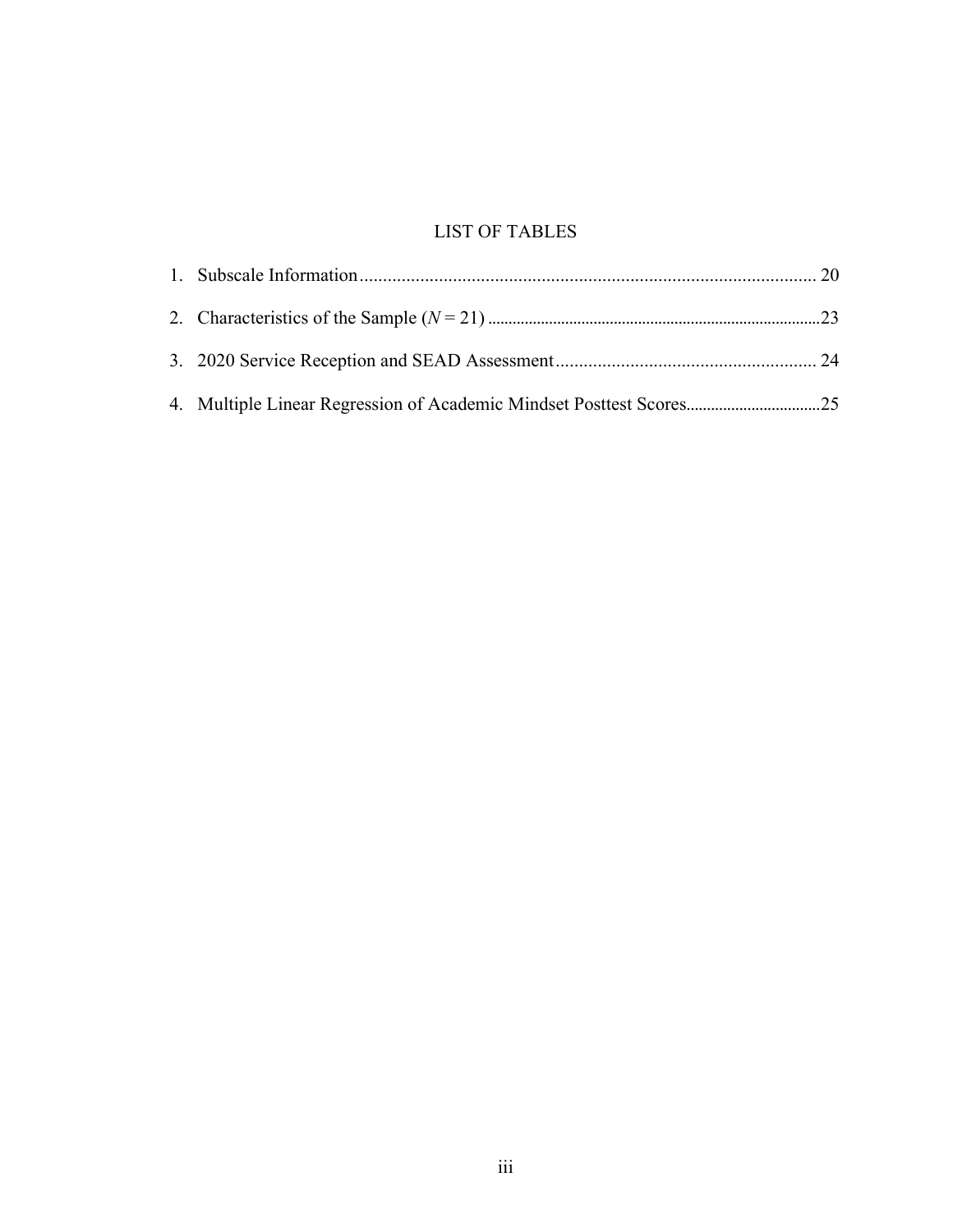# CHAPTER I

### INTRODUCTION

### **Problem Statement**

Dropout rates among high schools are a social problem that many high schools face (Goux et al., 2017). A low graduation rate in the United States has been a chronic problem over time (Rumberger, 2011). There are numerous students who decide not to proceed with their education and cut it short each year (Chan et al., 2020). Dropping out can lead to many downfalls for a person that can negatively impact their future, such as higher delinquency rates, unemployment, low income, etc. (Kamrath, 2019; McFarland, 2016).

Moreover, certain students are at a higher risk. The dropout problem is more pressing among students of color (Kamrath, 2019). Young men of color, particularly Hispanic and African Americans, have been shown to have a higher dropout rate in comparison to white students (Fall, 2012; Hall, 2015; Harris et al., 2016; Jarjoura, 2013, Moreno & Garza, 2017; West et al., 2019). In addition, there are multiple external factors in dropout decisions. Those factors include financial obligations, employment, family needs, childbirth, or illness (Doll et al., 2013). If these external factors outweigh the benefits of staying in school, the student will most likely decide to drop out. Dropout rates appear to increase through periods of slow economic growth, thus leading to a rising spread and concern (Goux et al., 2017).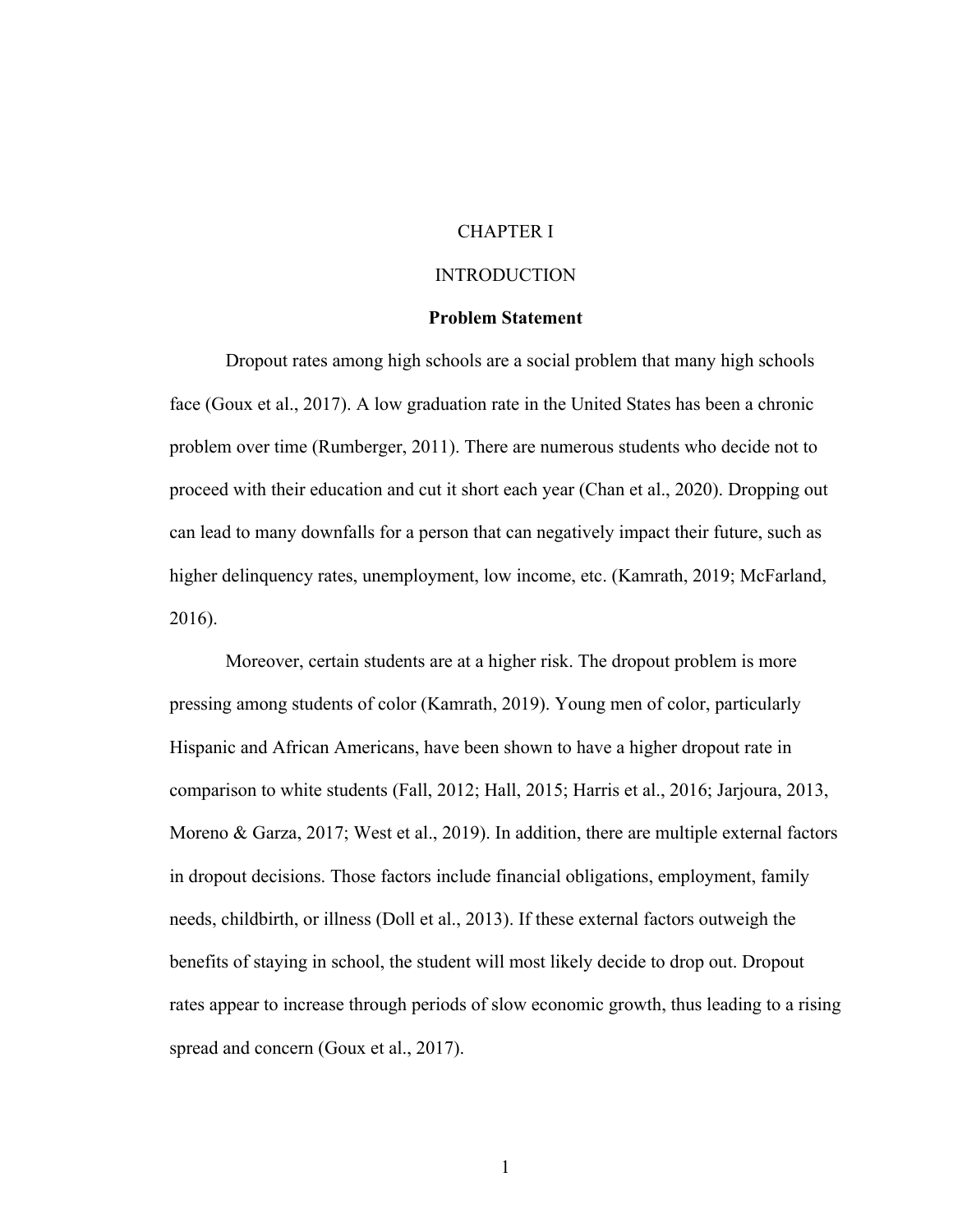Students face a serious issue with dropout during the interim of their transition to high school (Neild, 2009). Benner et al. (2017) emphasize the importance of this issue during the transition such from middle school to high school. Although adolescents are likely to experience a disruptive transition to high school, little is known on how to help ease the transition, especially for students from more diverse backgrounds. However, the community with which the student surrounds him/herself can make a large impact on their mindset and overall success. Consciously or not, students come to school with beliefs about who they are as learners. The beliefs these students have installed in their mind of who they are as learners are influenced by those who surround them daily, including, parents, peers, past classroom experiences, and the wider culture. This impact made by loved ones can either support or undermine school success (Farrington et al., 2012).

Students considered to be at risk of dropping out become a statistical number later to be observed by those in the education profession who seek different dropout preventions and methods. Research has reported various factors of dropout and the efficacy of various interventions (Stevenson et al., 2021; Webber, 2018). Many studies have attempted to find the impact of mentoring and academic mindset on dropout. Having a mentor helps students overcome various troubles due to risk factors (Day, 2006; Moreno & Garza, 2017). Dropout and poor academic mindset are linked to multiple negative results for the individual (Maynard et al., 2013). The academic mindset of atrisk youth is a major factor of predicting future dropout (Hammond et al., 2007; National Center for Education Statistics, 1992).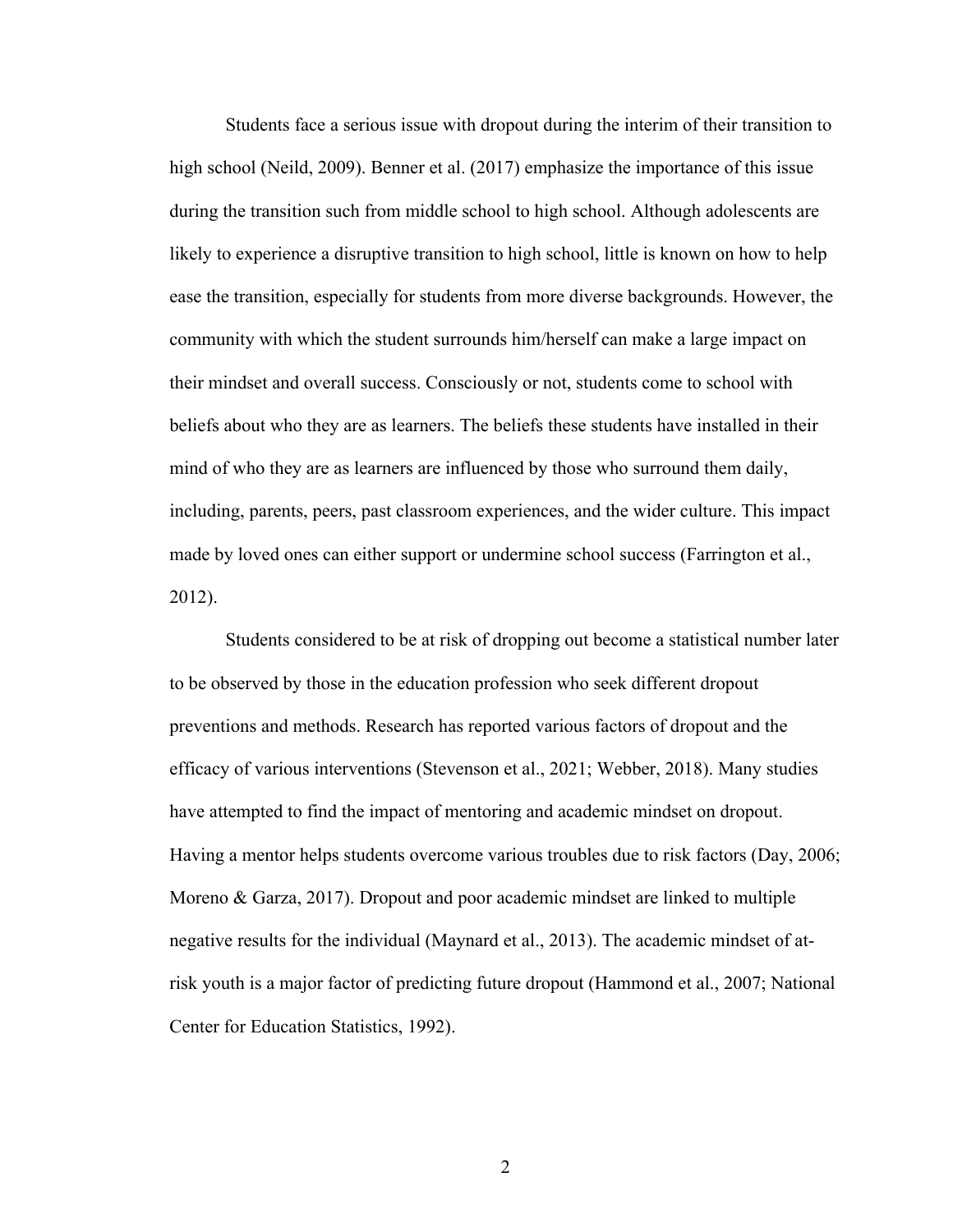### **Research Gap and Present Study**

In the research that studies mentoring as a dropout intervention, academic mindset is sometimes presented to explain why mentoring should prevent dropout. Given a definition of *academic mindset* of "beliefs, attitudes, or ways of perceiving oneself in relation to learning and intellectual work that support academic performance" (Farrington et al., 2012, p. 28), mentoring may play a role in preventing dropout among at-risk students. Academic mindset for such students is less likely to be noticed, and somebody in schools or agencies that provides services can address this issue early on. Intervening at an early stage is expected to prevent students from dropping out and or having a poor academic mindset that eventually leads to dropping out. There are few studies that examine the impact of mentoring on general outcomes or the impact of academic mindset on dropout. Additionally, the concept of mentoring is ill-defined, and little research has been conducted on the impact it has on the academic mindset (Dawson, 2014).

The present study aims to bridge the research gap by examining how mentoring has been implemented in a specific context and explore the impact of the mentoring activities on the academic mindset of at-risk high school students. This study purpose will be accomplished by using a sample data collected during a dropout prevention program that was implemented by an agency in Texas.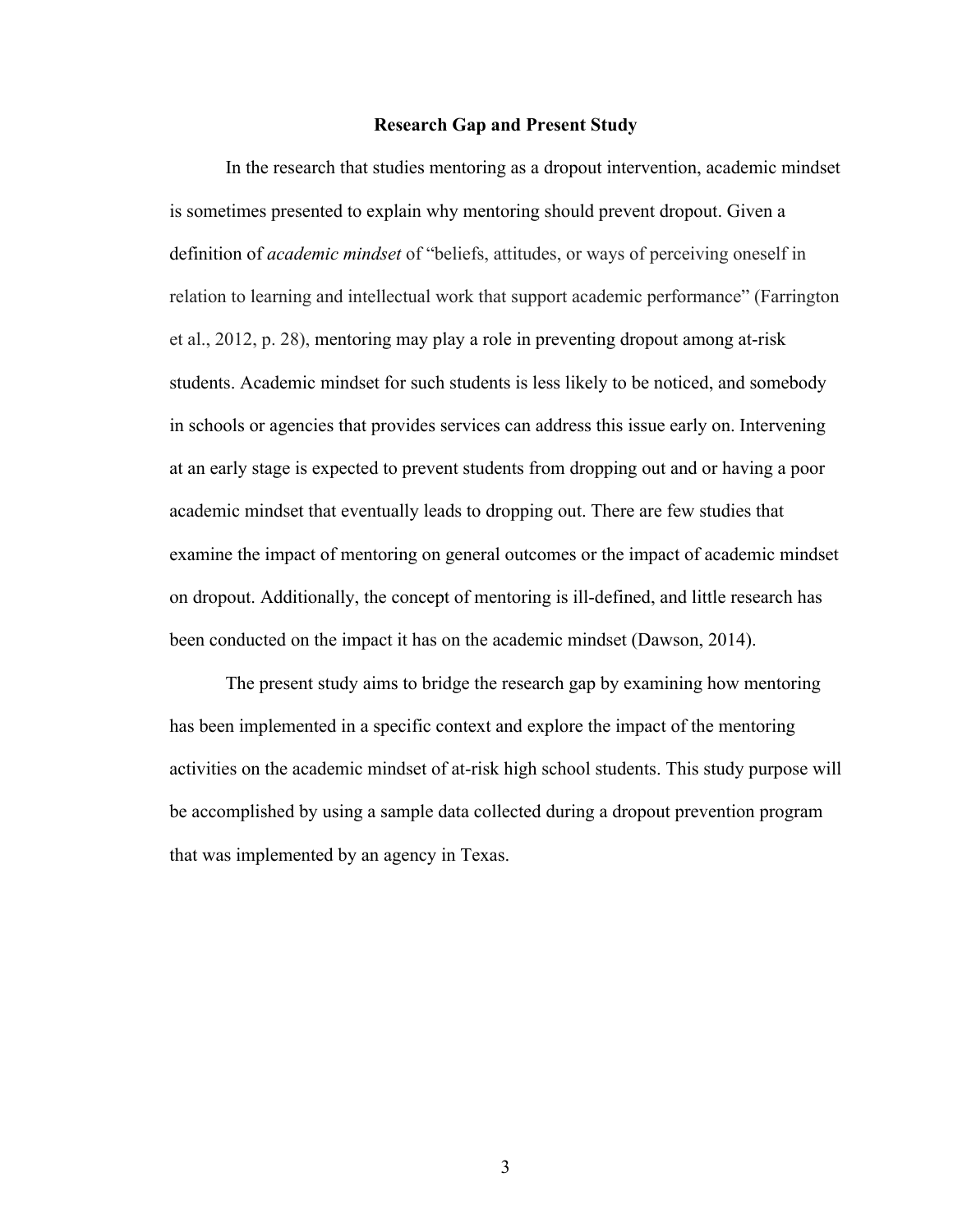# CHAPTER II

# LITERATURE REVIEW

The objective of this literature review is to explore the following issues: the seriousness of dropout, mentoring as a promising intervention, and the impact of mentoring on academic mindset and dropout. Mentoring is proven to be an effective intervention used to positively impact youth. Moreover, this literature review examines the influence of mentoring on the academic mindset of youth deemed to be at-risk to prevent them from following in the path of dropout.

### **Literature Search Strategy**

The following databases were used to find the most relevant information on mentors in the lives of high school males: EBSCO Publishing and Science Direct. Google was also used to search for research that may not have been included in the databases above. A Boolean search was conducted. Search terms included: "mentorship" and "youth," "males" and "mentoring programs," "mentoring" and "high school students," "dropout" and "high school," and "dropout" and "youth." The following terms were also input into EBSCO Publishing for further results: SU mentor\* AND (dropout or graduation) AND (man or men or male). References and citations from recovered publications were reviewed for other articles that may have been missed. From these processes, a combined collection of scholarly articles and other educational pieces were recovered.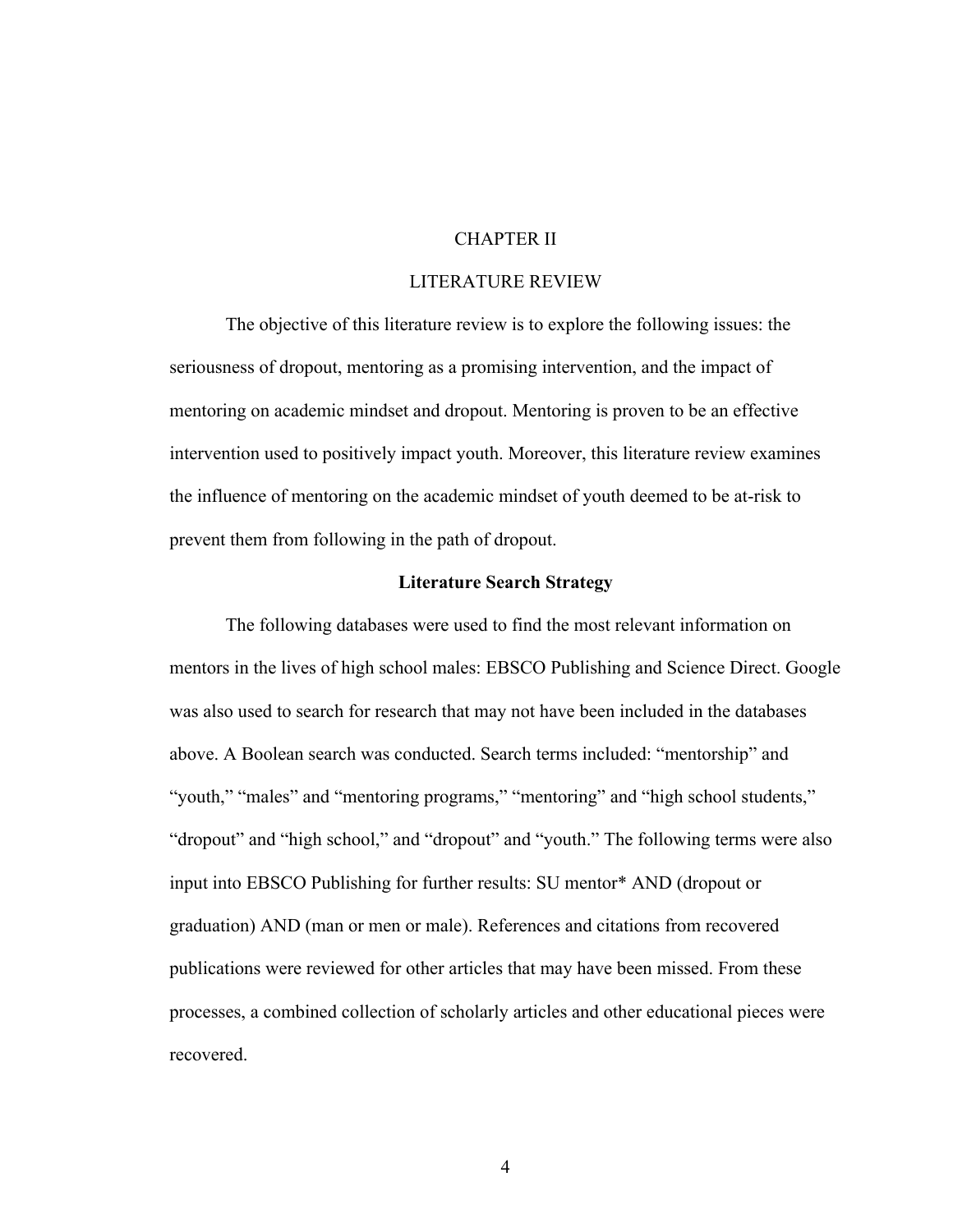#### **Factors of Dropout**

Students are at an increased rate of dropping out in the interim of their transition from middle school to high school, resulting in low graduation rates across the United States that appear to be getting worse over time. Dropout and poor academic mindset are linked to multiple negative results for the individual and society as well (Maynard et al., 2013). Dropping out can lead to many downfalls for a person, causing a negative impact to their future. For example, individuals who dropout of high school are at a higher rate of experiencing high delinquency rates, homelessness, unemployment, and lower annual earnings (Kamrath 2019; McFarland, 2016).

An empirical study (Goux et al., 2017) provides evidence supporting the positive impact of mentoring for at-risk students. This study uses a large-scale randomized experiment and reports that an uncomplicated program of meetings run by upper school staff that target at-risk students at the end of their middle school term can assist students in identifying paths that correlate their style of learning with their academic capability. Researchers found a connection when students transitioning from middle school to high school were becoming disengaged after not being able to get into selective high school programs. Results from the trials showed that a group of meetings led by superior school staff could help "low achievers" form better educational goals that suit their academic capabilities. Overall, the intervention provided decreased grade repetition and dropout by 25% to 40% (Goux et al., 2017). Findings from this research indicate that having a goal unsuitable to their academic ability is a cause of dropout.

There are multiple external factors that often help determine whether a student will remain in school or not. In the case that these external factors outweigh the benefits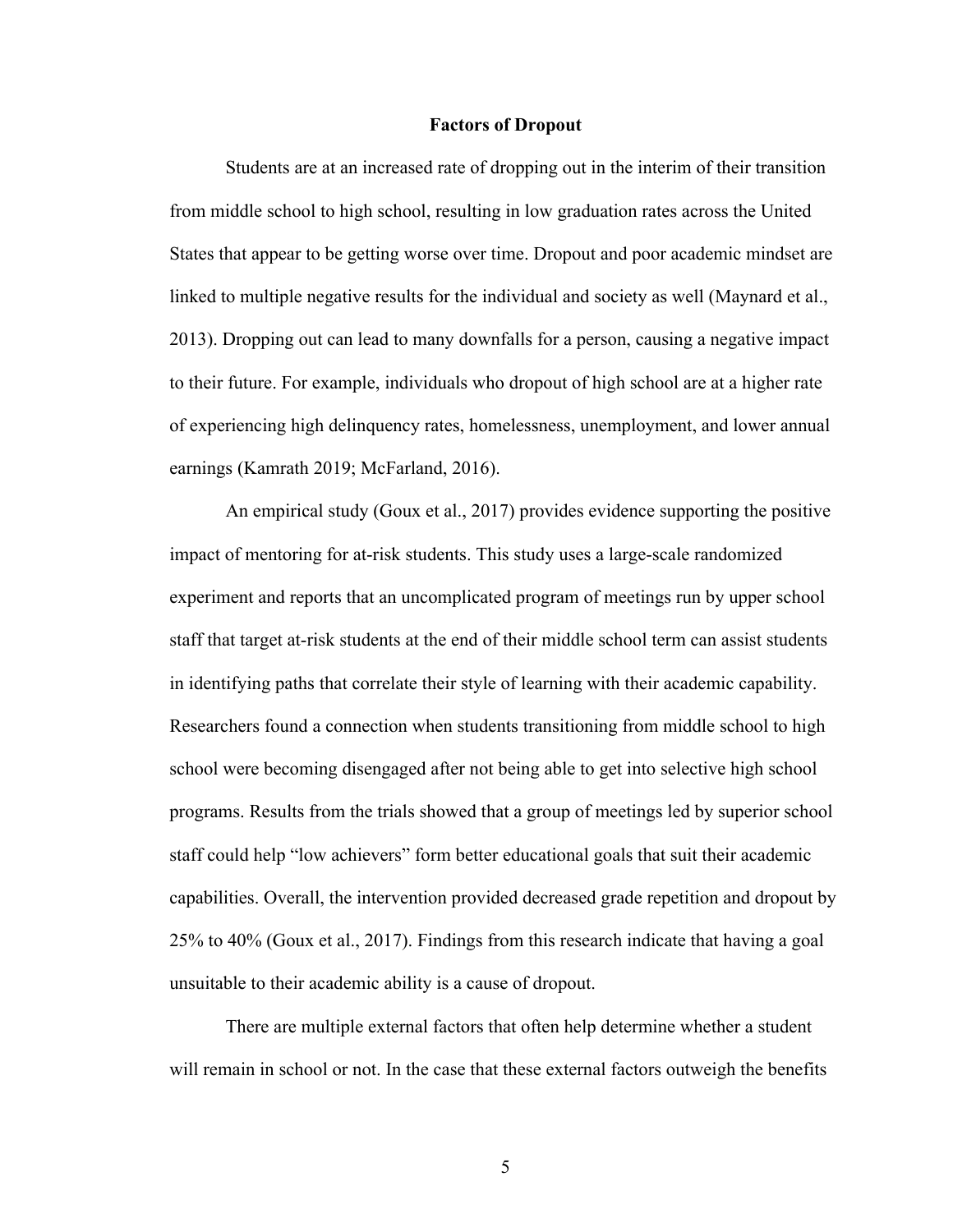of staying in school, the student will most likely decide to drop out. The gap between dropouts appears to increase in times of slow economic growth, thus leading to a rising spread and concern (Goux et al., 2017).

#### **Holistic Approach to Prevent Dropout**

To prevent dropout of at-risk students who often experience multiple risk factors, a holistic approach is recommended. Communities In Schools (CIS) programs present their students with multiple interventions to fit their needs (Communities In Schools, 2021). After spotting warning signs of potential dropouts, the next step recommended by the IES Practice Guide is to design interventions that will target at-risk students (West et al., 2019). The program that utilizes such approach provides a community of support to at-risk students that prevents these students from dropping out. CIS success coaches work with on-campus staff (e.g., teachers, coaches, principals, counselors, attendance officers, etc.) to identify problems faced by students. The students' needs range from academic to basic needs. Once the issues are identified, the success coach can begin choosing an intervention that will best fit the troubles faced by the student (Communities in School, 2021).

CIS uses a holistic approach to focus on the needs of the students. To assist in addressing the needs of the students, CIS affiliates conduct a needs assessment that helps obtain the key needs of each individual student. Upon receiving the results, student success coaches and students team up to develop a success plan surrounding the goals and needs of each individual student. Success coaches then partner with school staff and the community to support the students. Throughout this process, success coaches monitor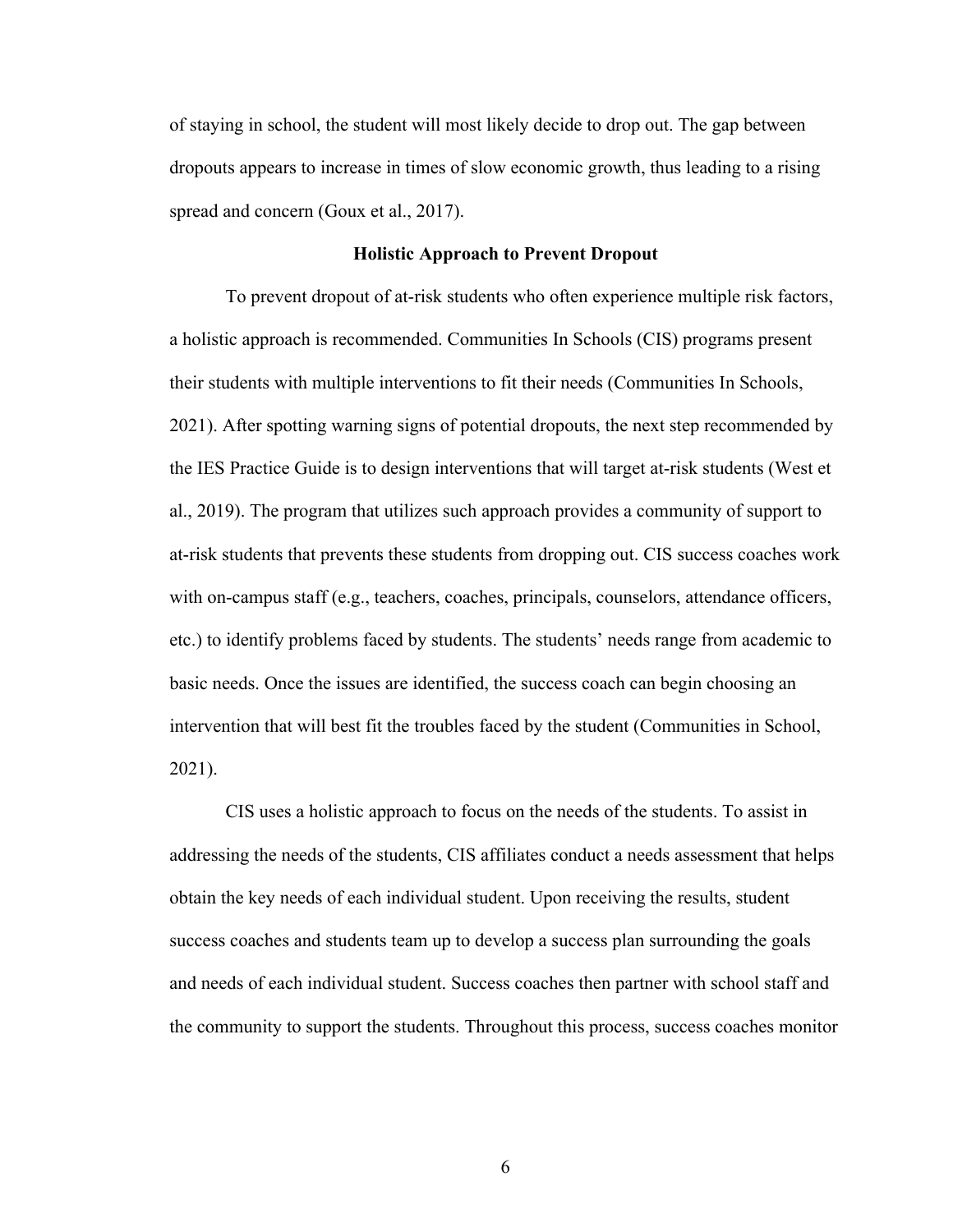the student's progress and accommodate to the progress made by the student (Communities in Schools, 2021).

The efficacy of an individualized holistic approach to prevent dropout is presented in an evaluation study of CIS (Communities In Schools, 2010). Based on the five-year evaluation study, CIS is one of few organizations that documented and proved that it increases graduation rates, and over 80% of students monitored moved on to the next grade level (Communities In Schools, 2010). The success coaches placed on campus are available to students to assist in academics, attendance, behavior, and other basic needs. A few of the ways in which success coaches get involved begins with student success coaching in which the success coach teams up with school staff to complete the following: (1) build relationships with students; (2) team up with other school staff to assist the student in navigating barriers that are in the way of their success; (3) partner with students to create goals; (4) connect students with support systems that will help them achieve their goals; and (5) measure the improvements made by the student. Success coaches work as a motivation to students to push forward with their goals and navigate the issues that arise throughout the process. Furthermore, CIS also has a system called "Check and Connect." Check and Connect targets attendance, homework completion, classroom engagement, and classroom behavior. This system helps students take accountability for and keep track of their grades, attendance, and behavior. Overall, the program assists students by partnering with them and building relationships. CIS has a strong belief that through relationships with the students on their caseload they have the ability to decipher the true potential of their students. CIS founder Bill Milliken stated, "it's relationships, not programs, that change children" (CIS, 2022). This agency has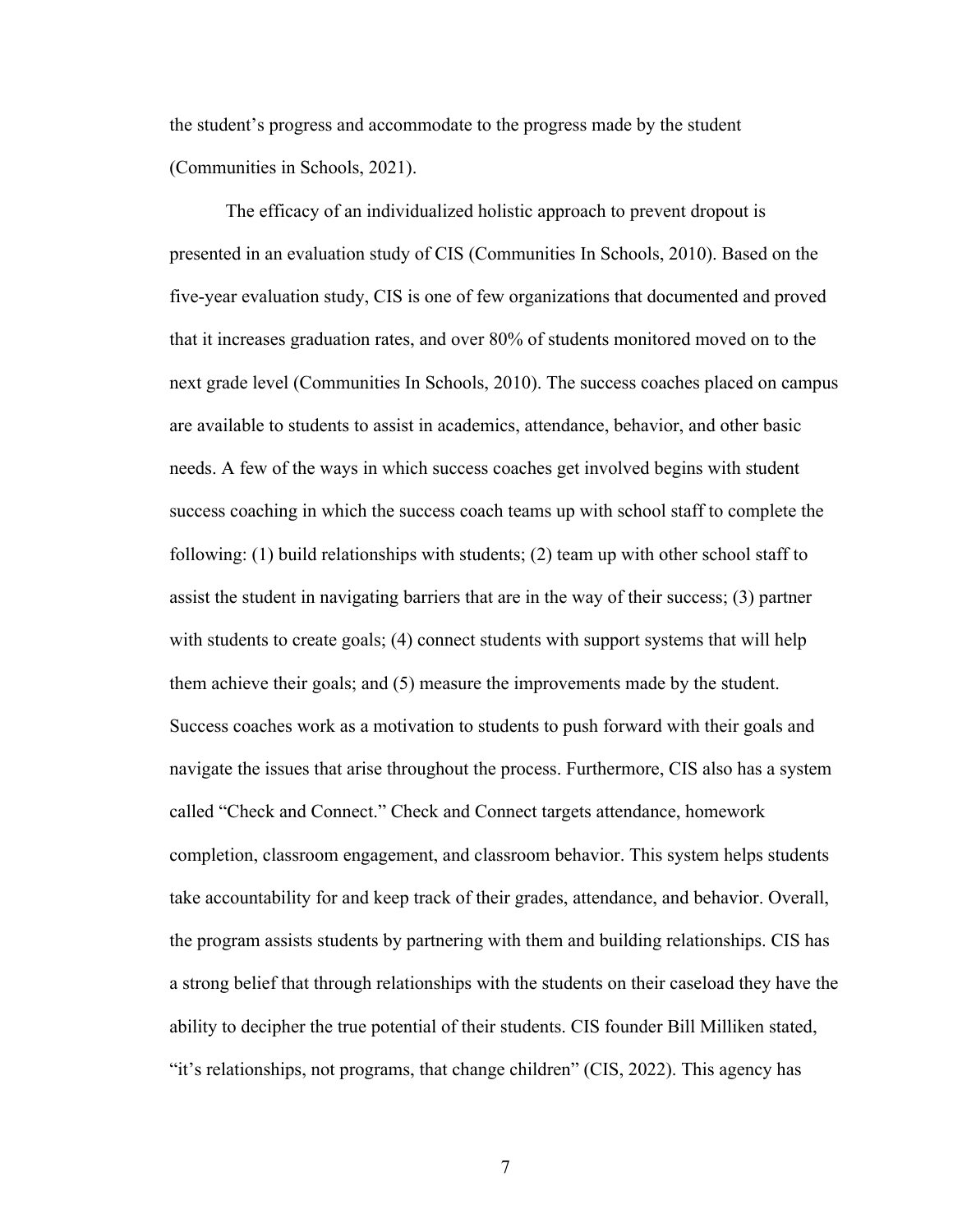provided mentoring as part of their holistic approach. To explain how this complicated approach could achieve the successful outcome, this literature review now focuses on the mentoring part of the approach.

#### **Mentoring as a Promising Intervention**

Mentoring has been implemented to prevent dropout for at-risk students, although Dawson (2014) claims that the concept of mentoring is not clearly defined. Additionally, Keating et al. (2002) present a study where they examine a comprehensive mentoring program that fixates on youth estimated to be at risk of either delinquency or mental illness. The pre- and post-intervention ANOVA measures assessed differences from the preintervention to postintervention. Findings determined significant improvement in problem behaviors for the group tested. According to the study, mentoring seemed to have a greater impact on African American youth in comparison to others. The overall findings of the study support mentoring as a positive intervention for at-risk youth (Keating et al., 2002).

Along with Keating et al. (2002), Cannon (2021) also found that mentoring made a significant change in the lives of African American males. Cannon (2021) discusses the results of his study "Mentoring Strategies with African American Males," stating that evidence supported that "mentoring made a difference in the self-esteem and academic efficacy of African American males" (p. 93). Peer support and mentorship can specifically positively impact black males because through mentorship, positive racial identity can be developed in which the mentor can discuss with the mentee cultural identities experienced in multiple settings (Harris et al., 2016; Jarjoura, 2013).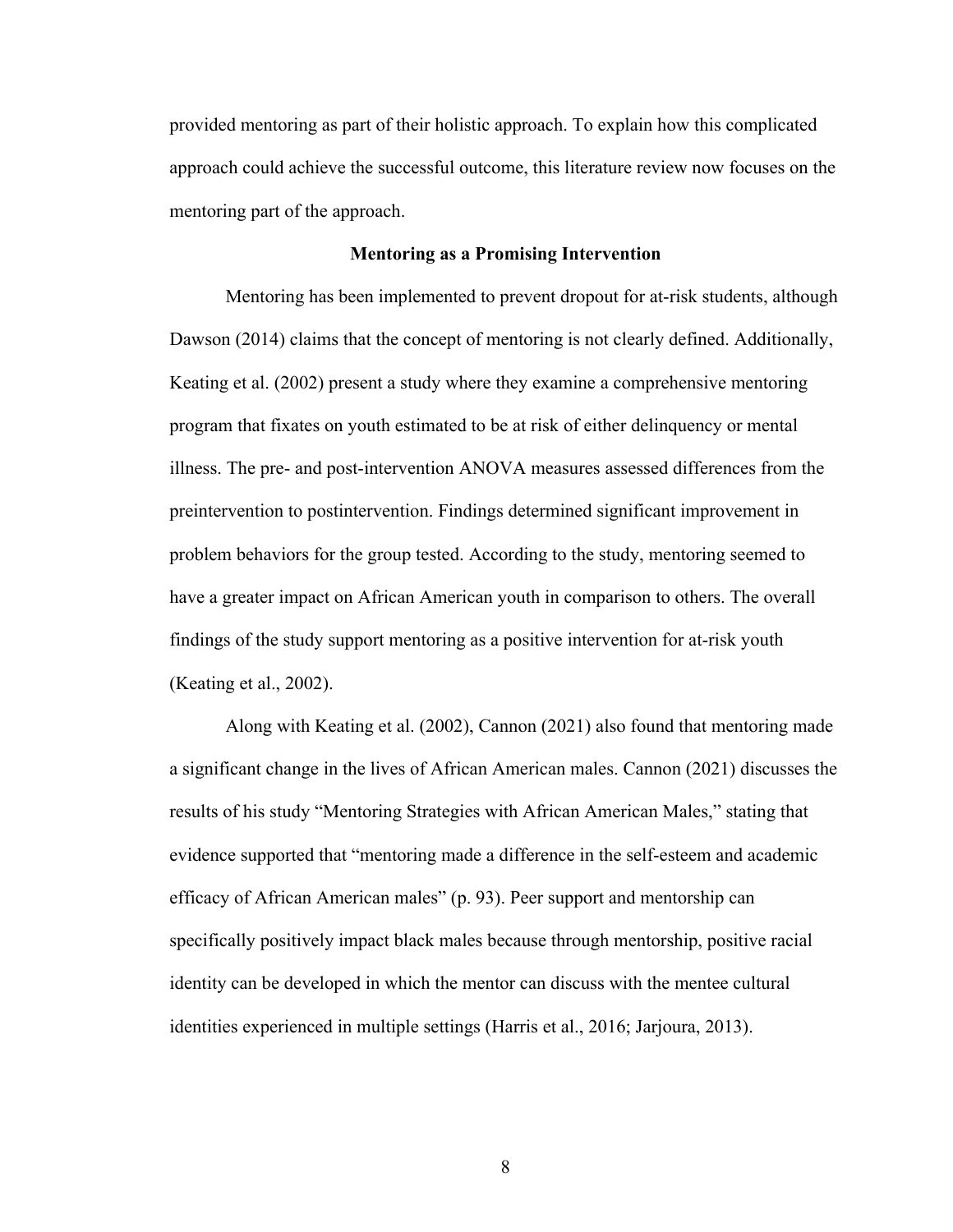These youth mentoring programs are an intervention used for at-risk youth who have acquired a considerable amount of psychological, social, or behavioral issues (Dubois & Karcher, 2014; Raposa et al., 2019). Moreover, mentoring relationships have had a positive impact on youth mentees and have been identified as key factors by corporations, nonprofits, and other government entities (Bruce & Bridgeland, 2014). Some of those problems are addressed by Rhodes (2002) and Deutsch et al. (2020) who proposed that mentoring relationships improves youth in three different ways: improving social and emotional relationships, improving intellectual skills through communication and listening, and encouraging a positive identity development by providing a mentor. When adults display trust, respect, and interest, and additionally devote time youth will respond (Deutsch et al., 2020). Mentors have been described as pushing youth to progress toward their goals, improve their self-esteem and confidence, and reinforce alternate mindsets (Spencer et al., 2013). The trust and respect gained by the mentor gives them the rapport necessary to push the students toward their goals without the students feeling pressure. This helps the students see it as support and not pressure. Through mentorship, strength and resilience is built with mentee's that can further build respective skills and creating a dependable community of support (Harris et al., 2016).

### **Academic Mindsets**

According to Farrington et al. (2012), academic mindset is one of the major noncognitive factors that are associated with academic performance. Academic mindsets are "beliefs, attitudes, or ways of perceiving oneself in relation to learning and intellectual work that support academic performance" (p. 28). The academic mindsets are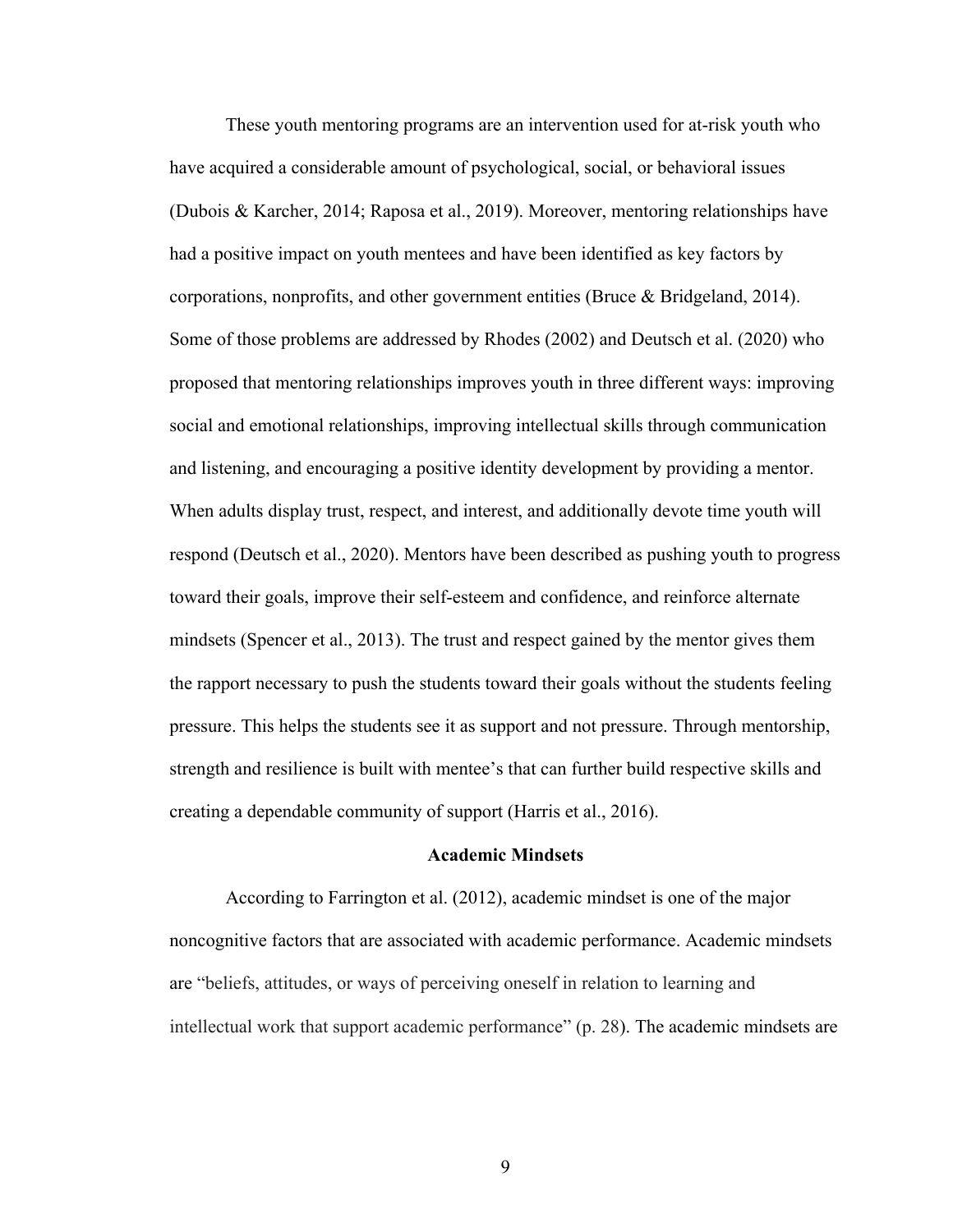made up of four key beliefs that affect motivation, strategies, and perseverance (Farrington et al., 2012). These key beliefs include the following:

- 1) My ability and competence grow with my effort. (There must be a growth mindset. One must believe that by putting in effort there is a chance of improvement.)
- 2) I can succeed at this. (Belief in self-efficacy in students is a vital motivator for students. Those who do not believe there is a valid chance of them of being successful will not put in effort.)
- 3) I belong in this community. (Students who feel like they belong in their learning environment show a higher level of motivation and self- efficacy.)
- 4) This work has value and purpose for me. (If students do not believe the work they are completing has value, there is no point in putting in effort. It is difficult for anyone to put in effort when they feel as if the work that has been given is simply busy work.)

The key beliefs that make up the academic mindset have a strong impact on motivation, strategies, and perseverance. Due to the major impact these have on a student's abilities, research has presented results that support that academic mindsets are a better predictor of student success than any other determining factor. Determining whether a student has a high academic mindset could help discover the level of motivation that a student has, as positive academic mindsets motivate students to persist at schoolwork (Farrington et al., 2012). When a student has a negative academic mindset and undermines their abilities it leads to them doubting themselves and creating a cycle of self-defeat (Olson, 2008). The negative impact of a low academic mindset proves that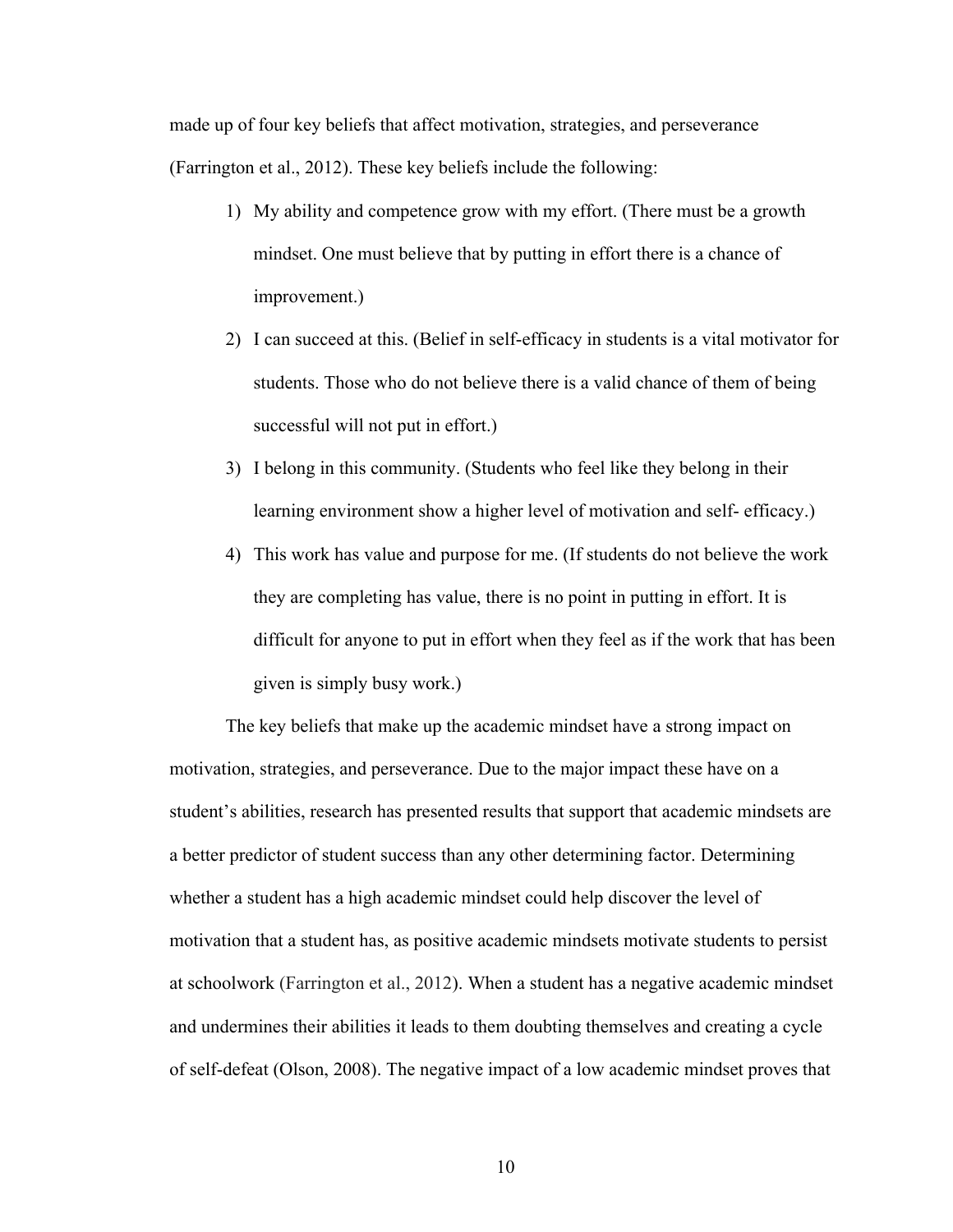academic mindset is a major factor of drop out Through research conducted results present that the attitudes and beliefs shown by students have a stronger association with their performance in school compared to test scores (Farrington et al., 2012).

Overall, each academic mindset is important. They are able to guide students in engagement of deeper learning. Farrington et al. (2012) page 18, explain that educators play a key role in constructing a student's positive mindset. Students' academic identities and stance on schooling are heavily influenced by the educational environment in which learning is taking place; the structure of academic work, goals, support, and feedback in that environment; and the messages expressed to students about themselves in relation to their academic abilities.

### **Why Mentoring Can Improve Academic Mindsets**

Among various positive outcomes that mentoring can bring about, this study pays special attention to its impact on academic mindset because academic mindset is considered a strong factor of dropout. The academic mindset includes academic competence, academic engagement, and academic motivation scales. Therefore, the following mentioned (e.g., school engagement, academic achievement, etc.) are integrated in composing the overall academic mindset of a student. Academic mindsets apply to the motivational components that impact a student's aim and will to participate in learning. There are four main beliefs that compose academic mindsets. These key beliefs highly impact one's behaviors as learners and facilitate the success of learning. Mindsets alter one's motivation, strategies one uses, and perseverance.

Due to academic mindsets having the capability to alter motivation and the ability to impact behaviors, it is important to focus on a strategy that will assist in improving the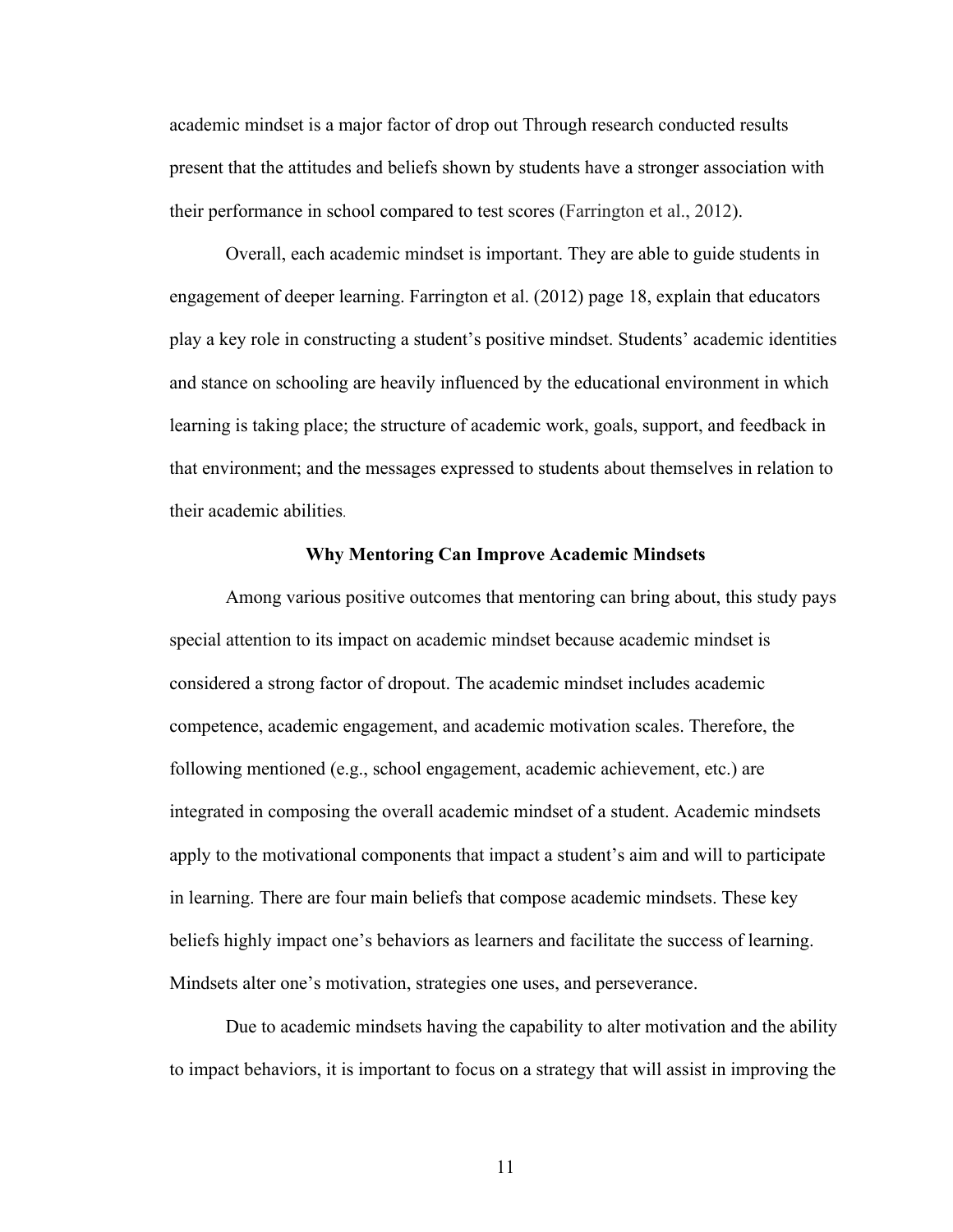academic mindsets to avoid decreasing these factors. A strategy that could be of great use is mentoring. Through the use of mentoring students can experience individualized goalsetting, relationships built on trust, and the development of self-awareness (Faggella, 2017). For example, a mentoring program that insists on a supportive relationship that will increase a student's engagement in school could assist in improving the academic mindset through the increase in engagement. Check and Connect is a program used by Communities In Schools uses a problem-solving approach based on variables (e.g., grades, attendance, tardiness to class) that contribute to student involvement in school and have the capability of anticipating school disengagement (Christenson et al., 1999; Sinclair et al., 1998). An increase in engagement through mentoring can provide improvement to the academic mindset.

In addition, mentoring administers reinforcements to youth by preventing and addressing negative outcomes (e.g., dropout, suspension, and school failure) related to academics. The earliest form of mentoring has been described as pairing a student with a non-familial adult with youth identified by schools to be at risk and have issues that could be approached by a mentor. By interrupting causal influences and increasing a connection with mentors who provide support, the issues that cause these students to be at risk can be addressed (Lyons & McQuillin, 2021). When students are paired with a mentor who is providing support where it is needed, they are more likely to succeed in school by meeting academic demands. Having a mentor pushes students to try hard and be persistent in doing so, thus impacting their school engagement.

A student's engagement in school is a big and important predictor of graduation (Kern et al., 2019). Previous studies have demonstrated that low academic achievement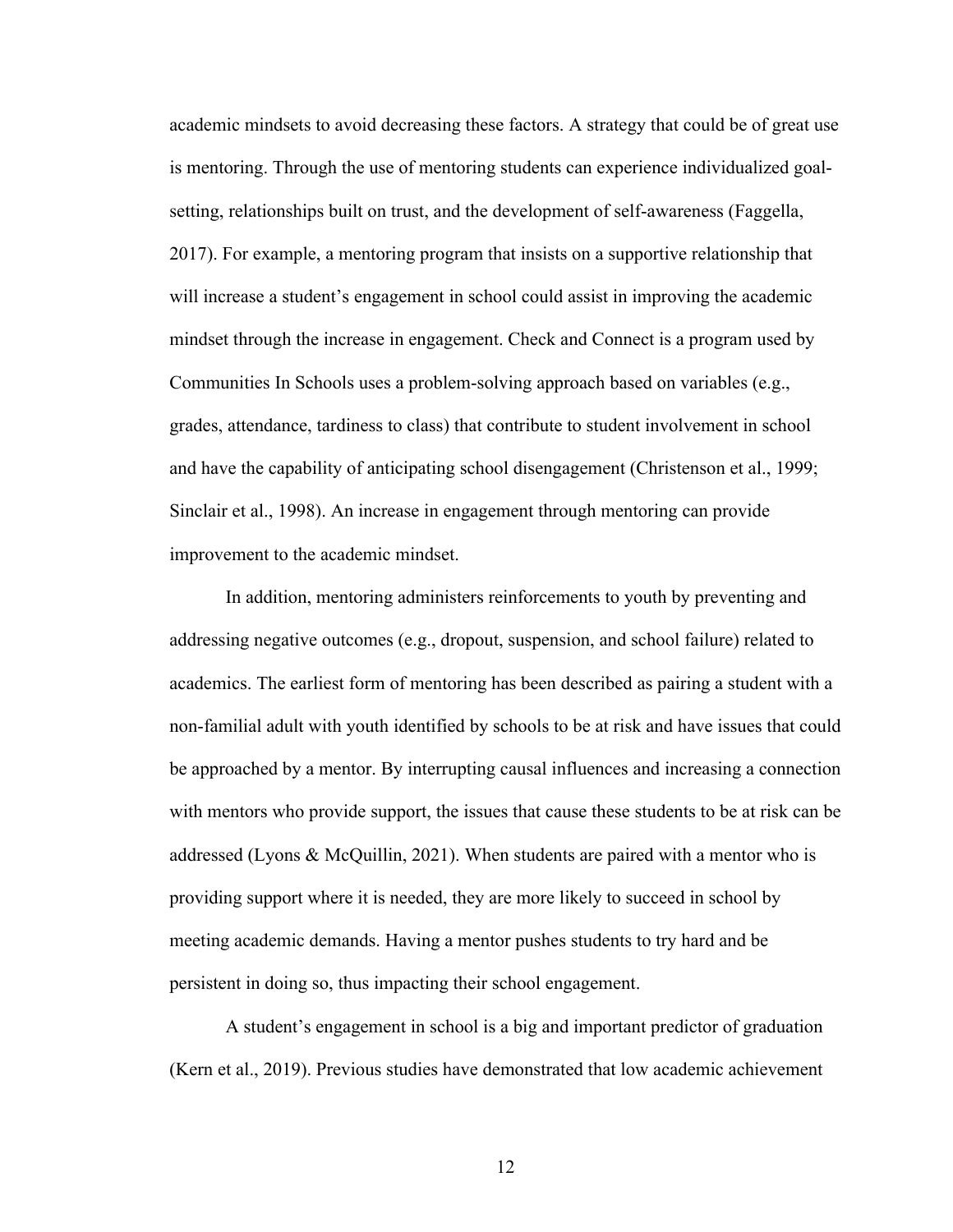shown at the beginning of high school is an essential prognosticator of school dropout (Pharris-Ciurej et al., 2012). The behavior of a student within school, their attendance, and their engagement are factors that link students to dropping out (Maynard et al., 2013). Goux et al. (2017) discovered in their findings that objectives that are not appropriate or suitable to a student's academic capability is a source of dropout. Dropping out of school is the climactic point of long-term school disengagement (Fall  $\&$ Roberts, 2012). Academic standards increase at the beginning of high school. Therefore, the students who decline in their number of school credits that are needed to progress to the next grade are more likely to drop out after that grade (West et al., 2019). A student who obtains a relationship with a mentor has someone that will push them and help keep them on track by viewing their grades, attendance, and tardiness to class. Through the variables mentioned the mentor knows the target areas of the mentee to provide the necessary support. With the provided support students are more likely to complete tasks. By completing their tasks, seeing improvement, and having a person provide support students are more likely to improve their academic mindset through engagement, motivation, and self-efficacy (Kern et al., 2019; Kirk, 2022; The National Academies of Sciences Engineering Medicine, 2018). Believing one can be successful is a prerequisite to putting forth sustained effort.

## **Conclusion of Literature Review**

Literature suggests that dropping out can make a difference in a person's life and negatively impact their future in multiple ways. For many individuals it affects their income, employment, living situation, etc. The dropout rate is significant across the country and affects a range of students, but studies have proven that graduation rates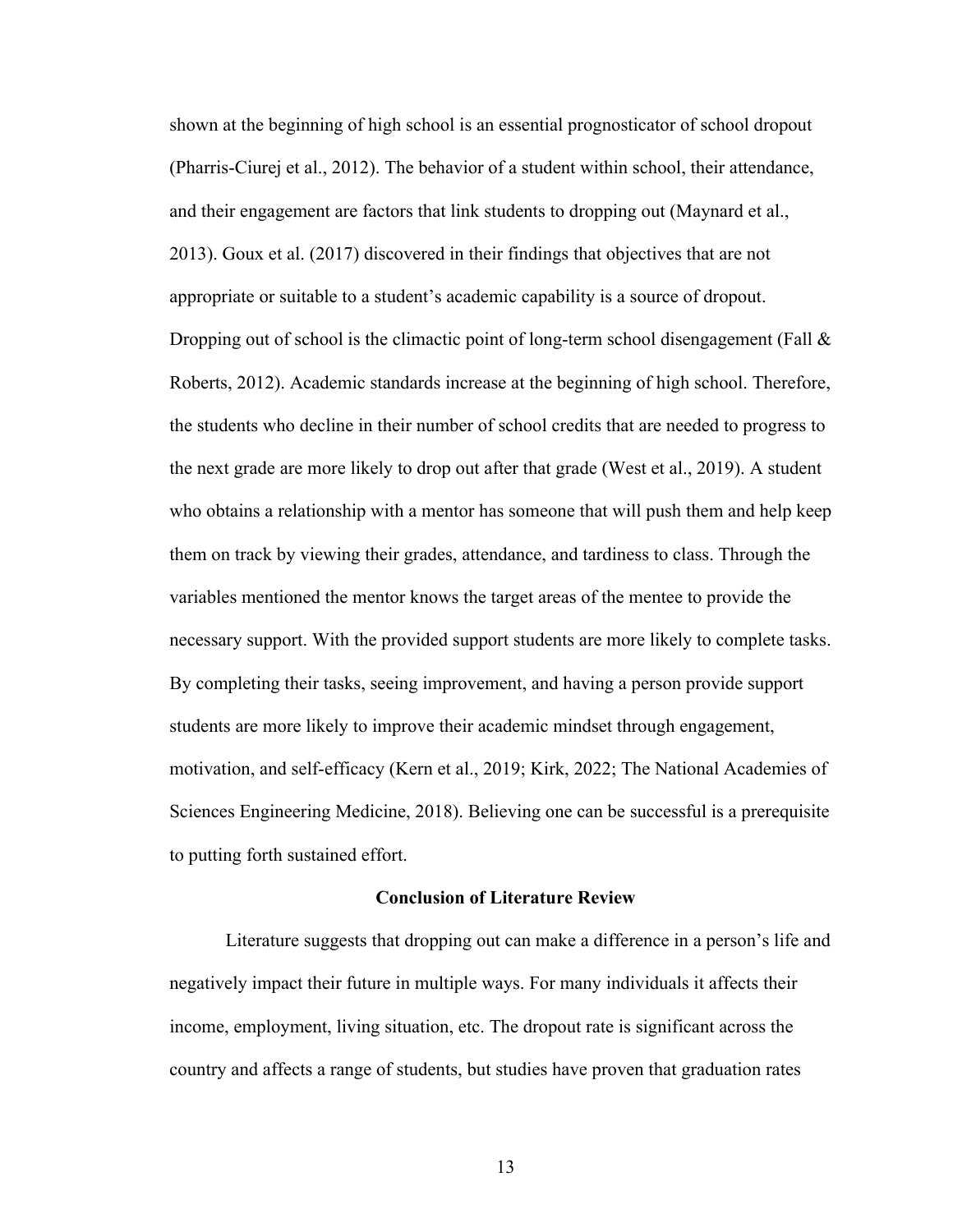among Hispanic and Blacks were noticeably lower than those of their fellow White classmates. The motives for dropping out have become a prioritized discussion among those trying to decrease the dropout rate. Due to these studies and contributing discussions, interventions such as mentoring have been discovered. Mentoring has been proven to positively impact minorities and improve their way of thinking, thereby indicating that this intervention has the capability of contributing to the decrease of dropout rates by improving a student's academic mindset. According to the literature a poor academic mindset is a great contributor to dropping out. However, previous research does not provide evidence that there has been an attempt to improve the academic mindset before it reaches the point of causing a student to drop out. Therefore, it is important to conduct a study if mentoring make a difference in major outcomes including academic mindset, which is expected to prevent dropout.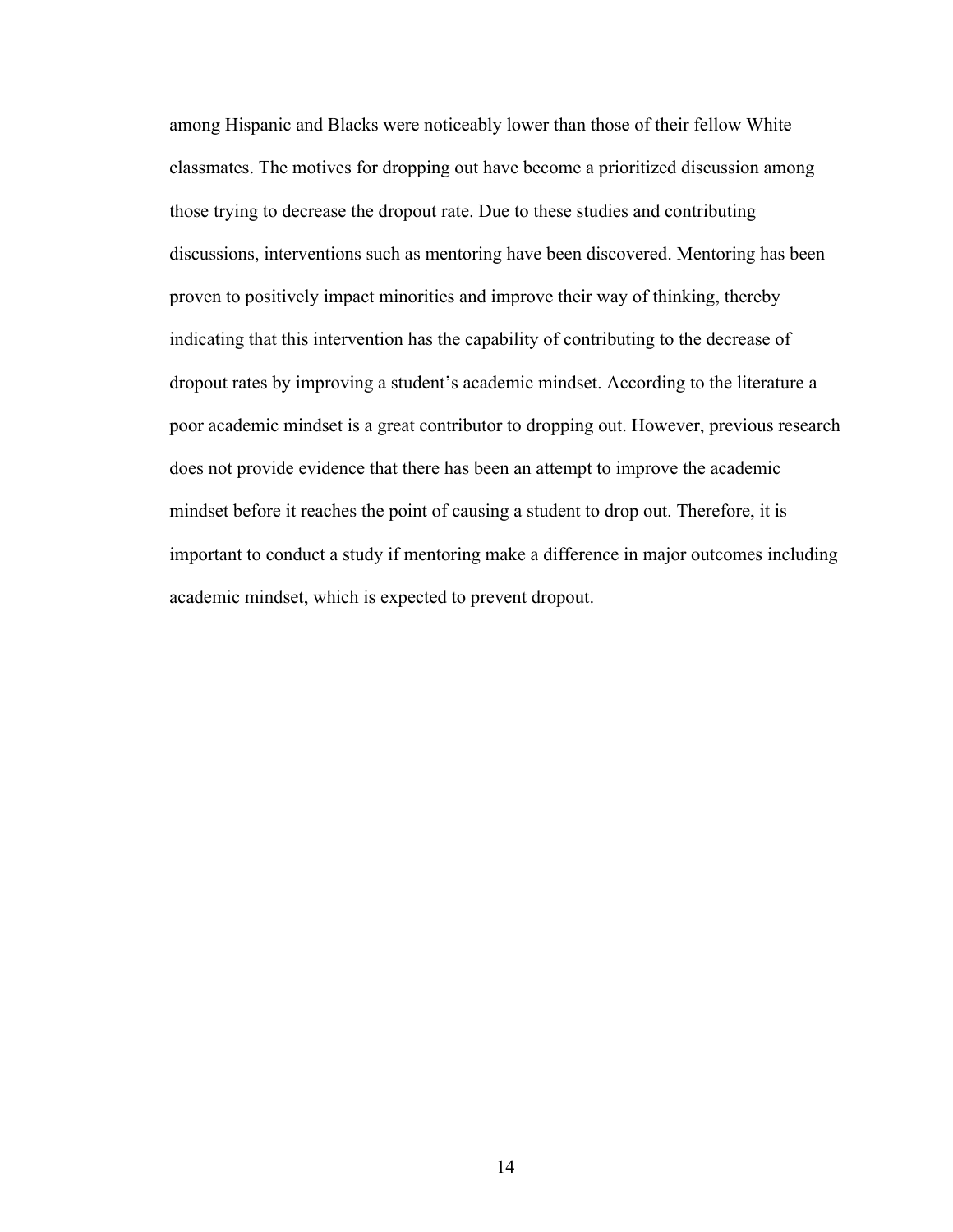# CHAPTER III

### METHODOLOGY

This chapter presents how this study conducted research to explore the impact that mentoring had on the academic mindset of at-risk students. Previous research based on the service of mentoring has shown the positive impact that mentoring has had on the prevention of dropout. The outcomes of previous studies show the influence that mentors have on students. Similar studies have shown that a student's academic mindset can detect dropout and if detected and managed can direct the student away from the path of dropout. The study aimed to assist in acknowledging the student's academic mindset in an attempt to help reduce students at risk of dropping out.

### **Research Design**

The agency provided the services to a group of students without any control group. Since there was no control group involved to measure the results of each participant before and after the program was implemented, the research design used in the study will be a pre-experimental pilot study (i.e., the one-group pretest-posttest). With this one-group pretest-posttest design, the dependent variable—the SEAD—is implemented before the mentoring services are provided and once again after the service is implemented.

Mentoring was implemented as part of a dropout prevention program provided by an agency in Texas. It would have been helpful for the agency to determine whether or not the mentoring intervention positively impacted the academic mindset and or other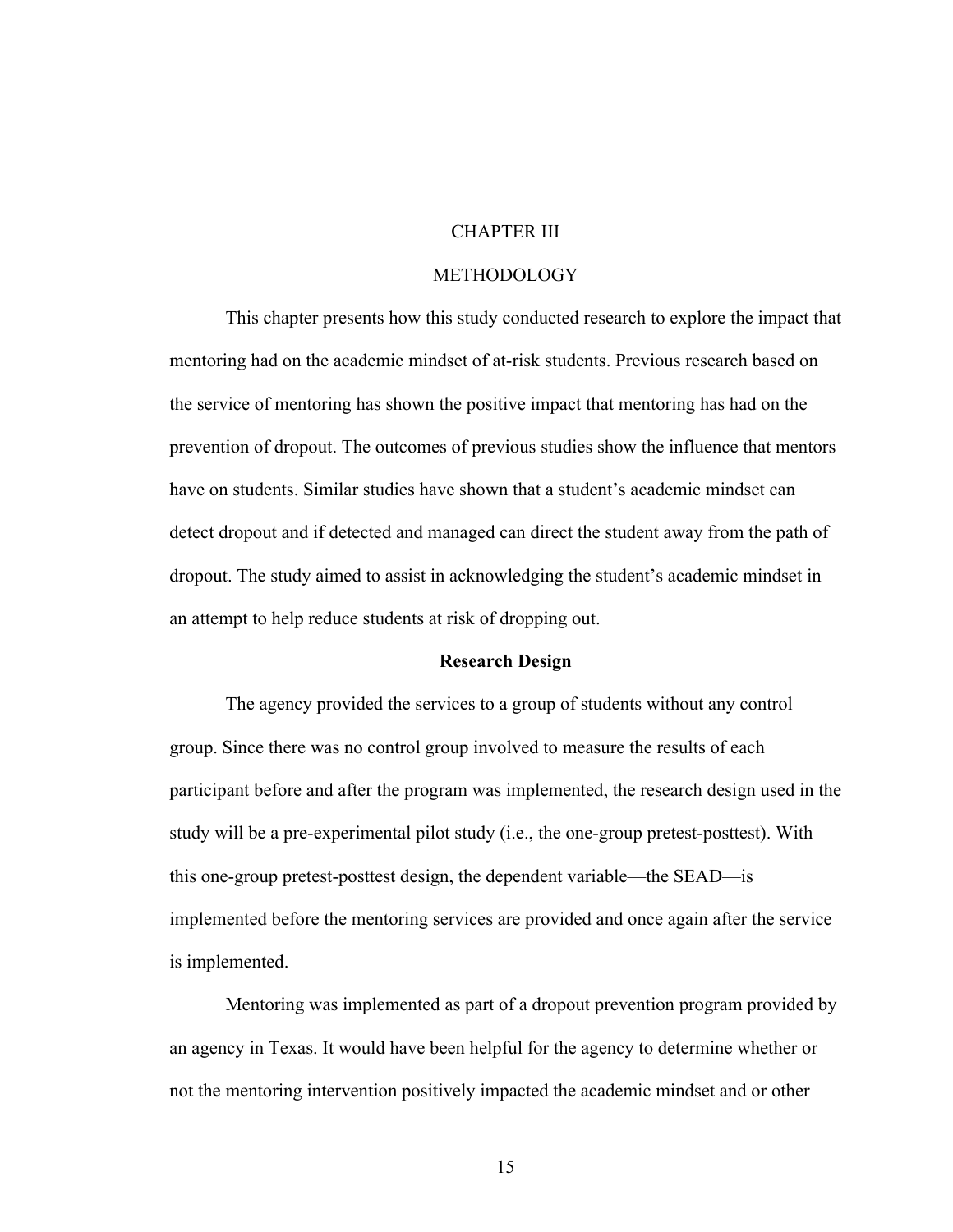domains of the student if they conducted a study using an experimental design. Given the nature of the research design that had limitations in internal validity, any difference cannot be attributed only to the mentoring.

#### **Sampling**

The study population was at-risk high school students in Texas that received mentoring/supportive guidance services. The study population was limited to Texas, as it was based off mentoring services provided by a program at a high school in Texas. Participants of this study were high school students who were served by a dropout prevention program. A student is referred to the program when they are determined to be at risk by the school (e.g., teachers and school staff) and therefore they need help regarding behavior, attendance, basic needs, or other. This study selected a sample of the agency clients who were from a high school in West Texas and participated in the program for more than one year (i.e., 2020-2021). Therefore, the participants of this study were students who had participated in the program more than once. Each student in the sample was a participant in the dropout prevention program where mentoring service is provided. In continuation each student was provided either a mentoring or supportive guidance service that were given to them through the agency. Since February 1, 2021, the agency decided to change the name of the service from *mentoring service* to *supportive guidance*. This study will consider both services as *mentoring* because it is the term most commonly used in the literature, and the content of the service is consistent even after the change in the name. Given that the study used data from a school during 2020-2021, the study used a convenience sampling. Therefore, there was a limitation in generalizing the results of this sample study to the study population.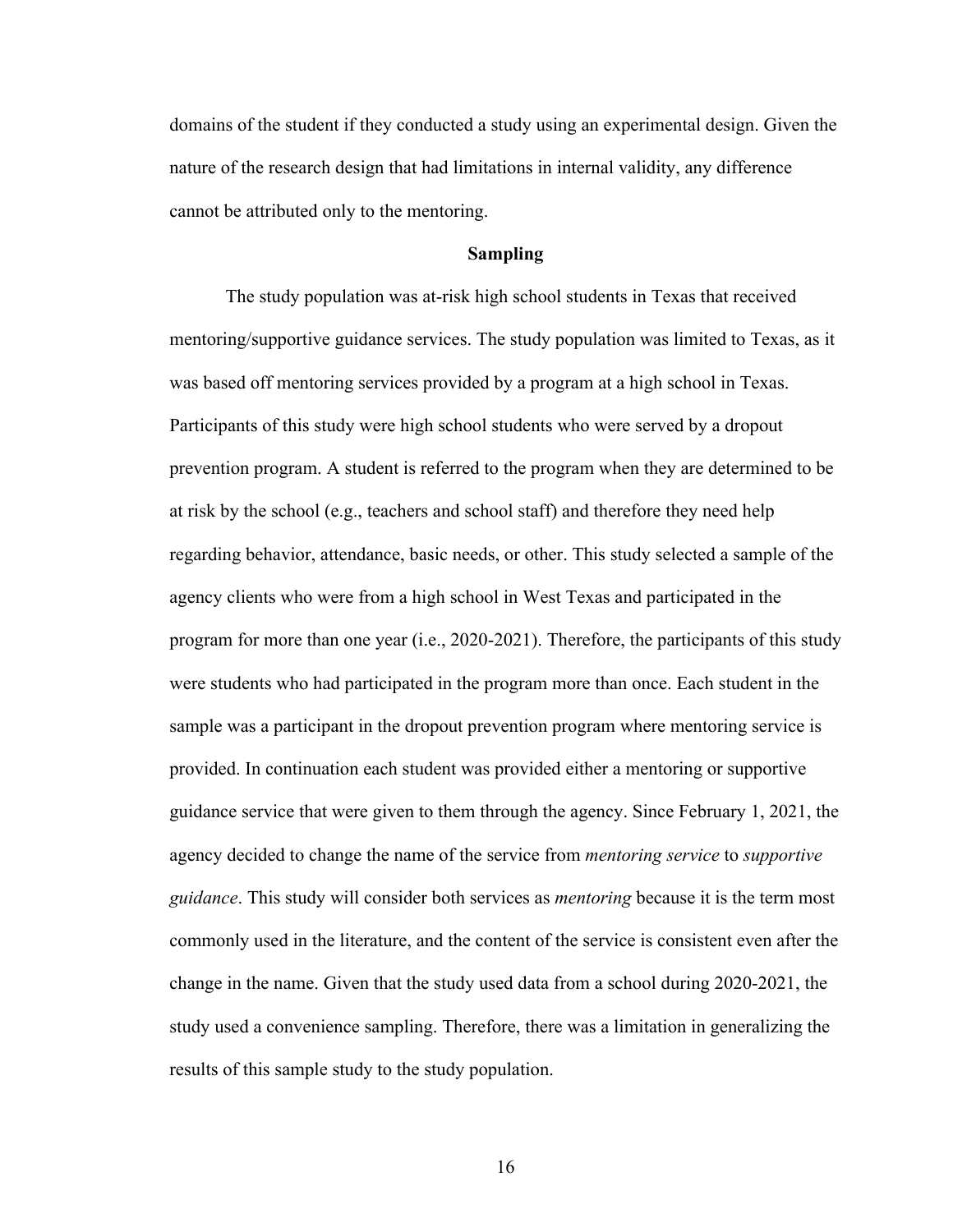### **Measurements**

The study used secondary data that were collected by the agency while they implemented their program for the school year 2020-2021. The data were gathered with the help of a student success coach and the director of mental health services.

### **Intervention: Mentoring in the Dropout Prevention Program**

Mentoring is part of the dropout prevention program. Once a student enters the program, the agency conducts an assessment called the Social, Emotional, and Academic Development (SEAD) assessment. The assessment was used to analyze the appropriate support needed to improve students' development and progress in their social, emotional, and academic competencies. Services were provided based on the results of the assessment. The SEAD includes competencies that are significant for a student to be successful (SEAD – Communities In Schools University, 2021). These critical competencies are essential for the student to be successful not only in academics but also life (SEAD – Communities In Schools University, 2021). The SEAD assisted student success coaches in providing a baseline for a student's social, emotional, or academic capacity (*DCPS Connected Communities Initiative*, 2018). Mentoring was part of the agency's intervention that used a holistic approach.

The literature review (Bruce & Bridgeland, 2014; Spencer et al., 2013) refers to *mentoring* as a relationship between two unrelated individuals in which the mentor is older than the mentee and acts as a guide who supports the mentee. The definition provided by the agency (Communities in Schools of Houston, 2020) mentions the supportive guidance to be given to an individual or group and is specific that the provider does not need to have a clinical license. For this study, the *mentor* was the student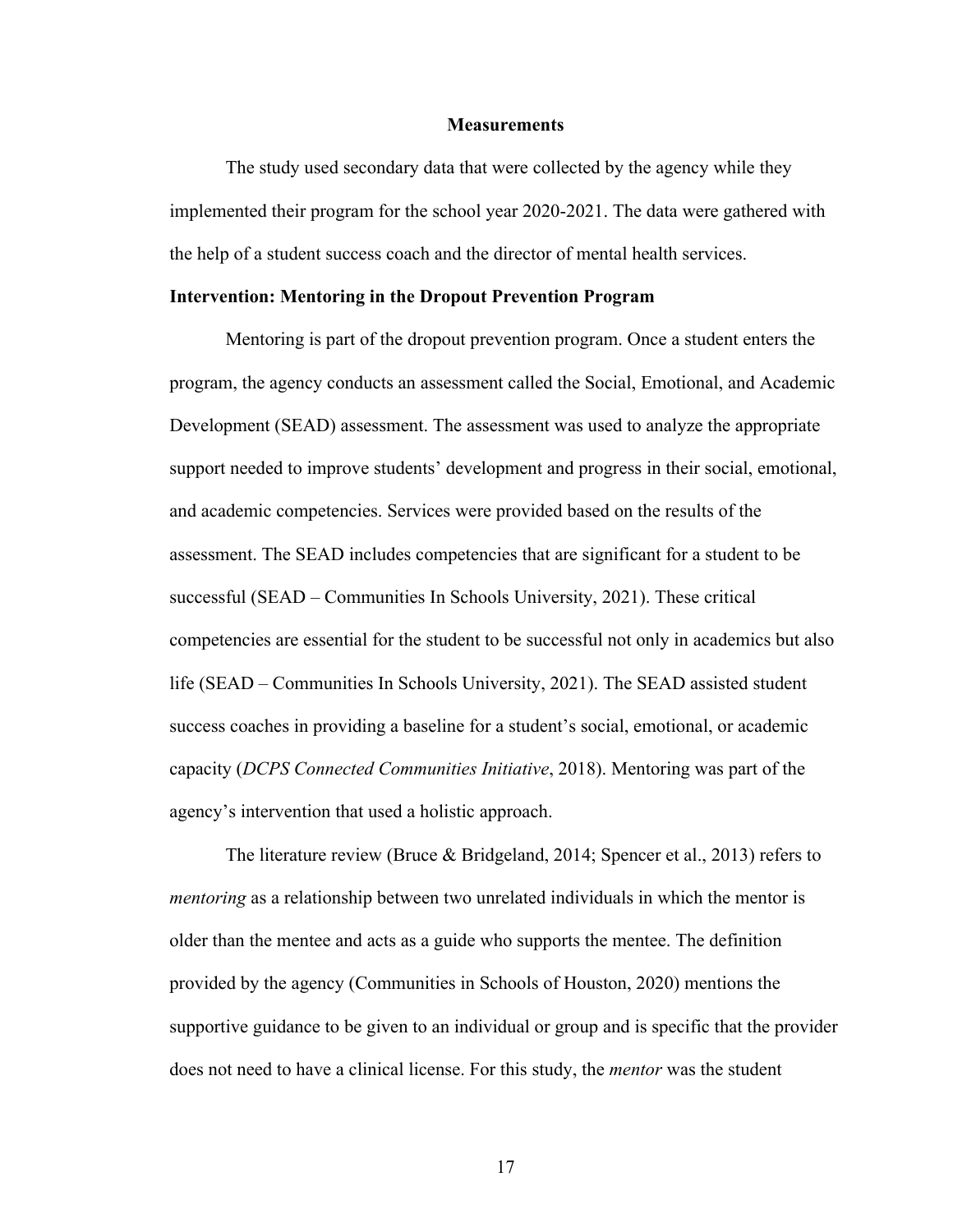success coach that provided services to the student, who was known as the *mentee*. As mentioned, the agency interprets mentoring as supportive guidance. The level of mentoring service reception was measured by the supportive guidance hours while a participant was in the program. In addition, the total contact hours were collected as well because the success coach provided mentoring in a broader sense.

# **Outcome: Academic Mindset and Other Outcomes (Pretests and Posttests)**

To explore the impact of mentoring (i.e., assistance of success coaches (mentors) for students (mentees), this study will use the SEAD assessment scores before the intervention (pretests) and after the intervention (posttests). The SEAD measurement contains a total of 43 questions in 5 domains: social support, social awareness, selfcontrol, self-perceptions, and academic mindset. Although the primary focus of this study will be the impact on academic mindset, examining data from the other domains will be helpful because the outcomes are also correlated with each other. Indicators for each domain are explained below.

Social Support Domain is comprised of 3 subscales: social support (home), social support (peers), and school belongingness. This domain measures the overall perceived social support received by the student at home, school, and with peers. This section includes a total of 11 questions.

Social Awareness Domain is a measure of the student's awareness as well as reaction to others' thoughts, feeling, and perspective (consists of perspective and taking empathy). This section includes a total of 7 questions.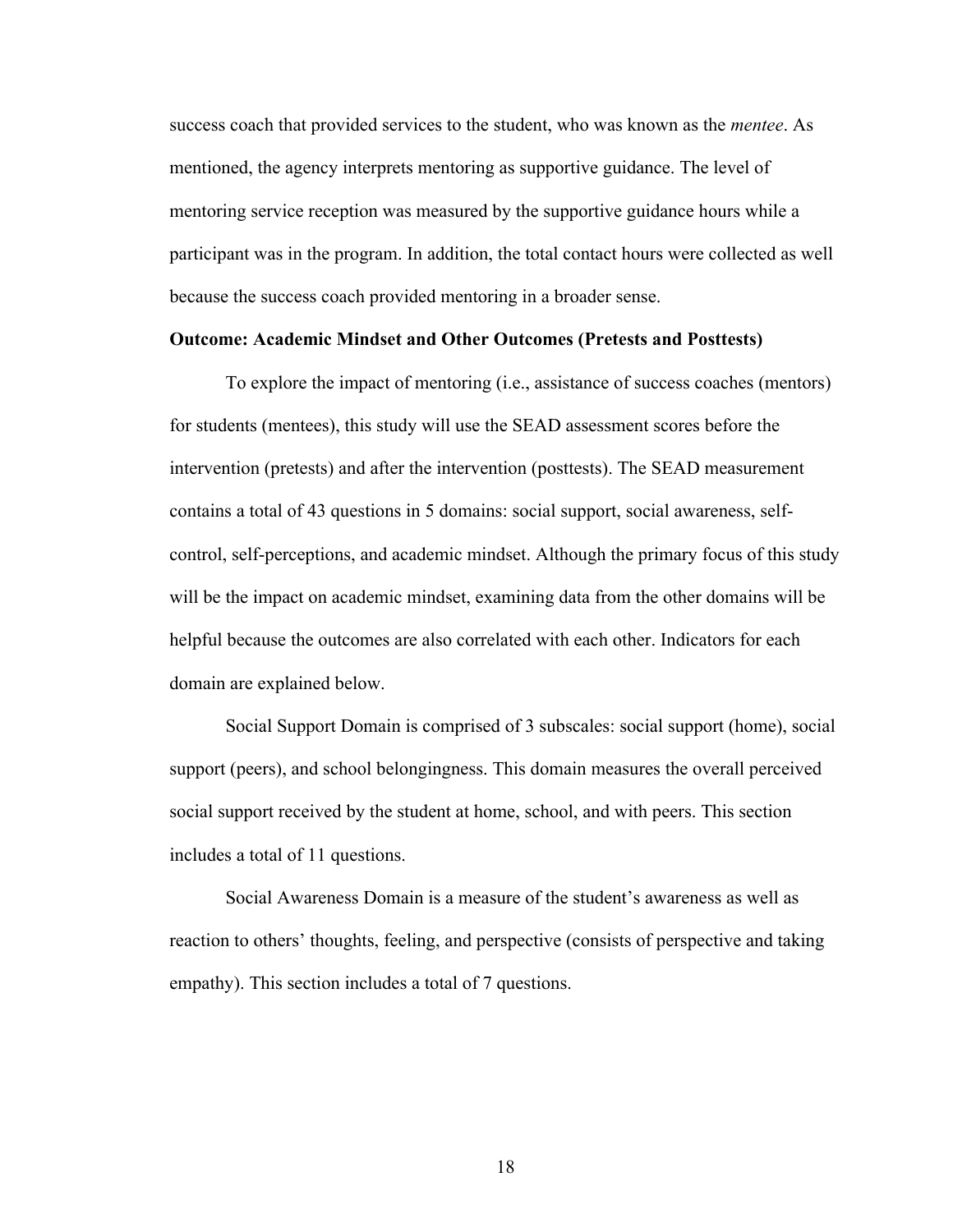Self-Control Domain is a composed measure of the student's ability to handle both feelings and behavior (consists of behavioral problems and emotion regulation). This section includes a total of 6 questions.

Self-Perceptions Domain is an accumulated measure of student's perceptions of oneself (comprised of self-worth, growth mindset, and academic self-efficacy). This section includes a total of 8 questions.

Academic Mindset Domain is the measurement of a student's entire academic mindset (consists of academic competence, engagement, and academic motivation). This section includes a total of 11 questions.

For 43 items, students can answer from 5 answer choices given (strongly disagree, disagree, neutral, agree, strongly agree). For subscale scoring, the scores are scored on a 5-point scale and for each individual subscale, one must calculate the items corresponding to the subscale. Each subscale has a different number of questions. Table 1 below contains information regarding the subscales and their different sections plus number of questions.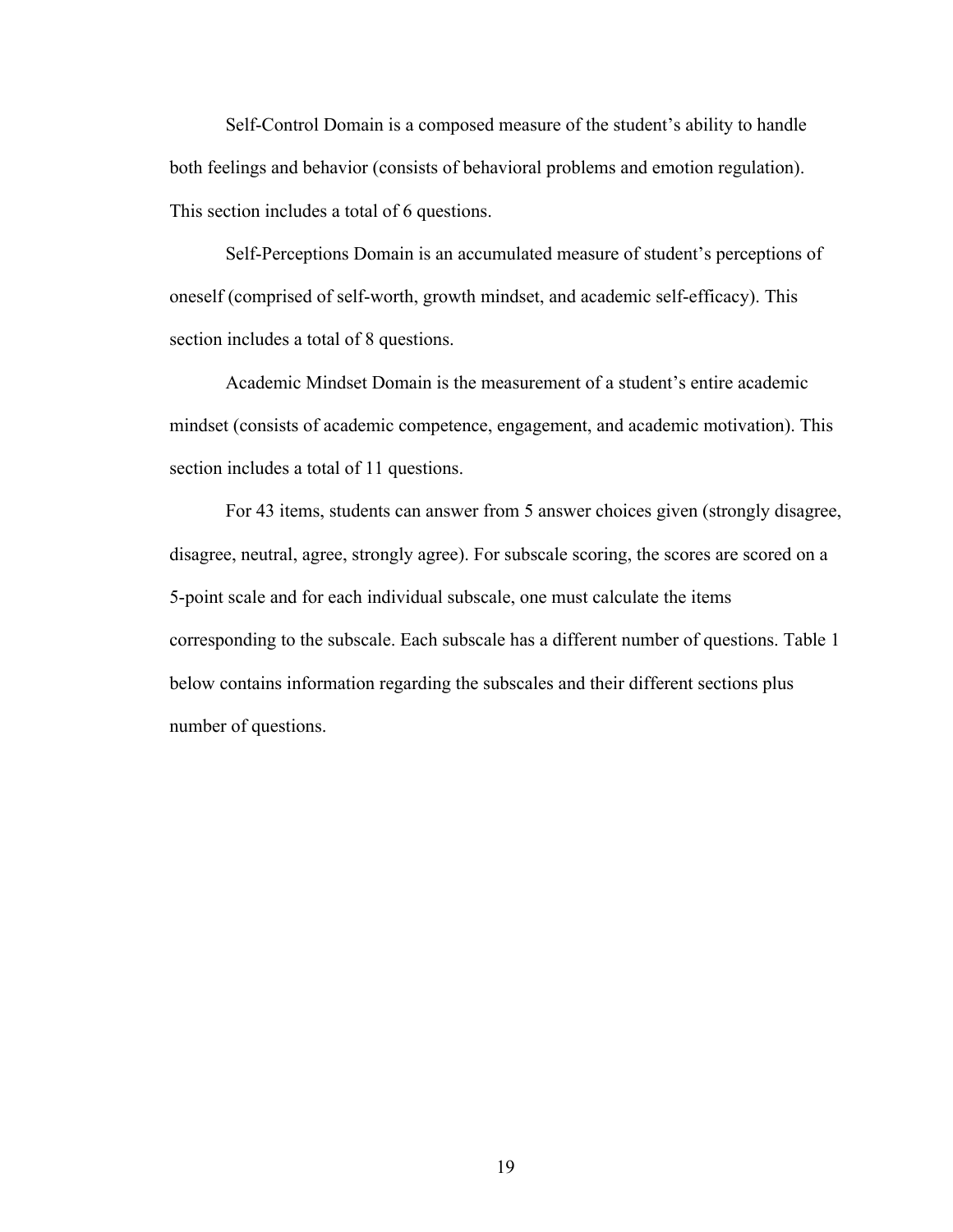# **Table 1**

# *Subscale Information*

| Subscales                  | Number of                                    | Example questions              |
|----------------------------|----------------------------------------------|--------------------------------|
|                            |                                              |                                |
|                            |                                              | When I have a problem,         |
|                            |                                              | there is someone at home       |
|                            |                                              | that I can talk to about it.   |
| Social Support (Peers)     | 3                                            | I have friends who I know I    |
|                            |                                              | can trust                      |
| School Belongingness       | 5                                            | I feel like I matter at my     |
|                            |                                              | school                         |
| Perspective Taking         | $\overline{4}$                               | I can understand other         |
|                            |                                              | peoples' views, even if I      |
|                            |                                              | don't agree with them          |
| Empathy                    | 3                                            | I feel sad or concerned when   |
|                            |                                              | I see that other people are in |
|                            |                                              | pain or upset                  |
| Self-Worth                 | $\overline{2}$                               | I am happy with who I am       |
|                            |                                              | as a person.                   |
| <b>Growth Mindset</b>      | $\overline{4}$                               | Getting help from others       |
|                            |                                              | when I make a mistake is a     |
|                            |                                              | good way to learn              |
| Academic Self-             | $\overline{2}$                               | I can do well in school if I   |
| Efficacy                   |                                              | put my mind to it.             |
|                            | $\overline{4}$                               | I feel like I am just as smart |
|                            |                                              | as other people my age.        |
| Academic Engagement        | $\overline{3}$                               | I enjoy going to school        |
|                            |                                              | every day.                     |
| <b>Academic Motivation</b> | $\overline{4}$                               | Graduating high school is      |
|                            |                                              | important to me.               |
| <b>Problem Behaviors</b>   | $\overline{2}$                               | It is fun to tease or pick on  |
|                            |                                              | people.                        |
| <b>Emotion Regulation</b>  | $\overline{4}$                               | It is hard for me to control   |
|                            |                                              | myself when angry.             |
|                            | Social Support (Home)<br>Academic Competence | questions<br>3                 |

To calculate the domain scores, the averages of the subscales that complete the domain must be calculated then multiplied by 2 to make sure that each domain is on a 10 point scale (Communities In Schools, 2019). Lastly, to receive the overall SEAD score,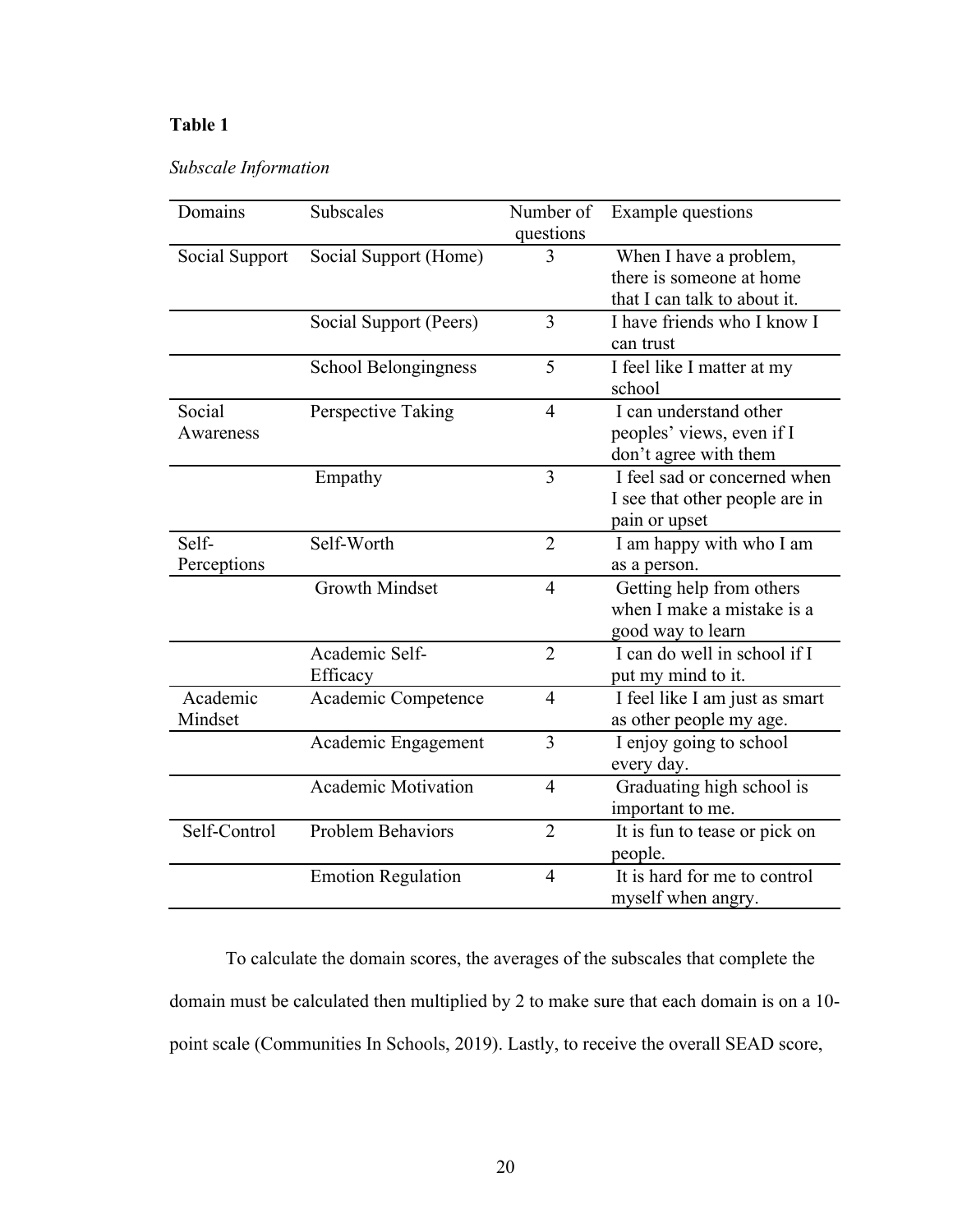add the 5 domain scores together and multiply the sum by 2 so that the score is out of 100 (Communities In Schools, 2019).

There is no evidence that proves the reliability and validity of the assessment. However, a study titled "District of Columbia Public Schools" (2018) provides evidence that shows improvement in assessment scores.

### **Data Collection Procedure**

This study used secondary data that were collected by a dropout prevention program in Texas while they implemented their program for the year 2020-2021. To obtain data for students who participated in the program for more than one year, a student success coach in the program multiple years will identify such participants and send the list of students to the Director of Mental Health Program. The researcher requested the following data from the agency: the SEAD assessment at the beginning of 2020 (pretests) and the SEAD assessment at the end of 2020-2021 school year, along with services that the student received during the year. Any data that could potentially identify a specific student were asked to be excluded (i.e., student name, ID number, and name of the school). The Director of Mental Health Programming in this agency downloaded the requested data and sent them to the researcher in an Excel file.

The following includes information about how the agency collected the data. Once a student enters the program, the agency collects pre and post SEAD assessment every year. The assessment is conducted by having each student participate in a survey via the success coach's computer. The data collected from the assessment are collected and managed by the agency's central office. When the assessment is completed, the survey is sent off to the agency's central office so that they provide the score of each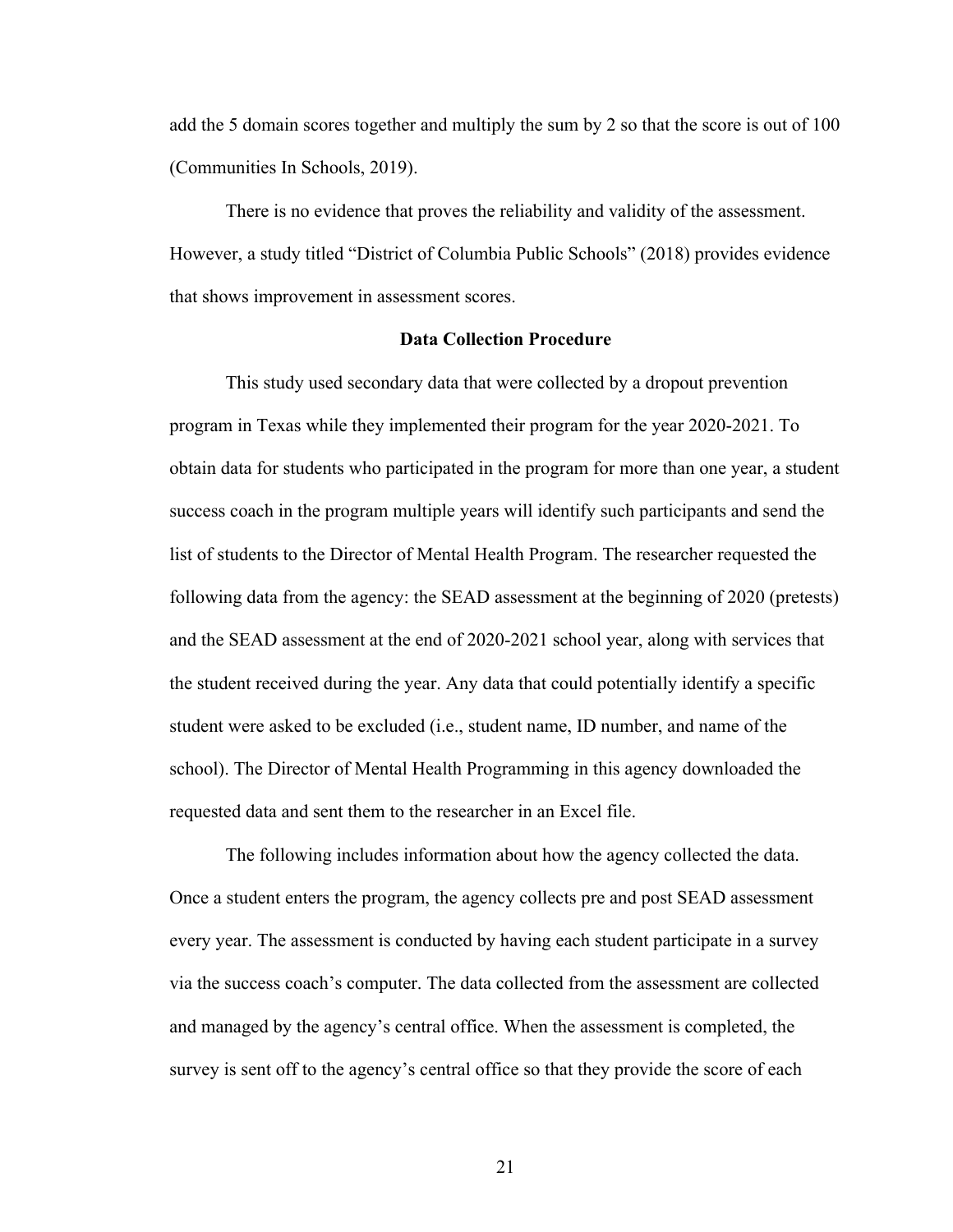domain. It is then scored using a scoring guide that contains three different techniques to achieving scores for the SEAD.

A comparison was made between all service hours and supportive guidance hours. These hours were used to measure a difference if any could be made by the services provided by the success coach.

### **Data Analysis Plan**

The data were analyzed using IBM SPSS Statistics (Version 26.0). Descriptive analyses were conducted to describe sample characteristics and major variables. Linear regression analyses were conducted to examine the statistical significance of the effect of the intervention (i.e., the total service hours and the supportive guidance hours) on each posttest score in the five domains (i.e., academic mindset and the other domains of outcomes) after controlling for its pretest score.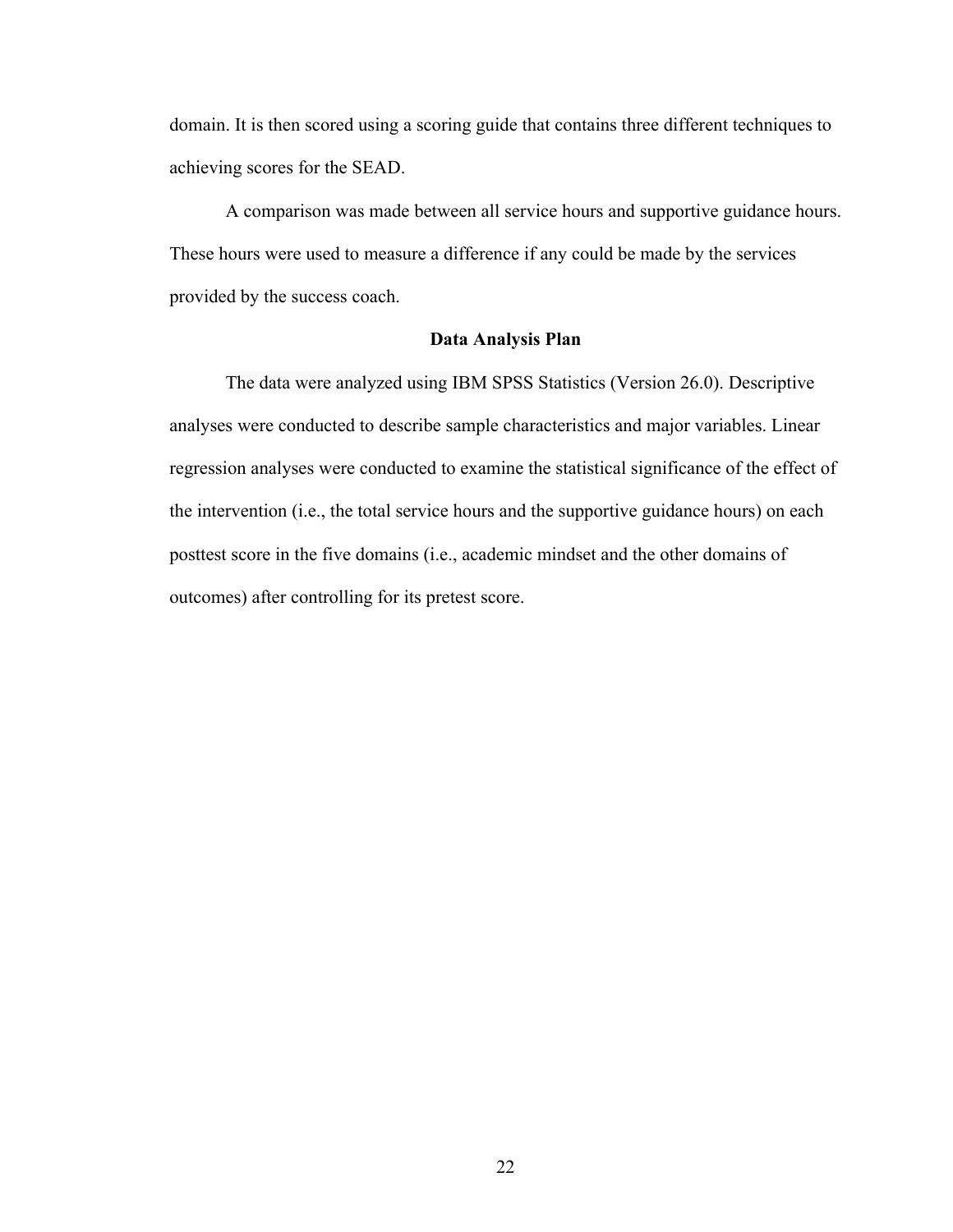### CHAPTER IV

# FINDINGS

### **Participants**

Table 2 presents descriptive statistics informing the participants' demographic background. The study consisted of a total sample of 21. Overall, the participants were mostly female. Most students in the study identified as White/Hispanic, leaving the rest of the study participants scattered among races with the least being American Indian/Hispanic and Pacific Islander/Hispanic.

### **Table 2**

| Variable | Category                  | N  | %    |  |
|----------|---------------------------|----|------|--|
| Race     | American Indian/Hispanic  |    | 4.8  |  |
|          | African American          |    | 23.9 |  |
|          | Pacific Islander/Hispanic |    | 4.8  |  |
|          | White                     |    | 19.1 |  |
|          | White/Hispanic            | 10 | 47.6 |  |
| Gender   | Female                    | 13 | 61.9 |  |
|          | Male                      |    | 38.1 |  |

*Characteristics of the Sample (*N *= 21)*

### **Descriptive Statistics of Major Variables**

The following tables represent the inferential statistics for AY2020 data. The SEAD assessment is used to analyze the appropriate support needed to improve students' development and progress in their social, emotional, and academic competencies. Using SEAD scores, the agency can determine areas in which a student needs improvement and measure their growth as well. The study focuses on the Academic Mindset Domain that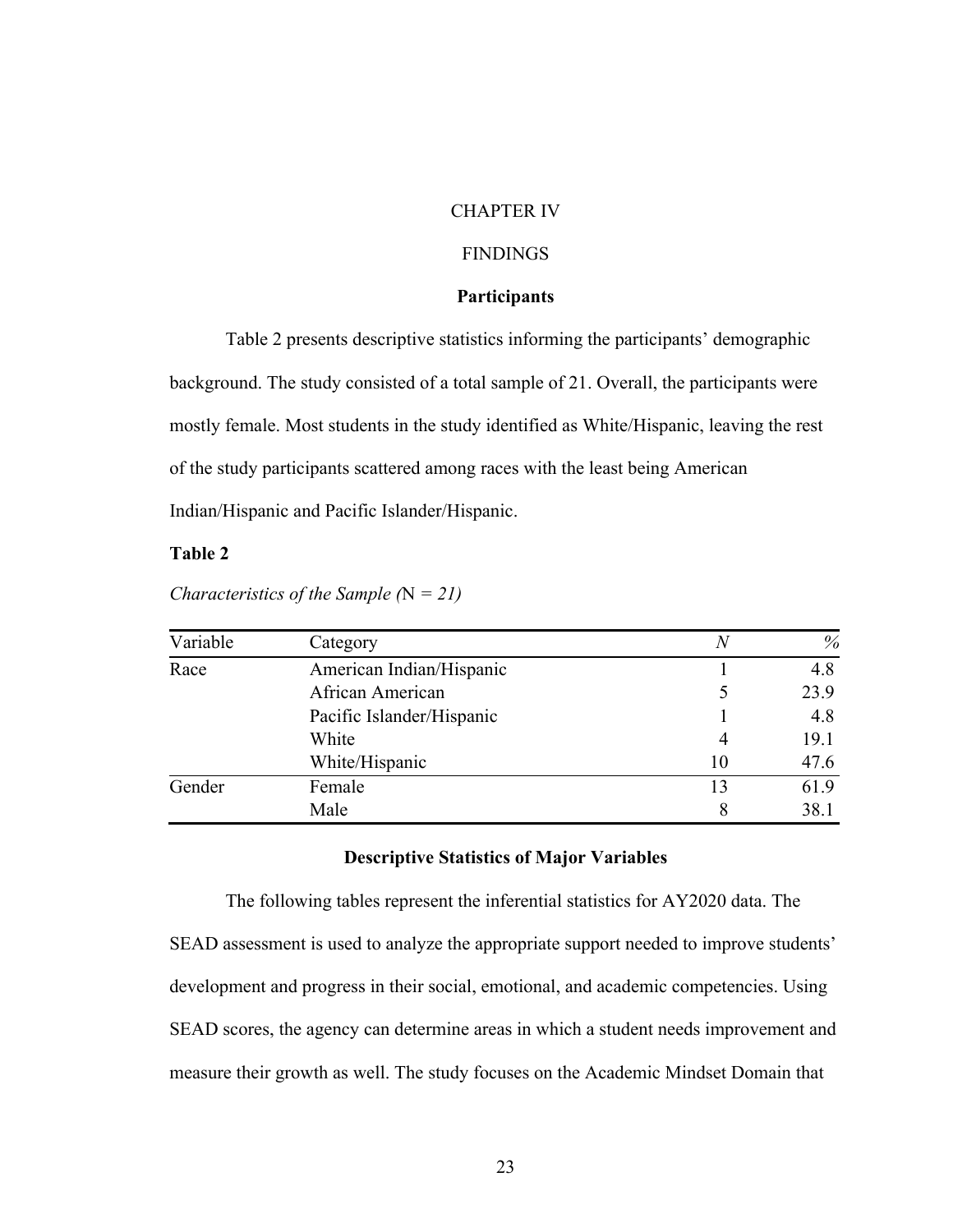had a pretest average of 7.29, while the posttest showed a decrease of 7.24. Along with the Academic Mindset the Social Support Domain showed a slight decrease in posttest scores. Interestingly, Self-Control Domain showed an increase from a pretest average of 6.63 to a posttest average of 7.31. While the Self-Control Domain had the highest increase, an increase did occur in a total of two domains including the overall score. The overall scores slightly increased from 7.51 in the pretest to 7.65 in the posttest. Unlike the others that pertained an increase or decrease the Self-Perception appeared to be the only domain that remained consistent.

### **Table 3**

*2020 Service Reception and SEAD Assessment*

|                       | Pretest |       |      |        | Posttest |        |       |       |
|-----------------------|---------|-------|------|--------|----------|--------|-------|-------|
| Variable              | Min     | Max   | M    | SD Min |          | Max    | M     | SD    |
| <b>Mentor Numbers</b> |         |       |      |        | 1.00     | 8.00   | 2.95  | 1.80  |
| <b>Mentor Minutes</b> |         |       |      |        | 15.00    | 150.00 | 52.86 | 36.01 |
| Social Support        | 4.71    | 9.78  | 7.82 | 1.44   | 4.62     | 10.00  | 7.73  | 1.55  |
| Self-Aware            | 2.00    | 10.00 | 7.76 | 1.78   | 5.25     | 9.75   | 7.93  | 1.25  |
| Self-Perception       | 2.00    | 10.00 | 8.06 | 1.67   | 4.00     | 10.00  | 8.06  | 1.39  |
| Self-Control          | 4.00    | 9.75  | 6.63 | 1.54   | 4.50     | 9.83   | 7.31  | 1.46  |
| Academic Mindset      | 2.00    | 9.00  | 7.29 | 1.40   | 3.61     | 9.17   | 7.24  | 1.25  |
| <b>Overall</b>        | 3.44    | 9.29  | 7.51 | 1.18   | 5.82     | 9.21   | 7.65  | 0.88  |

### **Exploring the Effect of Mentoring**

### **Mentoring Effect on Academic Mindset**

Multiple regression analyses were performed to explore the effect of mentoring (Model 1: the number of mentoring sessions and Model 2: the hours of mentoring sessions). Model 1 in Table 4 presents the results which includes the number of mentoring services that students received during AY2020. To control the impact of the particular outcome before the students received the services, the pretest scores were also included in the regression model. This model significantly statistically explained the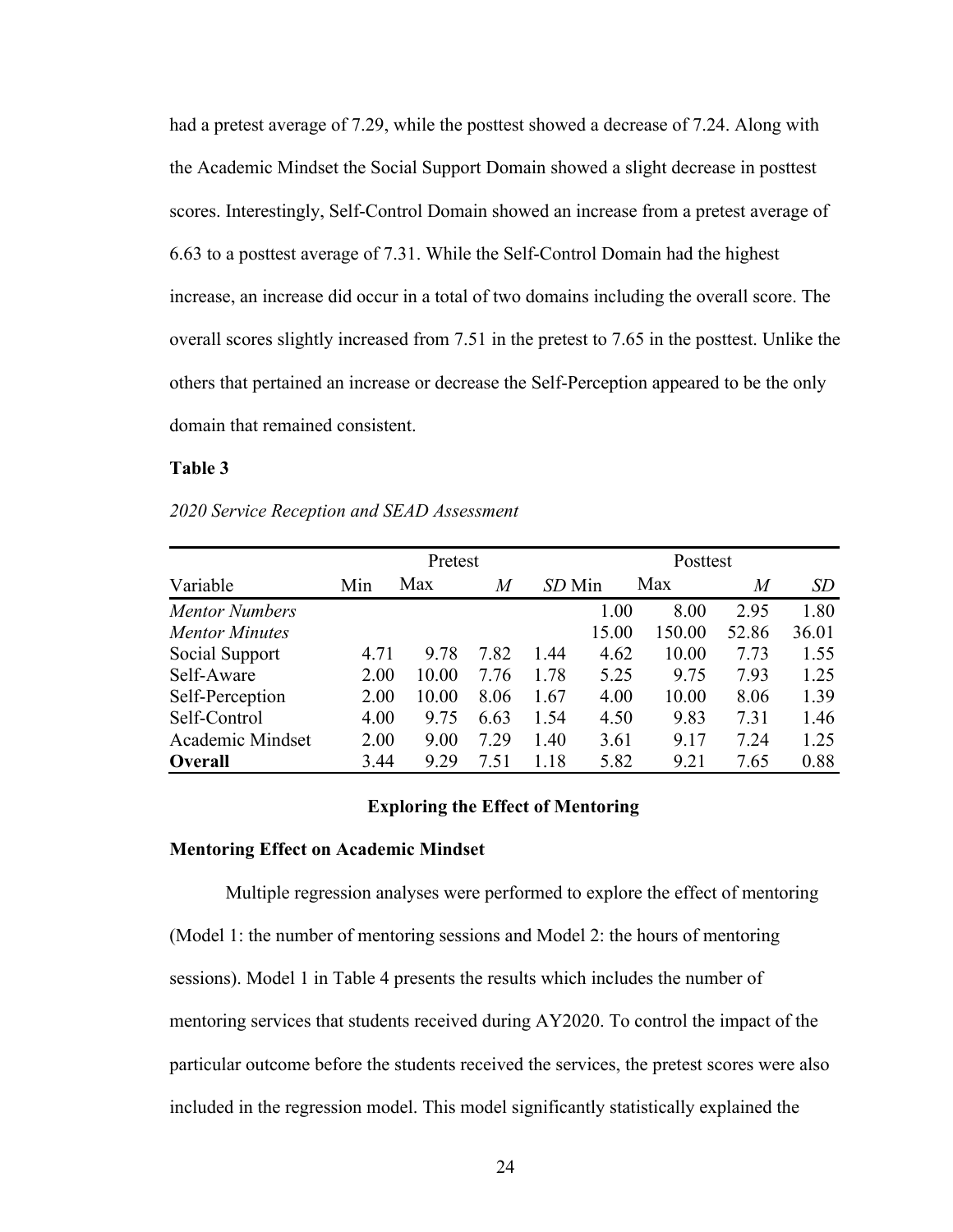variance of the outcome variable (i.e., posttest scores of academic mindset). The results indicate that the overall regression model was statistically insignificant ( $F = 11.019$ ,  $R^2 =$ 0.55,  $p = 0.001$ ). Students who received a higher number of mentoring services had a statistically significant lower score at the posttest (Beta =  $-0.735$ ,  $t = -4.649$ ,  $p < 0.001$ ) after controlling for the insignificant effect of pretest scores. Another regression analysis (Model 2) was conducted by using the minutes of mentoring services instead of the number of mentoring. The results were consistent. Students who received a higher hour of mentoring services had a statistically significant lower score at the posttest (Beta = - 0.766,  $t = -5.124$ ,  $p < 0.001$ ) after controlling for the insignificant effect of pretest scores.

# **Table 4**

|                     |                |          | Model 1 |           |          | Model 2 |
|---------------------|----------------|----------|---------|-----------|----------|---------|
| Predictor           |                |          |         | Predictor |          |         |
|                     |                |          |         | Pretest   |          |         |
| Pretest scores      |                | $-0.596$ | 0.558   | scores    | $-0.696$ | 0.495   |
|                     |                |          |         | Mentoring |          |         |
| Number of Mentoring |                |          |         | Hours (in |          |         |
| sessions            |                | $-4.649$ | < 0.001 | minutes)  | $-5.124$ | < 0.01  |
|                     | F              | 11.019   | 0.001   |           | 13.368   | < 0.01  |
|                     | $\mathbf{R}^2$ |          | 0.55    |           | 0.598    |         |

*Multiple Linear Regression of Academic Mindset Posttest Scores*

### **Mentoring Effect on Overall SEAD Scores**

Although the original plan was to test the hypothesis regarding the effect of mentoring on academic mindset, this study conducted follow-up analyses using another outcome variable (i.e., overall SEAD score). Table 4 demonstrates the multiple regression analyses that were performed to explore the effect of mentoring (Model 1: the number of mentoring sessions and Model 2: the hours of mentoring sessions). Model 1 in Table 3 presents the results of this regression model that includes the number of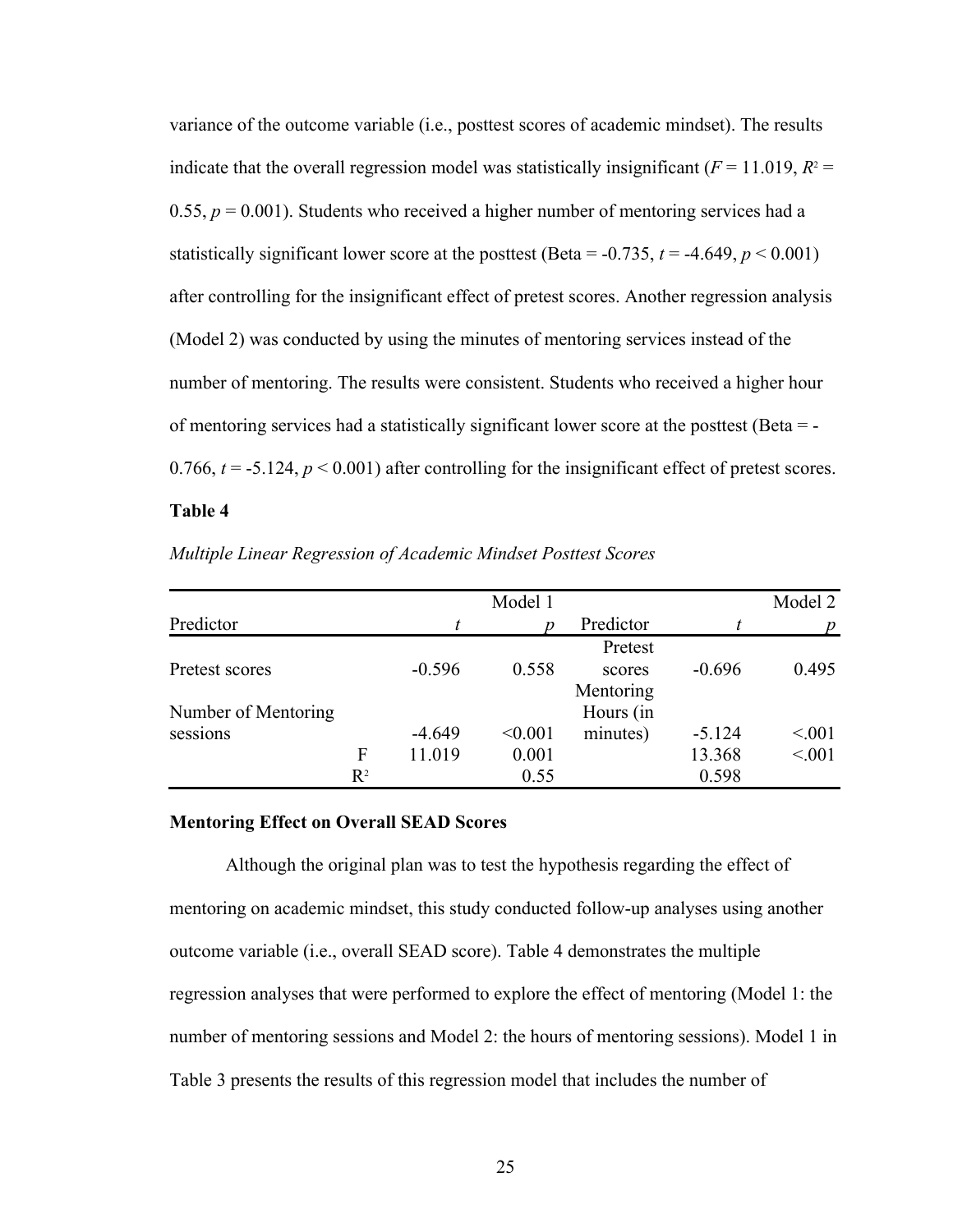mentoring services that students received during AY2020. To control the impact of the particular outcome before the students received the services, the pretest scores were also included in the regression model. This model significantly statistically explained the variance of the outcome variable (i.e., posttest scores of the overall SEAD assessment). The results indicate that the overall regression model was statistically insignificant  $(F =$ 6.253,  $R^2 = 0.41$ ,  $p = 0.009$ ). Students who received a higher number of mentoring services had a statistically significant lower overall score at the posttest (Beta = -0.621, *t*  $=$  -3.4,  $p = 0.003$ ) after controlling for the insignificant effect of pretest scores; Another regression analysis (Model 2) was conducted by using the minutes of mentoring services instead of the number of mentoring services. The results were consistent. Students who received a higher hour of mentoring services had a statistically significant lower score (Beta =  $-0.663$ ,  $t = -3.824$ ,  $p < 0.001$ ) at the posttest after controlling for the insignificant effect of pretest scores.

Results indicate that the effect of mentoring services on the outcome was negative; however, it was statistically significant. Though regression analysis were run on both mentoring minutes and number of mentoring sessions, in the end the outcome remained the same. Mentoring services may not have had a positive impact on the academic mindset, but one can see progress made in other domains including the overall score. Ultimately there were more increases than decreases in the posttest scores. Therefore, it should be noted that a possible outcome could have been a result of students who were at a higher risk as a result of their requests for mentoring services.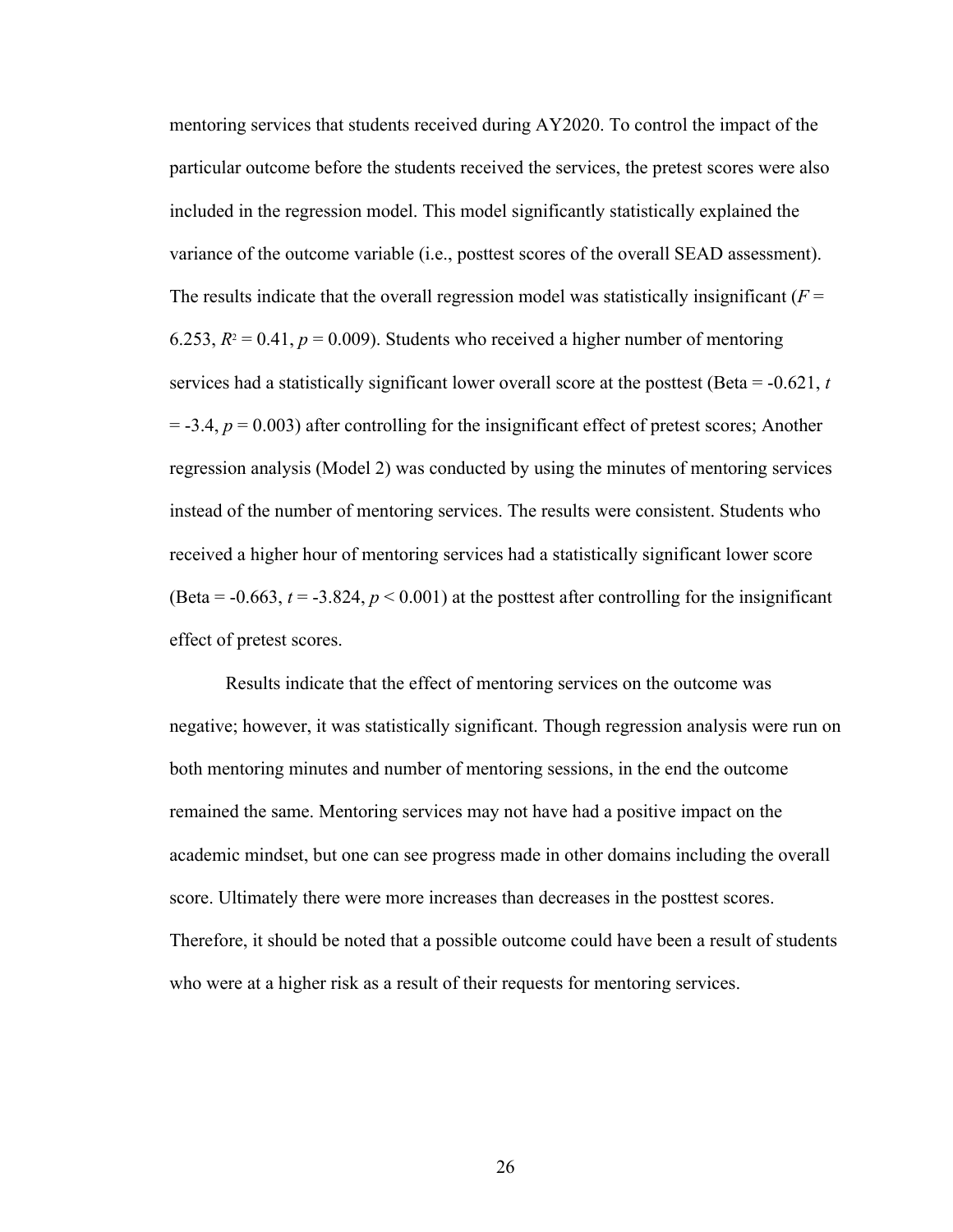# CHAPTER V

### DISCUSSION

High school can be a very difficult phase of many students' lives, so much so that it can result in dropout (Chan et al., 2020). Dropping out can then lead these students to experience greater issues (i.e., higher delinquency rates, unemployment, low income etc.) (Kamrath, 2019; McFarland, 2016). However, having a supportive community can be of great influence in their lives positively impacting their mindset and overall success. In the research that studies mentoring as a dropout intervention, academic mindset is sometimes presented to explain why mentoring should prevent dropout. It was important to find a solution that could positively impact the academic mindset to potentially help reduce what is known to be a major factor of dropout (Hammond et al., 2007; National Center for Education Statistics, 1992).

# **Discussion of Major Findings**

The study hypothesis was that if more mentoring services were provided post pretest, then it would result in a higher academic mindset posttest. However, the data presented insignificant results that could be due to the lack of statistical power by using a small number of valid cases  $(N = 21)$  for the regression analysis. Therefore, future studies should ensure a larger number of cases.

The regression results present that the regression coefficient of the predictor was negative and statistically significant. This direction of the association was inconsistent with the previous studies. However, the data should not evoke any conclusion established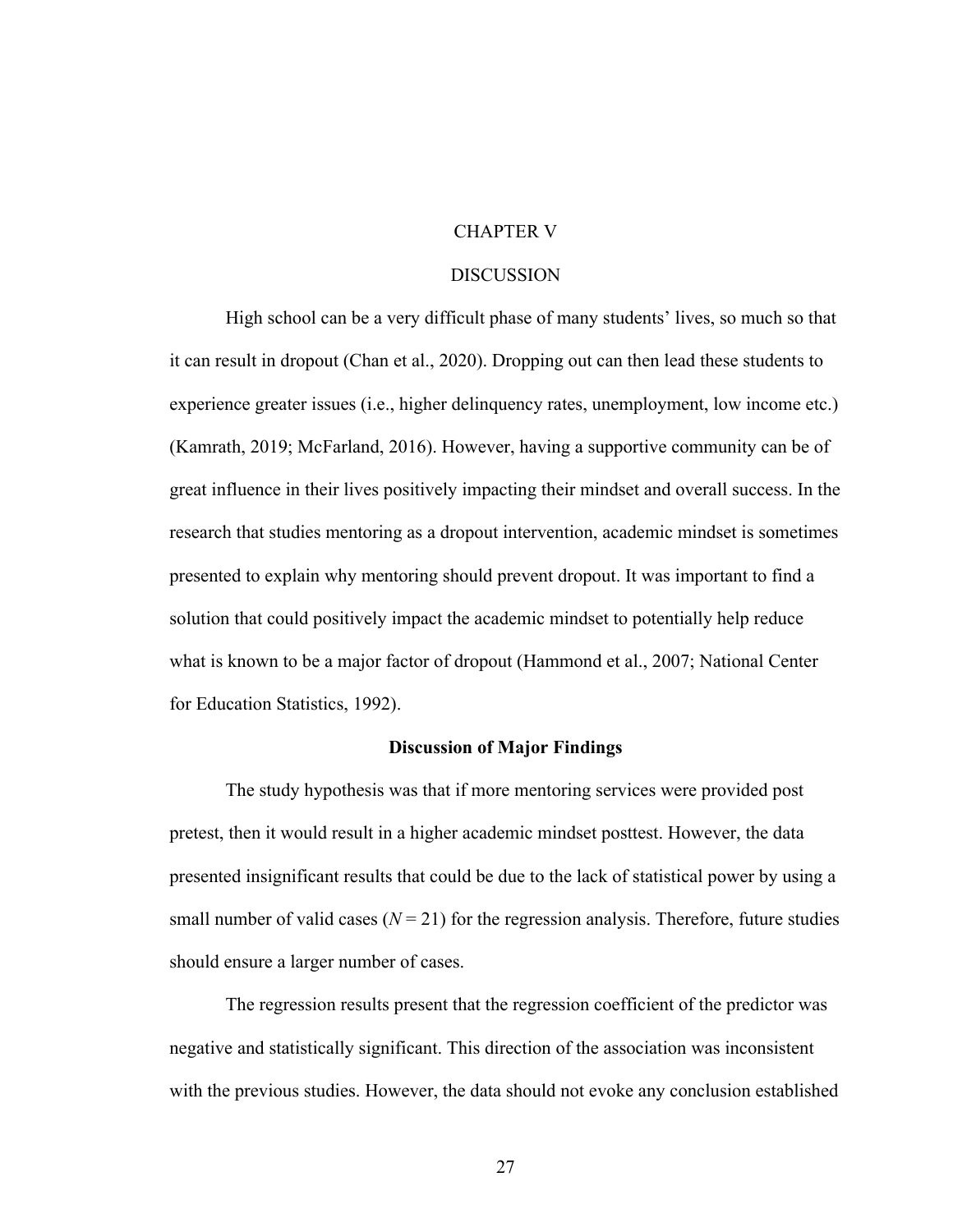by the data used in this study. Moreover, a study with a more enhanced research method (e.g., experimental study, representative sample, bigger sample size) may find a significant improvement. There is a probability of finding a compelling negative association.

On the other hand, one can consider the results for future studies. Other studies that reviewed the impact of services explained this possible negative influence in a nonexperimental study. Kim et al. (2019) express that the impact of receiving services includes its benefits along with the ability to see the openness of those who need services. In a non-experimental study by Kim et al. (2019), they express a possible explanation to the results presented in this study. In the study by Kim et al. (2019) the participants requested academic support; as a result, a possible explanation for their need of these services could indicate vulnerability. Furthermore, the study by Kim et al. (2019) may not only depict the benefits of receiving services but the vulnerability that recipients are possibly going through. Similar to the study performed by Kim et al. (2019), students who sought out more mentoring services could indicate a higher risk. Jhangiani et al. (2019) express an alternative explanation called "history." This explanation indicates that there are other factors that could have occurred in between pre and posttests that caused a change from the pretest to posttest. This could include a difficult situation, such as COVID-19. Therefore, it should be noted that mentoring should not be interpreted as causing the decrease of the outcome. Rather, it may indicate the intensity of need of such students. For this reason, researchers need to pay accurate attention to the reasons for the results.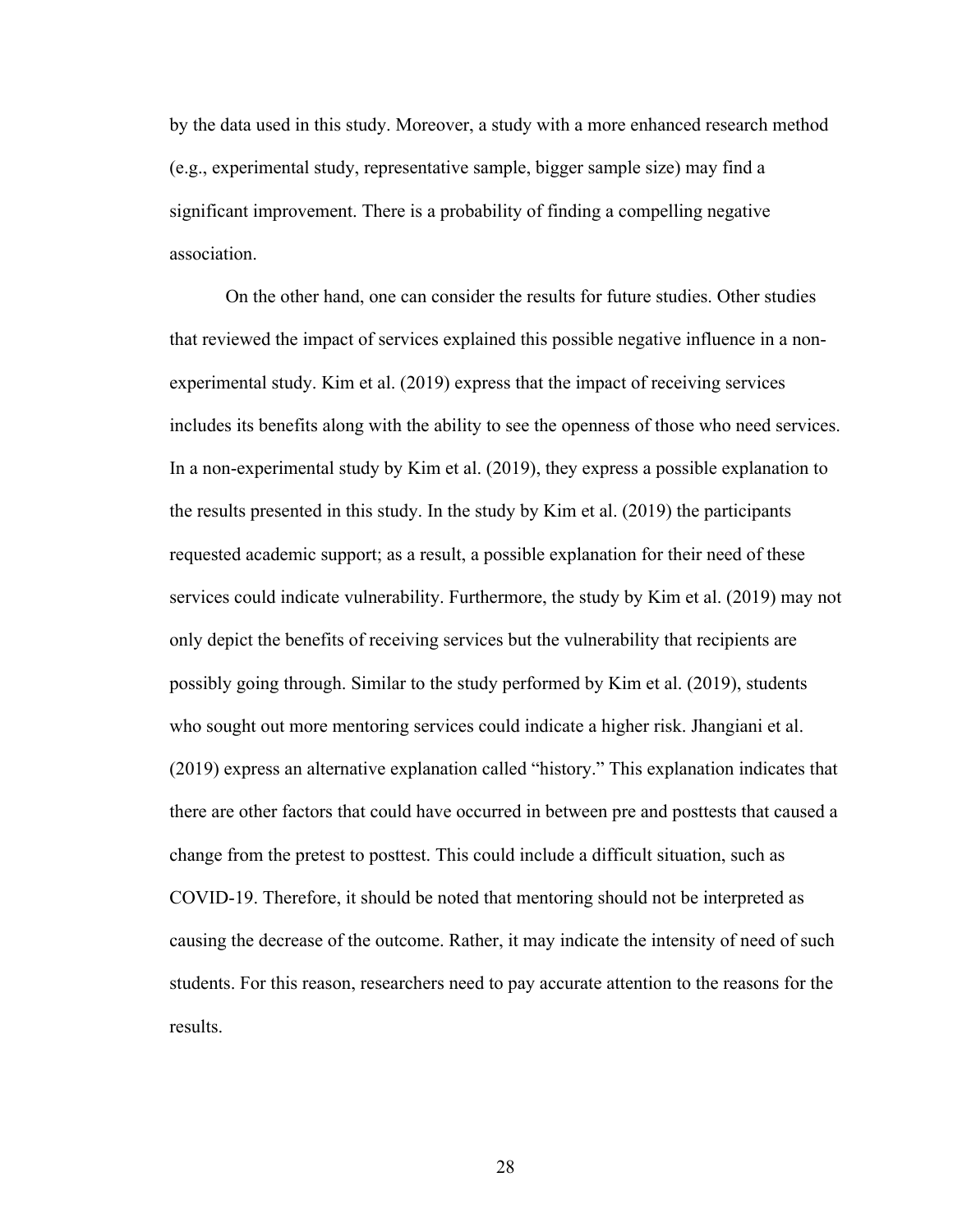#### **Implications of Findings**

The dropout prevention agency studied collects data at both the national and state level. However, according to S. McLean (personal communication, March 08, 2022) the agency faced some difficulty inputting SEAD data as a result of their database. The SEAD was created to work with the agency's national data system. For dropout prevention agency partners who choose to use the SEAD outside of Texas, after the SEAD is scored, the data are automatically put into each student's profile within the database. However, the Texas agencies use a different database. Therefore, they do not have the option for the results to automatically go in their designated spots. While SEAD assessments are scored using a software system, the scores are sent in an Excel spreadsheet. This requires success coaches to enter all pre and posttest scores by hand from the Excel spreadsheet provided, increasing the amount of time needed for data entry. Moreover, it is only required that the domains are entered when they are "low performing" or "off track" to save time. This can cause an appearance of inconsistencies in the data system when trying to draw all domain scores. Furthermore, students in the state database are not tracked over the years. Every school year, data is "closed" and the following year a new one is "opened." Thus, nothing from the previous year is seen in the new year. This prevents the agencies, particularly in Texas, from being able to see growth throughout the years. The system was not designed to include these reports, making it difficult to get very specific data without reviewing every student profile (S. McLean, personal communication, March 08, 2022). Therefore, the data used in this study may be deficient as a result of the changes made in data collection throughout the years.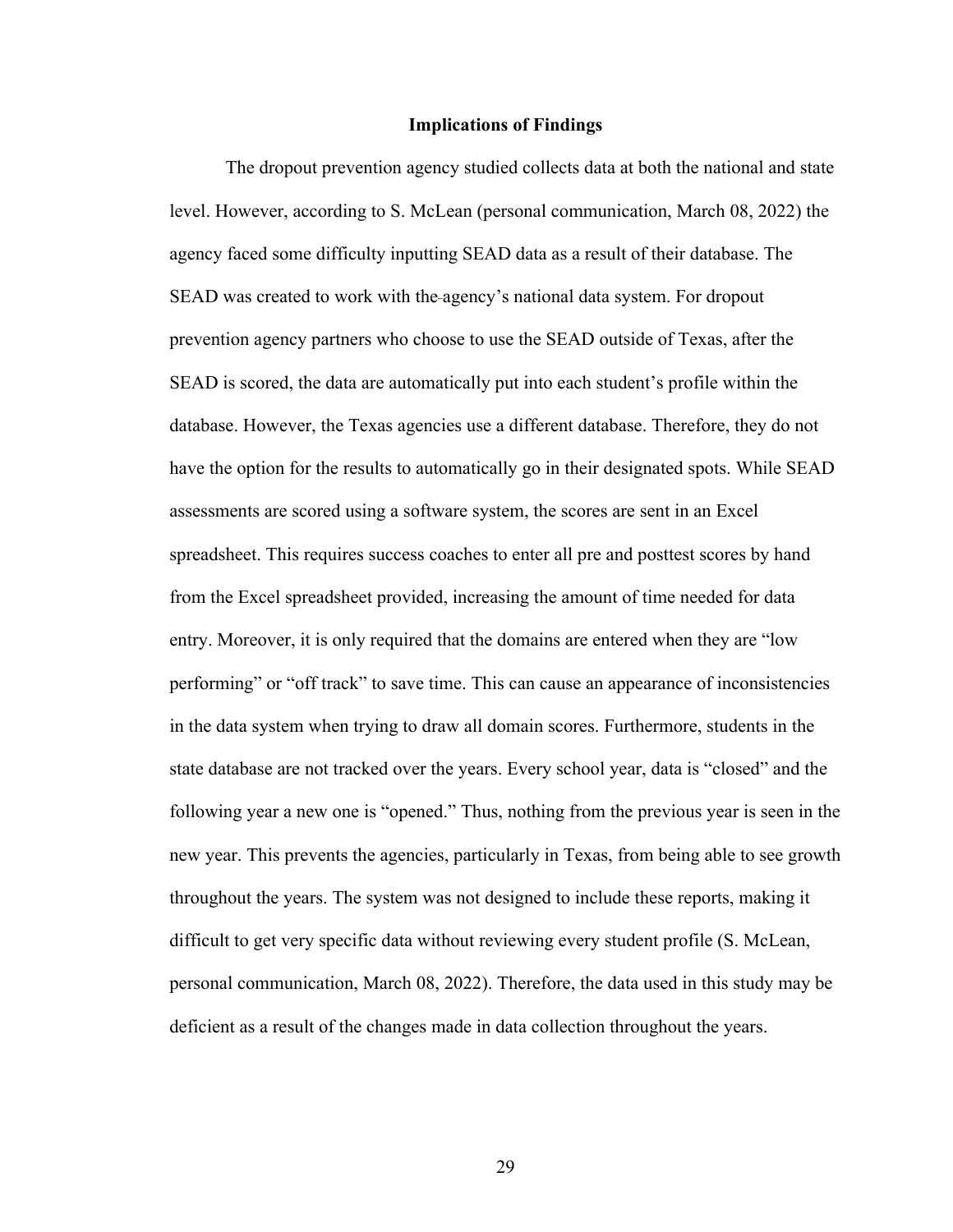### **Implications for Practice**

Choppin (2002) expresses the difficulty of schools having to enter data on their own in order to do analyses. This becomes time-consuming and becomes a barrier for data collection. Swain et al. (2021) discuss the importance of effective data collection to be able to track a student's development and meet each of their individual needs. As a result, similar to the dropout prevention agency the teachers reported lack of time as barriers to data collection (Swain et al., 2021). Moreover, due to the agency having difficulty inputting data, it was troubling to view growth within the domains when they are not always all recorded. The results show an inaccuracy due to missing data. Therefore, it is important for the agency to be able to record all the data received from the SEAD to not only record growth but also be able to make a comparison between those domain scores that are not considered "low performing" or "off track."

This particular Texas agency noticed data collection was an ongoing issue; therefore, to fix the problem they created and began implementing their own data system. This brand-new data system began the 2021-2022 school year. After the system is approved it will have the technological ability to automatically upload SEAD scores to their designated student profiles. Furthermore, the new system will track student growth over the years and be flexible in retrieving and reporting data. Moreover, since the agency created the software, they can also design new ways to manage reports regarding the grouping of data (S. McLean, personal communication, March 08, 2022).

# **Implications for Policy**

The results deemed inaccurate due to a considerable amount of missing data. Some of this missing data resulted from the state of Texas using a different database in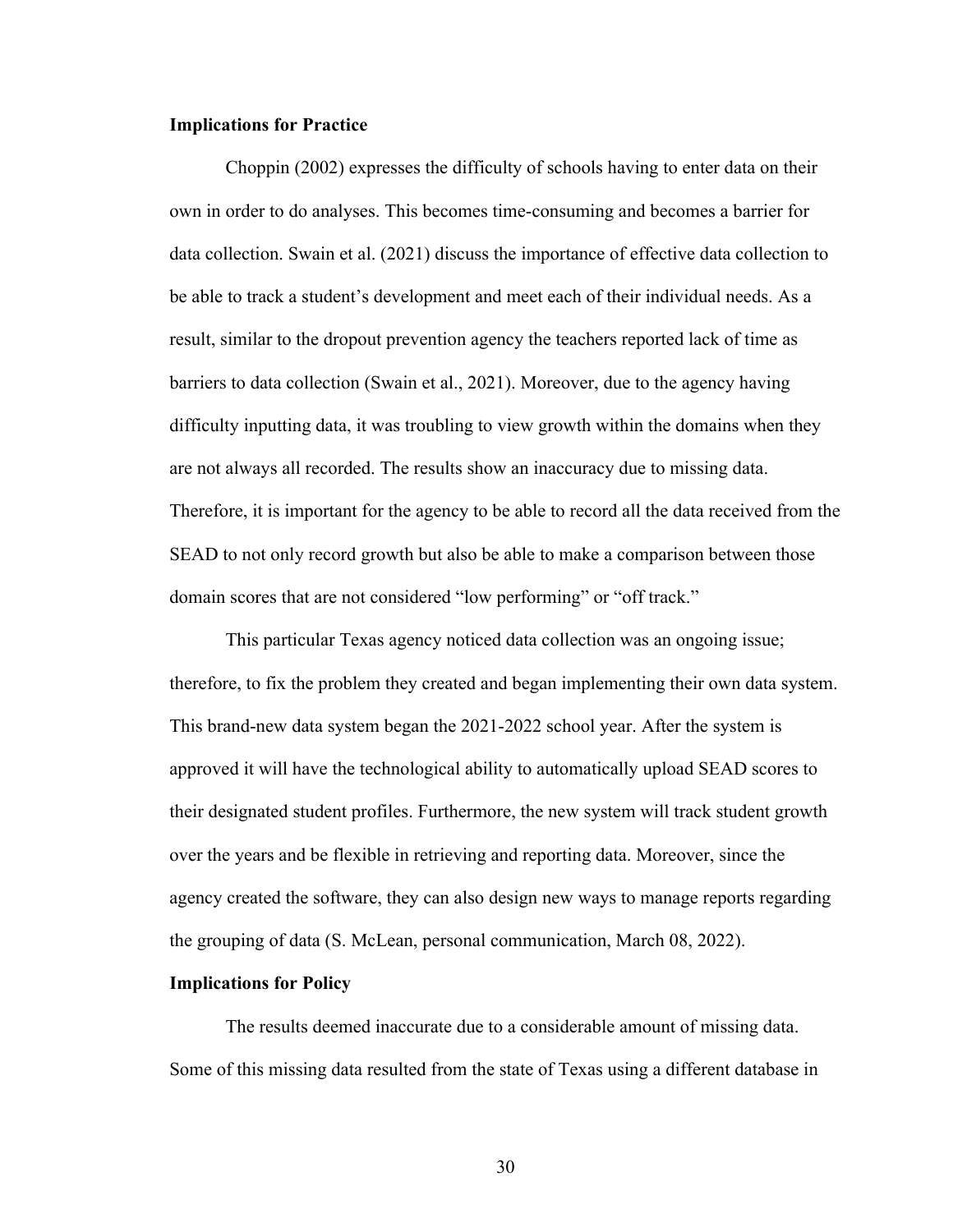comparison to the other states. If the state of Texas was using the databases other states are using, then it would save time as it would automatically upload data, whereas now with the database used it is necessary to input all scores by hand to record data. Once Texas gets on board with the other states, this will allow the Texas agencies to align with the other states.

Furthermore, while the data did not imply that mentoring increases the academic mindset of students, the literature review explains the positive impact that mentoring has had across various high schools in the U.S. The literature discusses data that has proven mentoring to be a promising intervention (Cannon, 2021; Keating et al., 2002). Mentoring has positively impacted youth by pushing them to progress toward their goals and reinforcing alternate mindsets (Deutsch, 2020; Rhodes, 2002; Spencer et al., 2013). Therefore, incorporating mentoring in schools could benefit the school, at-risk students, and overall student population.

### **Implications for Research**

Limitations for this study included COVID-19 and difficulty with data collection procedures. The study was impacted by COVID-19, as it limited the number of posttests that were able to be gathered. Through the impact of COVID-19 students were forced to participate in virtual learning. The decision for schools to move to online learning interfered with the student success coaches ability to provide the students with posttests.

Furthermore, once students returned to school they were exposed to the virus and in many cases had to quarantine. Quarantine limited student success coaches' contact with the students. The limited contact resulted in minimal communication between the success coach and the student, leaving them with limited options for communication, like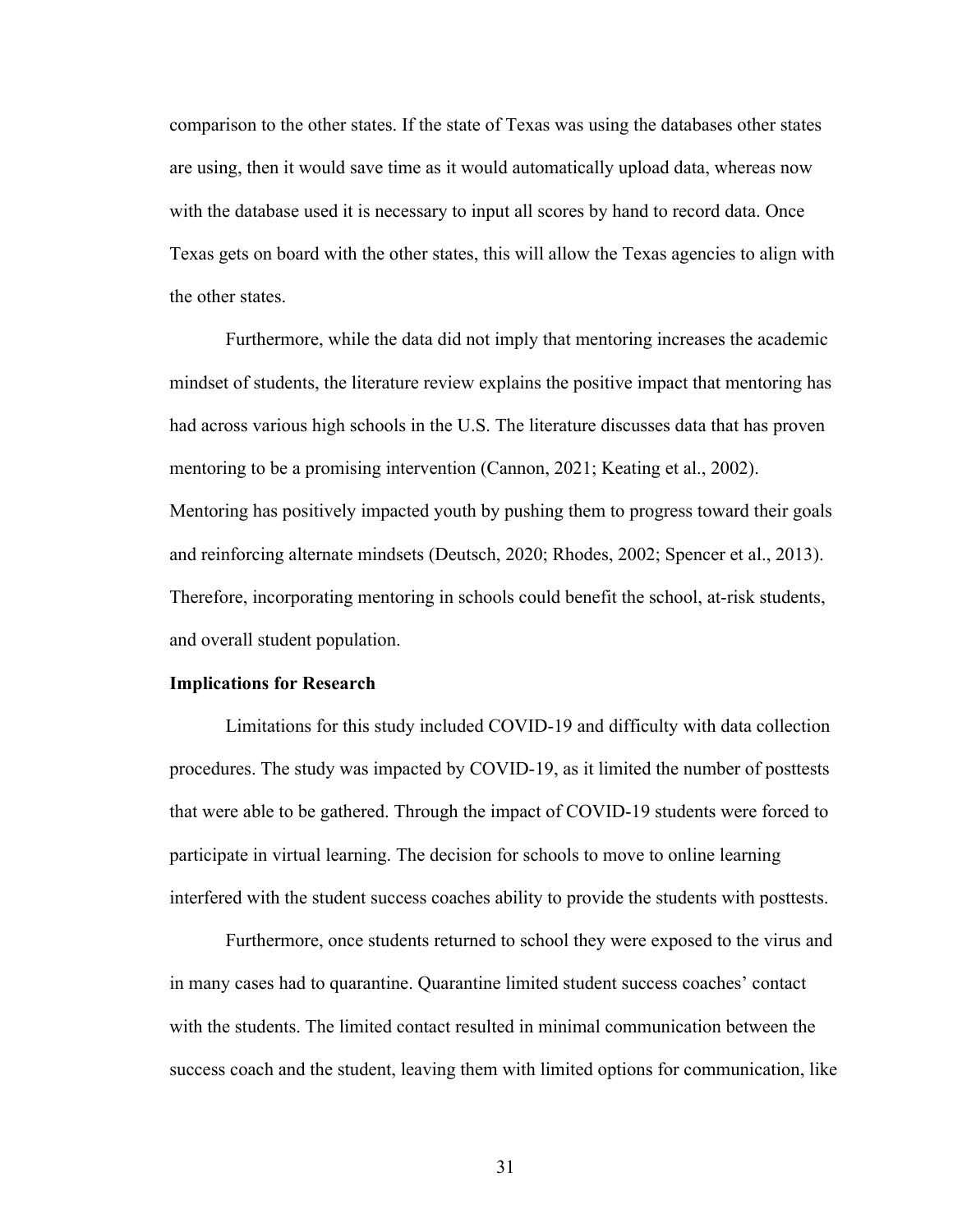phone calls or emails. Along with limiting services for the students during this time, there is a probability that COVID-19 could have become a barrier for the academic mindset of students. Jones et al.'s (2021) findings suggest that the virus had a major impact on all families, especially among at-risk populations who were experiencing adversity before the pandemic. Additionally, multiple barriers were noticed for student learning, a multitude of students—particularly students of color—became completely disengaged in the spring of 2020 (Jones et al., 2021). Overall, the virus affected the study in terms of restricting data and the reliability of the data, causing the researcher to make adjustments to the data being drawn

Moreover, the study required lots of data information, including demographics, pre and posttests, mentoring/supportive guidance hours, and overall contact hours provided to the students. The study demanded this data to be deidentified. Furthermore, there was a limited number of people that had access to this information. Gathering the information was time consuming and accessible to few people making it difficult to draw and deidentify.

The data also consisted of limitations due to the limited SEAD data that is input into the agencies database, NAV. The domains are only entered into the database if they are "low performing" or "off track"; this includes the overall pre and posttest scores. Moreover, the data are not tracked over the years, making it difficult to check for growth. Throughout the years the data were collected differently, making it difficult to track. In 2018-2019, the SEAD assessment was not a requirement for the agency. Then in 2019- 2020, COVID-19 impacted the posttests. Therefore, the measures used to collect this data overall narrowed the ability to conduct a thorough analysis of the results.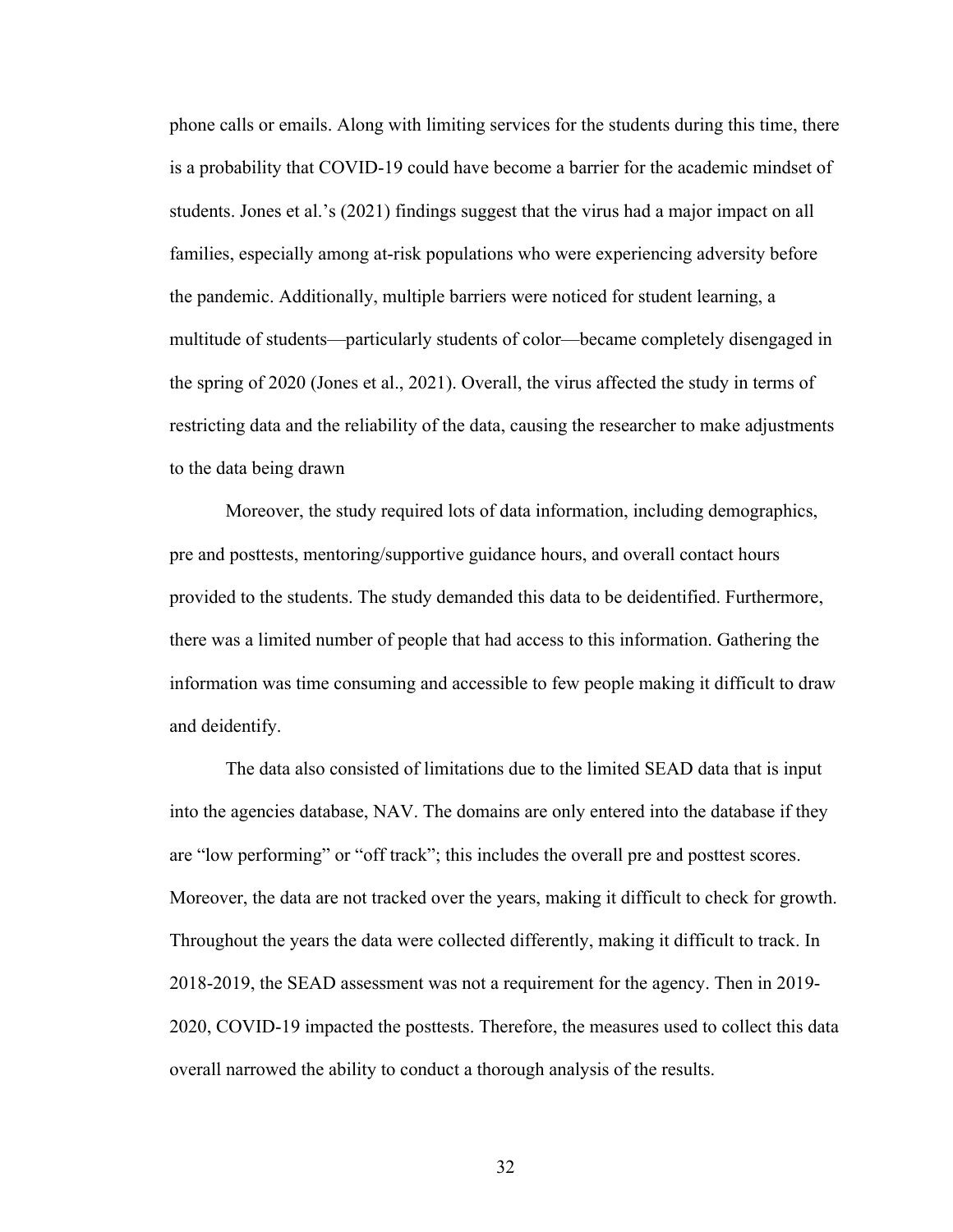The limitations presented resulted in a lack of reliable data. This became an obstacle when attempting to prove the hypothesis. In addition, challenges were faced as access to data was limited. Inclusively the study is impacted by the inability to track growth and determine the reliability of the data provided.

### **Conclusion**

The study aimed to link the research gap between mentoring and its possible impact on the academic mindset of at-risk youth. To bridge the gap, the study's goal was to examine how mentoring was implemented in a specific context and explore the impact of mentoring services on the academic mindset of at-risk high school students. The results of the study were not conclusive based on the data.

The present study examined the impact of mentoring on the academic mindset of at-risk youth. The results show the study is not conclusive. However, the results are important and should not be disregarded. Considering the limitations of this study listed earlier, the conclusion of this study should be interpreted in caution. Future research is needed to continue examining the impact that mentoring has on the academic mindset of at-risk youth. While the outcomes of the research are not conclusive, it does not rule out the possibilities of the impact the intervention could cause on the academic mindset. The literature review proved mentoring to be effective, as it reviewed multiple studies. Although, mentoring could not be directly linked to the academic mindset, it is a promising intervention for the improvement of student's academic lives.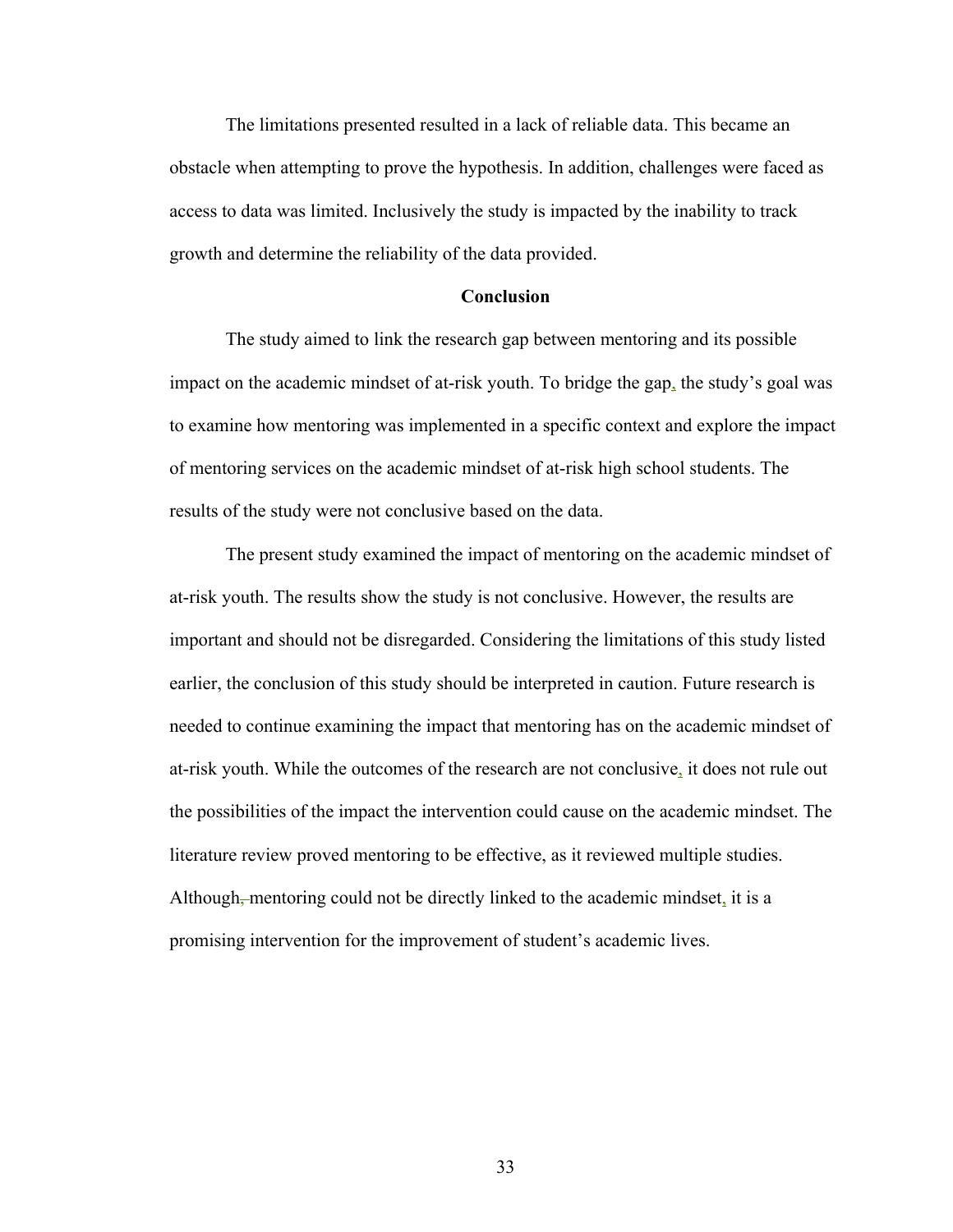# **REFERENCES**

- Benner, A., Boyle, A., & Bakhtiari, F. (2017). Understanding students' transition to high school: Demographic variation and the role of supportive relationships. *Journal of Youth & Adolescence*, *46*(10), 2129–2142. https://doi.org/10.1007/s10964-017- 0716-2
- Bruce, M., & Bridgeland, J. (2014). The mentoring effect: young people's perspectives on the outcomes and availability of mentoring [PDF] (p. 15). Civic Enterprises in association with Hart Research Associates. Retrieved from https://files.eric.ed.gov/fulltext/ED558065.pdf
- Cannon, R., (2021). *Mentoring strategies with African American mal*es (Publication No. 28413912) [Doctoral dissertation, Trevecca Nazarene University]. ProQuest Dissertations Publishing. https://www.proquest.com/openview/e5f1d98879088178d154cb41effa9e7b/1?pq-

origsite = gscholar&cbl =  $18750\&$ diss = y

- Chan, W. Y., Kuperminc, G. P., Seitz, S., Wilson, C., & Khatib, N. (2020). School-based group mentoring and academic outcomes in vulnerable high-school students. *Youth & Society*, 52(7), 1220–1237.
- Choppin, Jeffrey. (2002). Data use in practice: examples from the school level. https://www.researchgate.net/publication/245838727 Data Use in Practice Exa mples from the School Level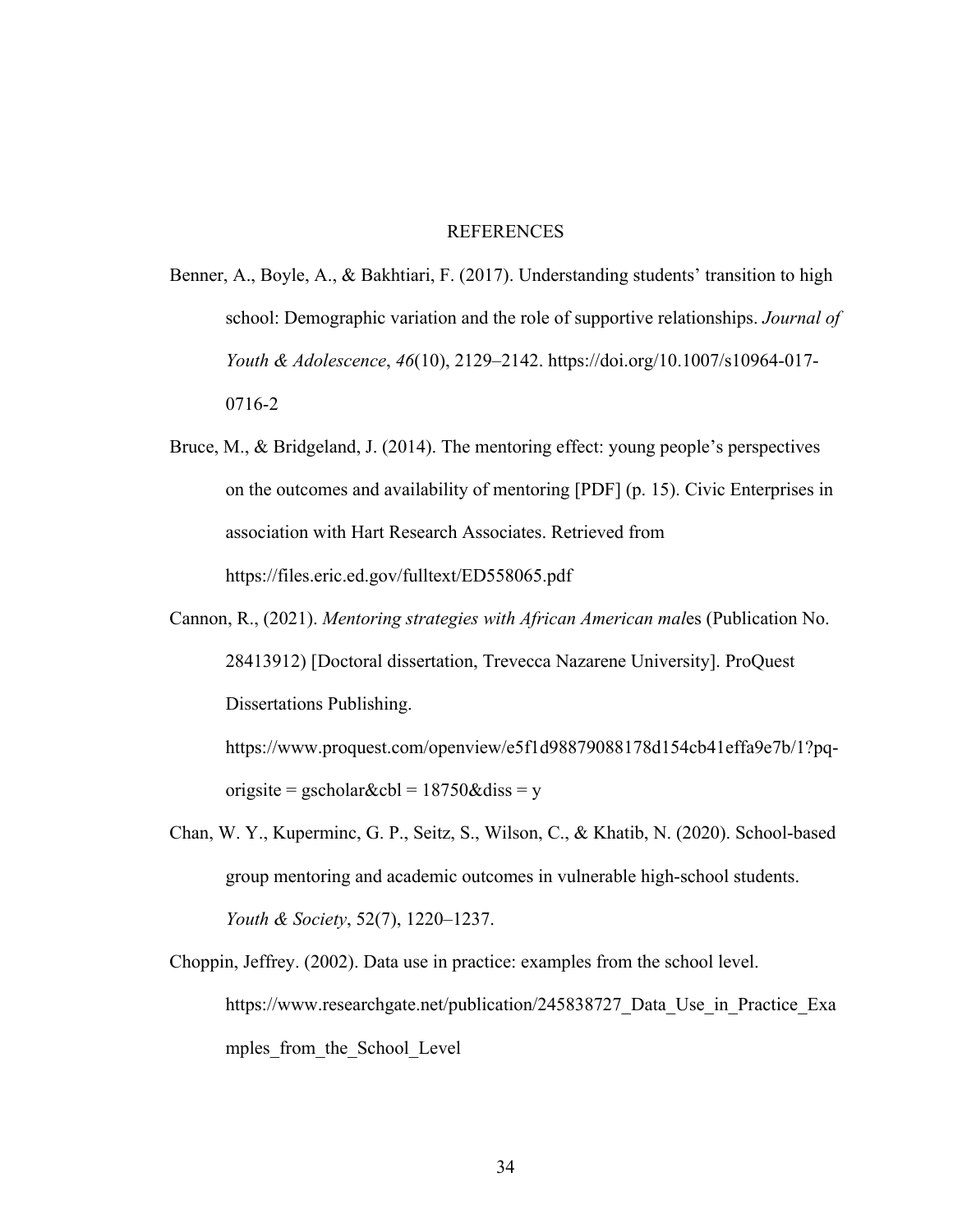Christenson, S. L., Sinclair, M. F., Thurlow, M. L., & Evelo, D. (1999). Promoting student engagement with school using the Check & Connect model. *Australian Journal of Guidance and Counselling*, 9(S1), 169–184. doi:10.1017/ S1037291100003083

Communities in Schools. (2010) Communities in Schools national evaluation five year summary report. ICF International.

https://www.communitiesinschools.org/media/uploads/attachments/Communities

In Schools National Evaluation Five Year Summary Report.pdf

Communities In Schools. (2019). SEAD scoring guide [PDF] (pp. 1-3).

Communities In Schools. (2022). Our mission: Our history.

https://www.communitiesinschools.org/about-us/mission-and-history/

Communities In Schools of Houston (2020). Our model.

https://www.cishouston.org/what-we-do

Dawson, P. (2014). Beyond a definition toward a framework for designing and specifying mentoring models. *Educational Researcher*, 43(3), 137-145

Day, A. (2006). The power of social support: Mentoring and resilience. *Reclaiming Children & Youth*, 14(4), 196–198.

Deutsch, N. L., Mauer, V. A., Johnson, H. E., Grabowska, A. A., & Arbeit, M. R. (2020). "[My counselor] knows stuff about me, but [my natural mentor] actually knows me": Distinguishing characteristics of youth's natural mentoring relationships. *Children and Youth Services Review*, 111.

https://doi.org/10.1016/j.childyouth.2020.104879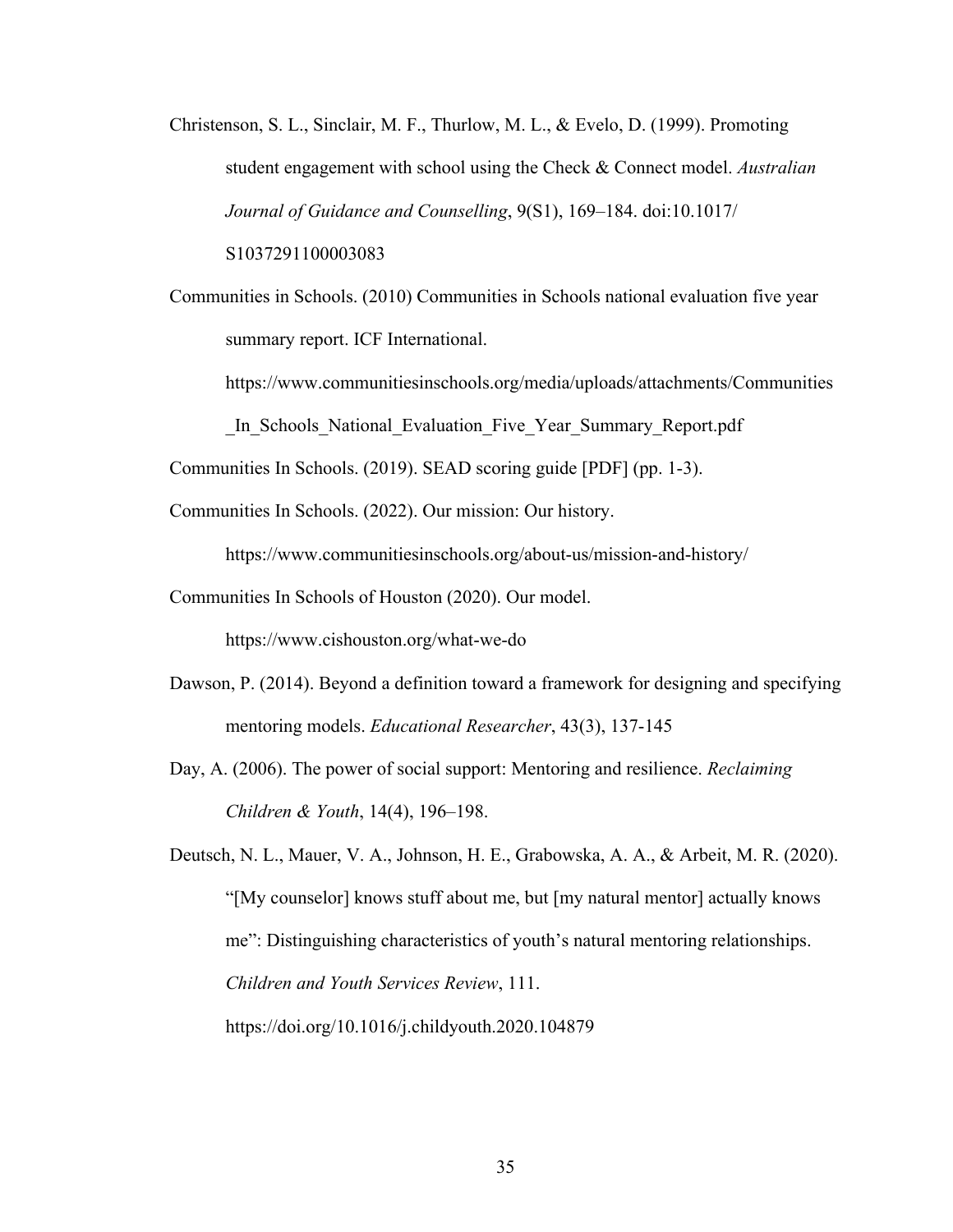- District of Columbia Public Schools. (2018). DCPS connected communities' initiative [PDF] (pp. 45-58). Washington, DC. Retrieved from https://oese.ed.gov/files/2018/10/U215J180103-DCPS-Project-Narrative.pdf
- Doll, J. J., Eslami, Z., & Walters, L. (2013). Understanding Why Students Drop Out of High School, According to Their Own Reports: Are They Pushed or Pulled, or Do They Fall Out? A Comparative Analysis of Seven Nationally Representative Studies. SAGE Open. https://doi.org/10.1177/2158244013503834
- Dubois, D., Karcher, M. (Eds.), *Handbook of youth mentoring (2nd ed.)*, Sage Publications Inc, Thousand Oaks, California (2013), pp. 63-83.
- Fagella, L. (2017). Why Every Student Should Have a Mentor (Opinion). Retrieved 4 May 2022, from https://www.edweek.org/leadership/opinion-why-every-studentshould-have-a-mentor/2017/10
- Fall, A. M., & Roberts, G. (2012). High school dropouts: Interactions between social context, self‐perceptions, school engagement, and student dropout. *Journal of Adolescence, 35, 787 – 798*.

https://ezproxy.acu.edu:2083/10.1016/j.adolescence.2011.11.004

Farrington, C., Roderick, M., Allensworth, E., Nagaoka, J., Seneca Keyes, T., Johnson, D., & Beechum, N. (2012). *Teaching adolescents to become learners the role of noncognitive factors in shaping school performance: A critical literature review* [PDF]. The University of Chicago Consortium on Chicago School Research. Retrieved from https://www.kipp.org/wpcontent/uploads/2016/11/Teaching Adolescents to Become Learners.pdf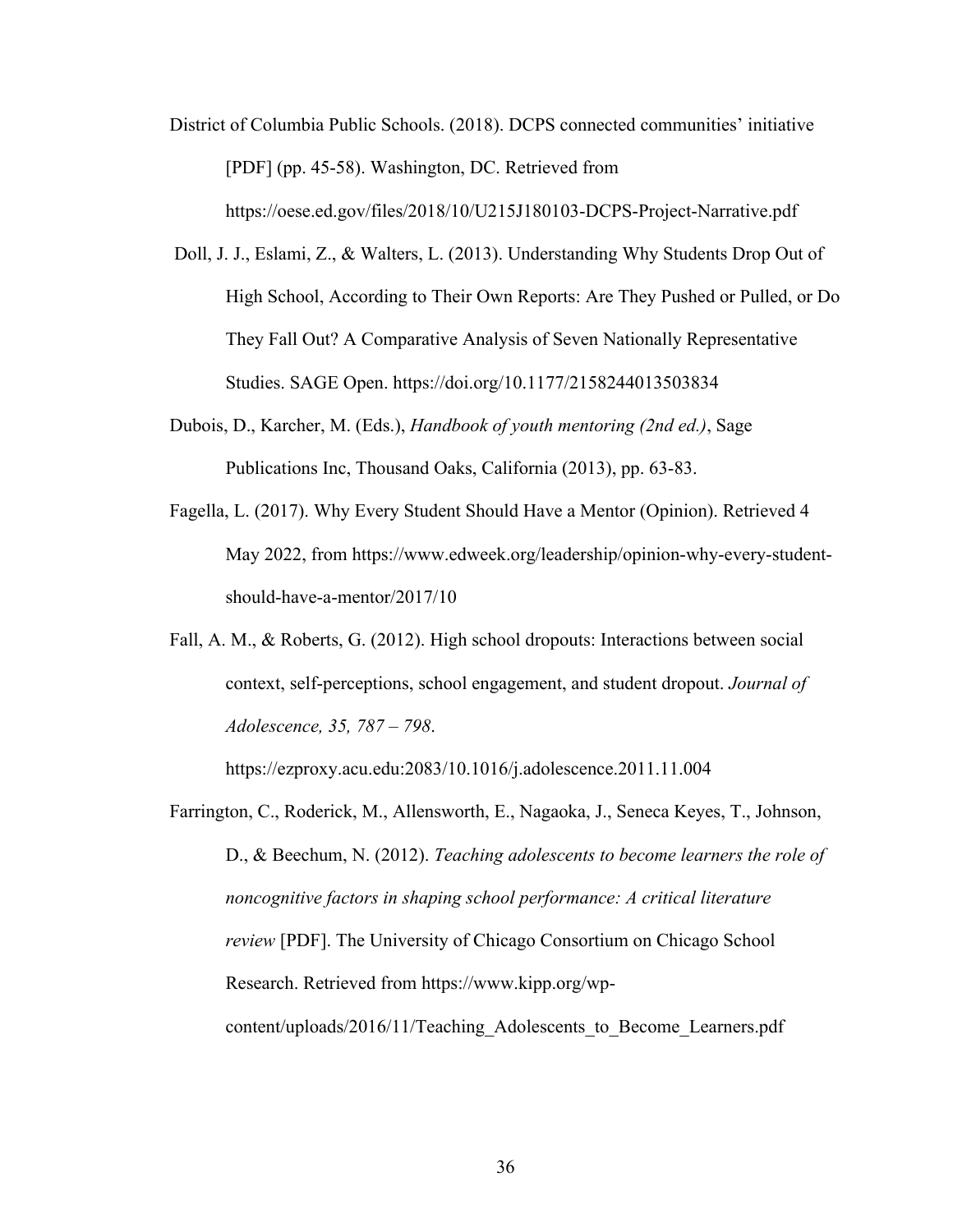- Goux, D., M. Gurgand, E. Maurin**,** (2017) Adjusting your dreams? High school plans and dropout behavior**.** *The Economic Journal, 127* (602) (2017)*,* pp. 1025- 1046, 10.1111/ecoj.12317
- Hall, H. R. (2015). Food for thought: Using critical pedagogy in mentoring African American adolescent males. *Black Scholar*, 45(3), 39–53. https://doi.org/10.1080/00064246.2015.1049328
- Hammond, C., Linton, D., Smink, J., & Drew, S. (2007). Dropout risk factors and exemplary programs [PDF] (p. 26). National Dropout Prevention Center at Clemson University and Communities In Schools. Retrieved from https://files.eric.ed.gov/fulltext/ED497057.pdf
- Harris, P. C., Mayes R. D., Vega D., Hines E. M. (2016). Reaching higher: College and career readiness for African American males with learning disabilities*. Journal of African American Males in Education, 7, 52-69*
- Jarjoura, G. R. (2013). Effective strategies for mentoring African American boys. American Institutes for Research*.* Retrieved from https://www.air.org/sites/default/files/downloads/report/Effective%20Strategies% 20for%20Mentoring%20African%20American%20Boys.pdf
- Jhangiani, R., Chian, I., Cuttler, C., & Leighton, D (2019). *Research Methods in Psychology* (4<sup>th</sup> ed.) [Ebook]. Kwantlen Polytechnic University. Retrieved from https://kpu.pressbooks.pub/psychmethods4e/chapter/non-equivalent-controlgroup-designs/
- Jones, T. M., Williford, A., Spencer, M. S., Riggs, N. R., Toll, R., George, M., Becker, K., & Bruick, S. (2021). School mental health providers' perspectives on the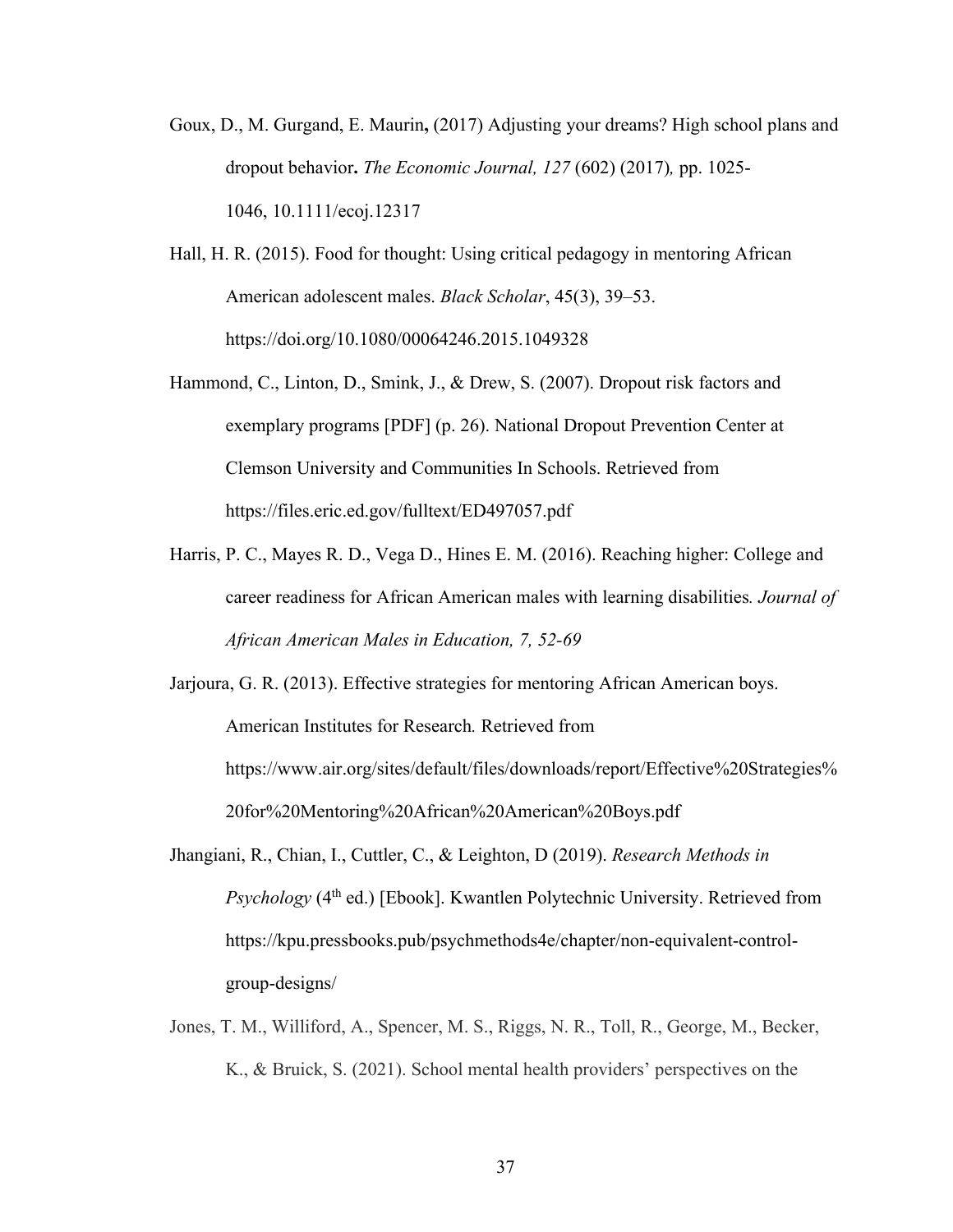impact of COVID-19 on racial inequities and school disengagement. *Children & Schools*, *43*(2), 97–106. https://doi-org.acu.idm.oclc.org/10.1093/cs/cdab009

- Kamrath, B. (2019). Avoiding dropout: A case study of an evening school alternative program. *Planning & Changing*, 48(3/4), 150–172.
- Keating, L. M., Tomishima, M. A., Foster, S., & Alessandri, M. (2002). The effects of a mentoring program on at-risk youth. *Adolescence*, *37*(148), 717–734.
- Kern, L., Harrison, J. R., Custer, B. E., & Mehta, P. D. (2019). Factors that enhance the quality of relationships between mentors and mentees during check & connect. *Behavioral Disorders, 44(3)*, 148–161.
- Kim Y., Ju, E., Rosenburg, R., & Farmer, E. B. M. (2019). Estimating the effects of independent living services on educational attainment and employment of foster care youth. *Children and Youth Services Review, 96, 294-301*.
- Kirk, K. (2022). Self-efficacy: Helping students believe in themselves. Retrieved 31 January 2022, from

https://serc.carleton.edu/NAGTWorkshops/affective/efficacy.html

- Lyons, M., & McQuillin, S. (2021). Mentoring for enhancing educational attitudes, beliefs, and behaviors [Ebook]. National Mentoring Resource Center. Retrieved from https://nationalmentoringresourcecenter.org/wpcontent/uploads/2021/03/Mentoring\_for\_EABB.pdf
- Maynard, Brandy & Hartwig, Elizabeth & Thompson, Aaron. (2013). Effects of check and connect on attendance, behavior, and academics: A randomized effectiveness trial. Research on Social Work Practice. 24. 10.1177/1049731513497804.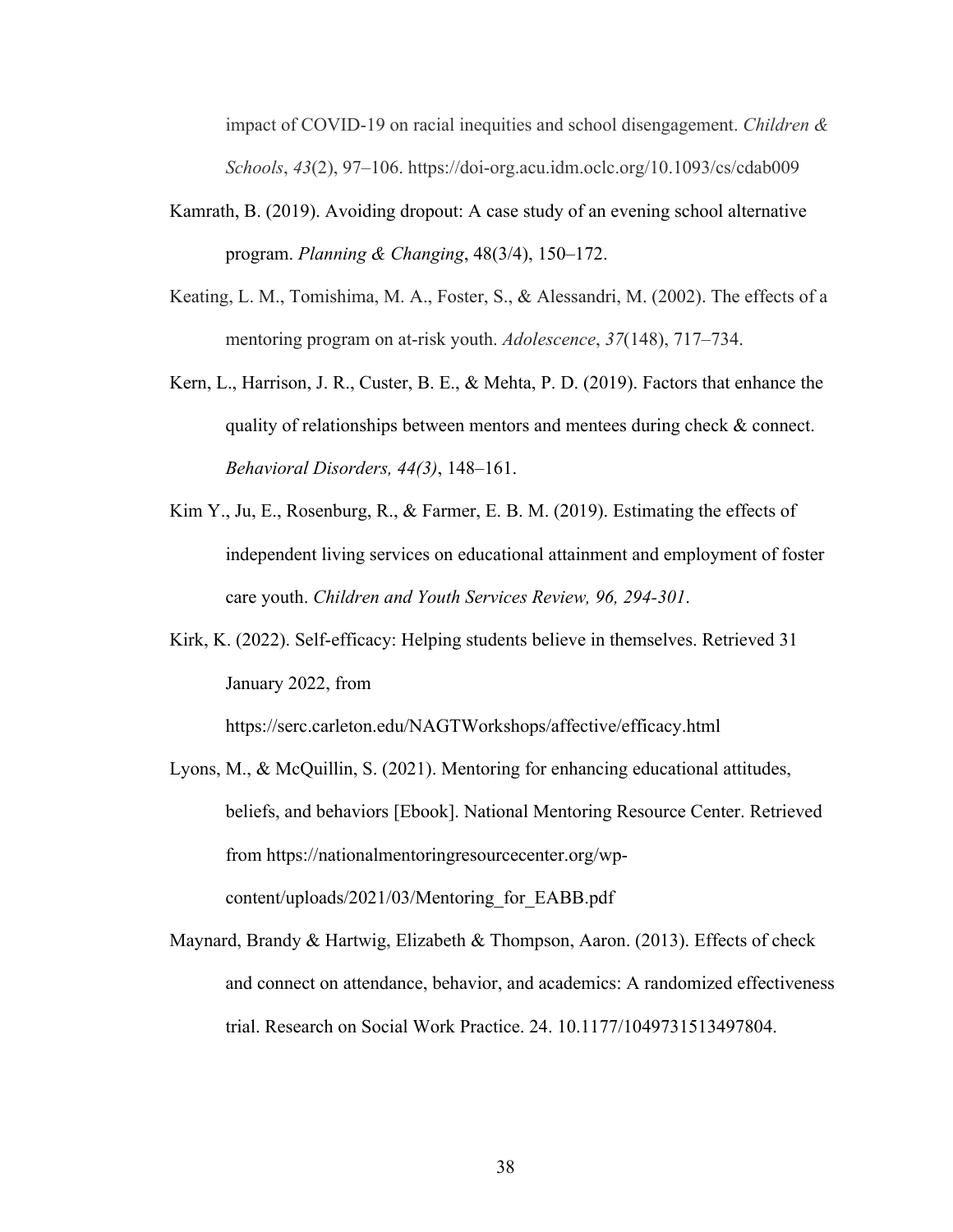- McFarland, J., Stark, P., & Cui, J. (2016). Trends in high school dropout and completion rates in the United States: 2013 (NCES 2016-117). Retrieved from http://nces.ed.gov/pubsearch
- Moreno, C. D., & Garza, M. (2017). A pilot study of the impact of the Peraj Mentoring Program on school dropout risk of Mexican children. *Journal of Community Psychology*, *45(3)*, 315–332. https://doi.org/10.1002/jcop.21849
- National Center for Education Statistics. (1992). *Characteristics of at-risk students in NELS:88* [PDF] (p. 23). Retrieved from https://nces.ed.gov/pubs92/92042.pdf
- Neild, Ruth. (2009). Falling off track during the transition to high school: what we know and what can be done. The future of children / center for the future of children, the david and lucile packard foundation. 19. 53-76. 10.1353/foc.0.0020.
- Olson, K. (2008). *The Wounded Student.* [PDF] (p.46). Educational Leadership. Retrieved from studentachievement.org/wp-content/uploads/The-Wounded-Student.pdf
- Pharris-Ciurej, N., Hirschman, C., & Willhoft, J. (2012). The 9th grade shock and the high school dropout crisis. Social Science Research, 41, 709–730. doi:10.1016/j .ssresearch.2011.11.014
- Raposa, E. B., Rhodes, J., Stams, G. J. J. M., Card, N., Burton, S., Schwartz, S., Sykes, L. A. Y., Kanchewa, S., Kupersmidt, J., & Hussain, S. (2019). The effects of youth mentoring programs: A meta-analysis of outcome studies. *Journal of Youth & Adolescence, 48(3)*, 423–443. https://doi.org/10.1007/s10964-019-00982-8
- Rhodes, J.E. (2002). *Stand by me: The risks and rewards of mentoring today's youth*. Cambridge, MA: Harvard University Press.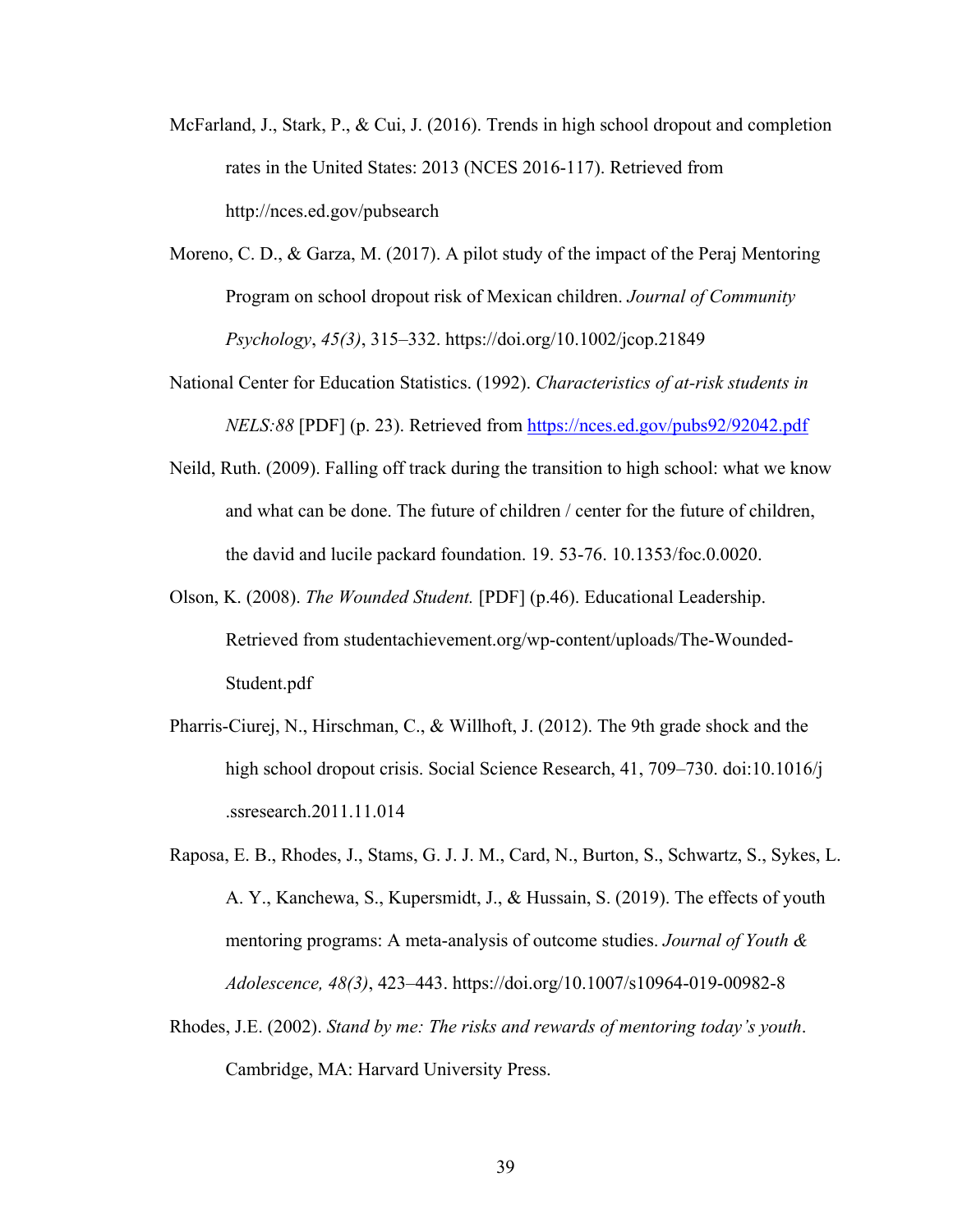- Rumberger, R. W. (2011). *Dropping out: Why students drop out of high school and what can be done about it*. Harvard University Press.
- SEAD Communities In Schools University. (2021). Retrieved 26 April 2021, from cisu.communitiesinschools.org/student/Catalogue/CatalogueCategory.aspx?id = 2144eca0-e998-4c39-b711-3f261392c22a
- Sinclair, M. F., Christenson, S. L., Evelo, D. L., & Hurley, C. M. (1998). Dropout prevention for youth with disabilities: Efficacy of a sustained school engagement procedure. *Exceptional Children, 65,* 7–24.
- Spencer, R., Tugenberg, T., Ocean, M., Schwartz, Sarah E., & Rhodes, J. (2013). "Somebody who was on my side:" A qualitative examination of Youth Initiated Mentoring. *Youth & Society*, 1-23.
- Spencer, R. (2007). "I just feel safe with him": Emotional closeness in male youth mentoring relationships. *Psychology of Men & Masculinity*, *8*(3), 185–198. https://doi.org/10.1037/1524-9220.8.3.185

Stevenson, N. A., Swain-Bradway, J., & LeBeau, B. C. (2021). Examining high school student engagement and critical factors in dropout prevention. *Assessment for Effective Intervention*, *46*(2), 155–164.

https://doi.org/10.1177/1534508419859655

- Swain, K. D., Hagaman, J. L., & Leader-Janssen, E. M. (2021). Teacher-reported IEP goal data collection methods. *Preventing School Failure: Alternative Education for Children and Youth*, 1-8.
- The National Academies of Sciences Engineering Medicine. (2018). *How People Learn II: Learners, Contexts, and Cultures* (pp. 109-111).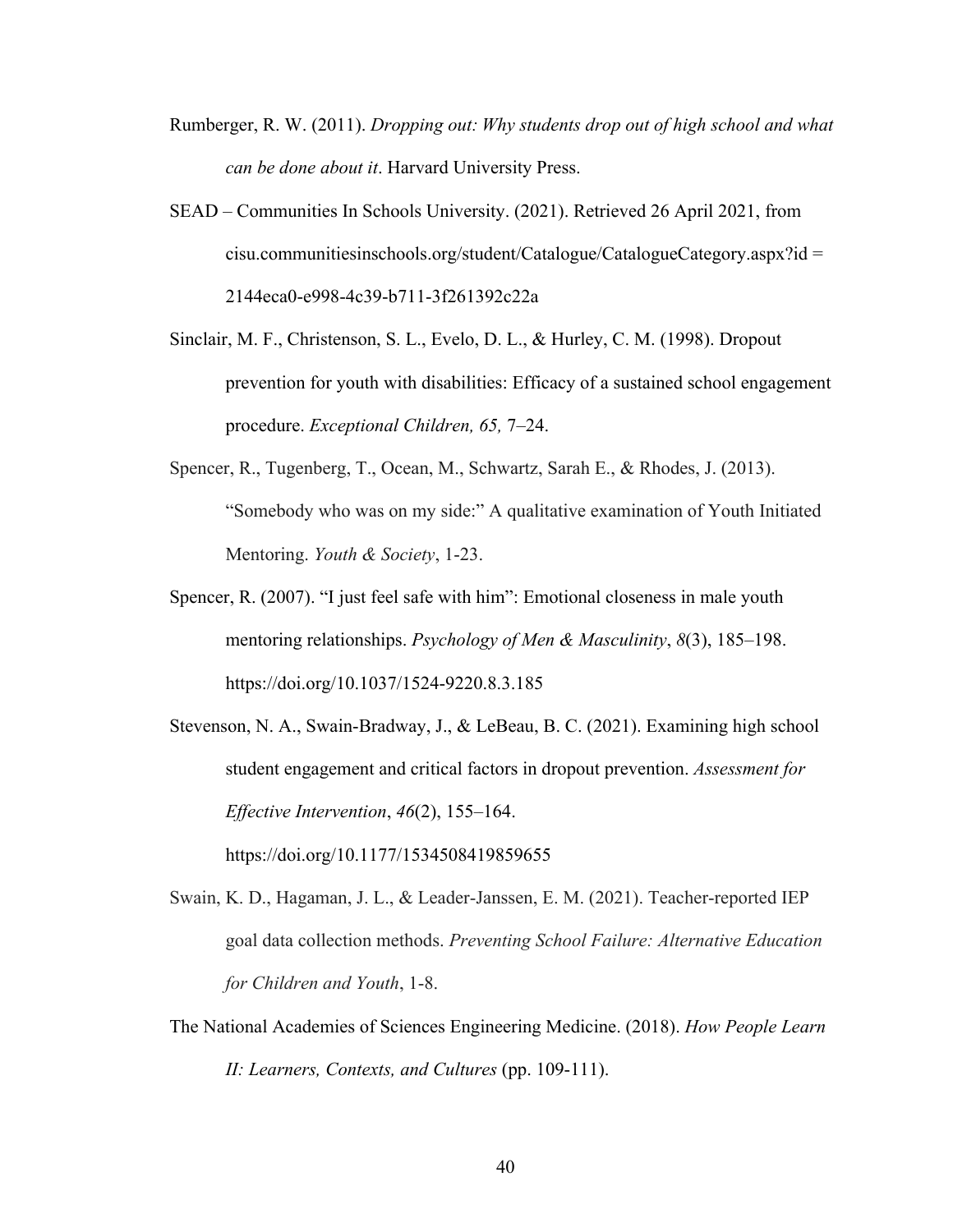- Webber, K. C. (2018). A qualitative study of school social workers' roles and challenges in dropout prevention. *Children & Schools*, *40*(2), 82–90. https://doi.org/10.1093/cs/cdy003
- West, S. G., Hughes, J. N., Kim, H. J., & Bauer, S. S. (2019). Motivation for educational attainment in grade 9 predicts high school completion. *Educational Measurement: Issues & Practice*, *38*(2), 27–40. https://doi.org/10.1111/emip.12244
- Williams, J. (2015). *Black brains matter: Why are graduation rates so low?*  http://www.takepart.com/article/2015/02/11/black-brains-matter-why-aregraduation-rates-so-low